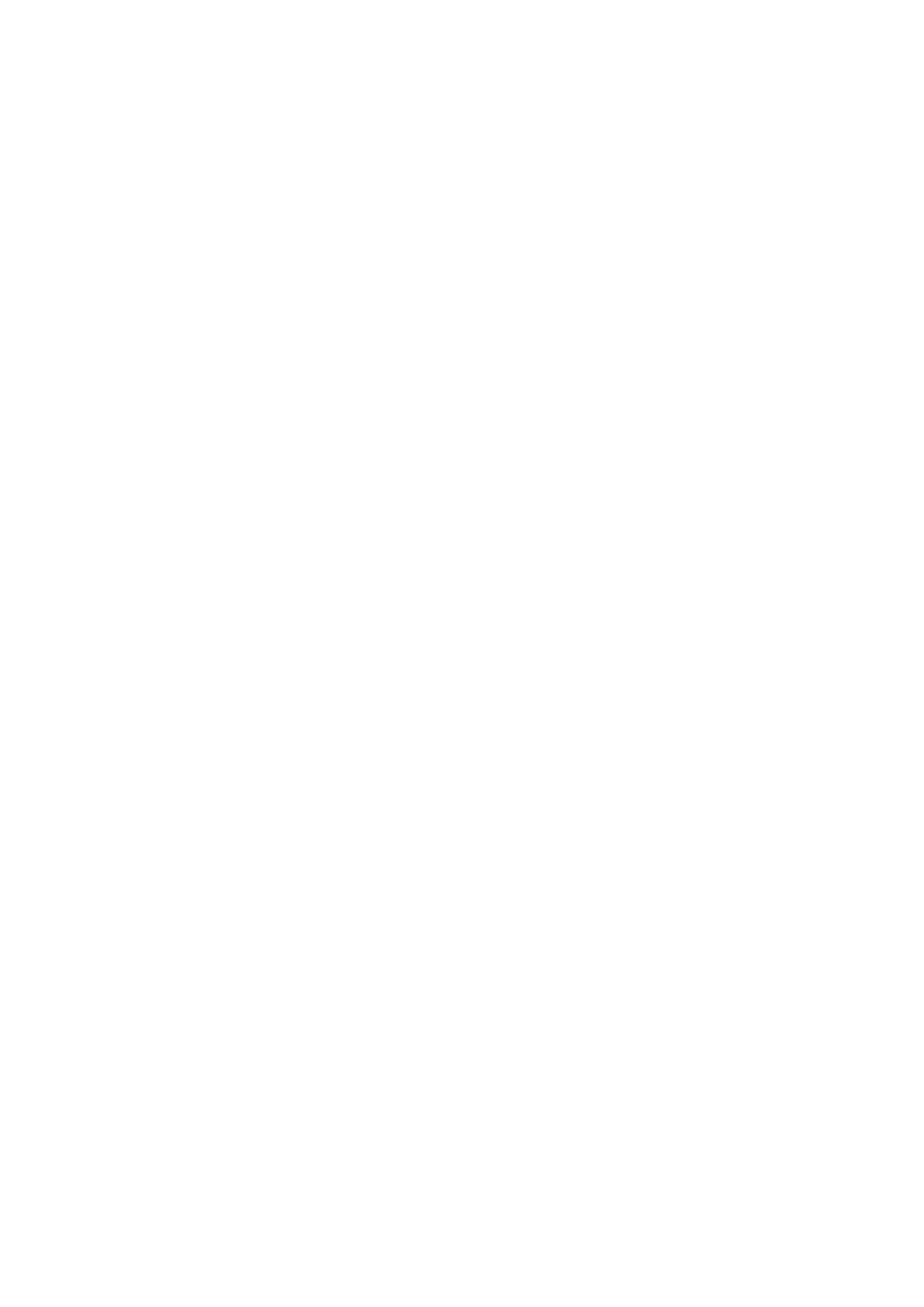

# Business and Planning Act 2020

### **CHAPTER 16**

### **CONTENTS**

#### **PART 1**

CONSUMPTION OF FOOD AND DRINK OUTDOORS

#### *Pavement licences*

- [1 Pavement licences](#page-4-0)
- [2 Applications](#page-5-0)
- [3 Determination of applications](#page-6-0)
- [4 Duration](#page-7-0)
- [5 Conditions](#page-8-0)
- [6 Enforcement and revocation](#page-8-1)
- [7 Effects](#page-9-0)
- [8 Local authority functions](#page-10-0)
- [9 Interpretation](#page-10-1)
- [10 Expiry of pavement licence provisions](#page-11-0)

#### *Alcohol licensing*

[11 Modification of premises licences to authorise off-sales for limited period](#page-12-0)

#### **PART 2**

#### OTHER MEASURES RELATING TO BUSINESS

#### *Bounce Back Loan Scheme*

[12 Removal of powers of court in relation to unfair relationships](#page-25-0)

#### *Goods, passenger and public service vehicles*

- [13 Certificates of temporary exemption for public service and goods vehicles](#page-25-1)
- 14 [Temporary reduction in duration of certain driving licences](#page-26-0)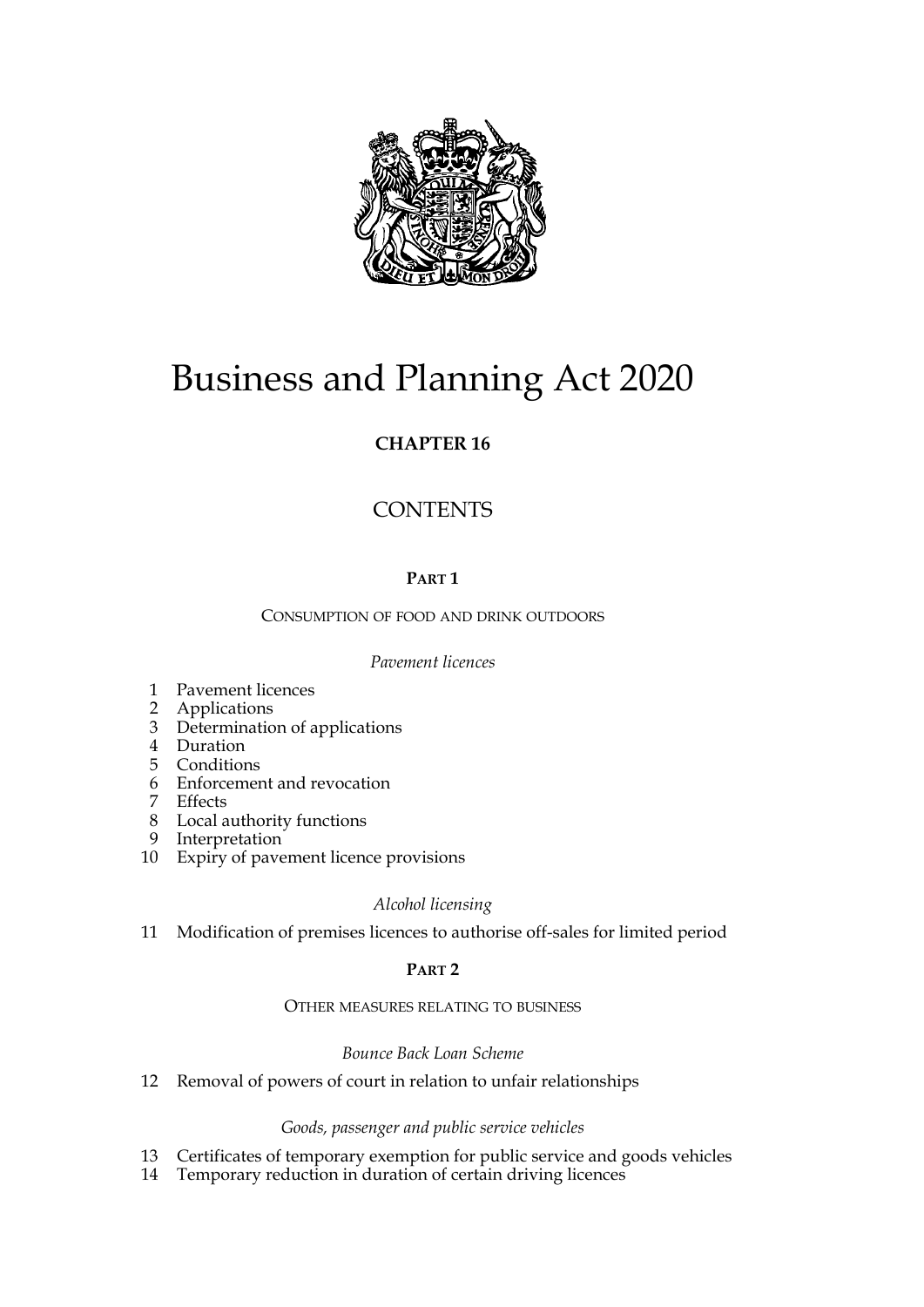[15 Temporary reduction in duration of certain driving licences: Northern](#page-26-1) Ireland

#### **PART 3**

#### PLANNING

*Construction working hours*

[16 Modification of conditions relating to construction working hours](#page-27-0)

#### *Extension of certain permissions and consents*

- [17 Extension of duration of certain planning permissions](#page-31-0)
- [18 Extensions in connection with outline planning permission](#page-35-0)
- [19 Extension of duration of certain listed building consent](#page-40-0)

#### *Procedure for certain planning proceedings*

[20 Procedure for certain planning proceedings](#page-41-0)

#### *Electronic inspection of spatial development strategy*

[21 Mayor of London's spatial development strategy: electronic inspection](#page-42-0)

#### *Local authority meetings*

[22 Power to make provision relating to local authority meetings](#page-42-1)

#### **PART 4**

#### **GENERAL**

- [23 Regulations](#page-43-0)
- [24 Extent](#page-43-1)
- [25 Commencement](#page-44-0)
- [26 Transitional etc provision in connection with expiry](#page-44-1)
- 27 [Short title](#page-44-2)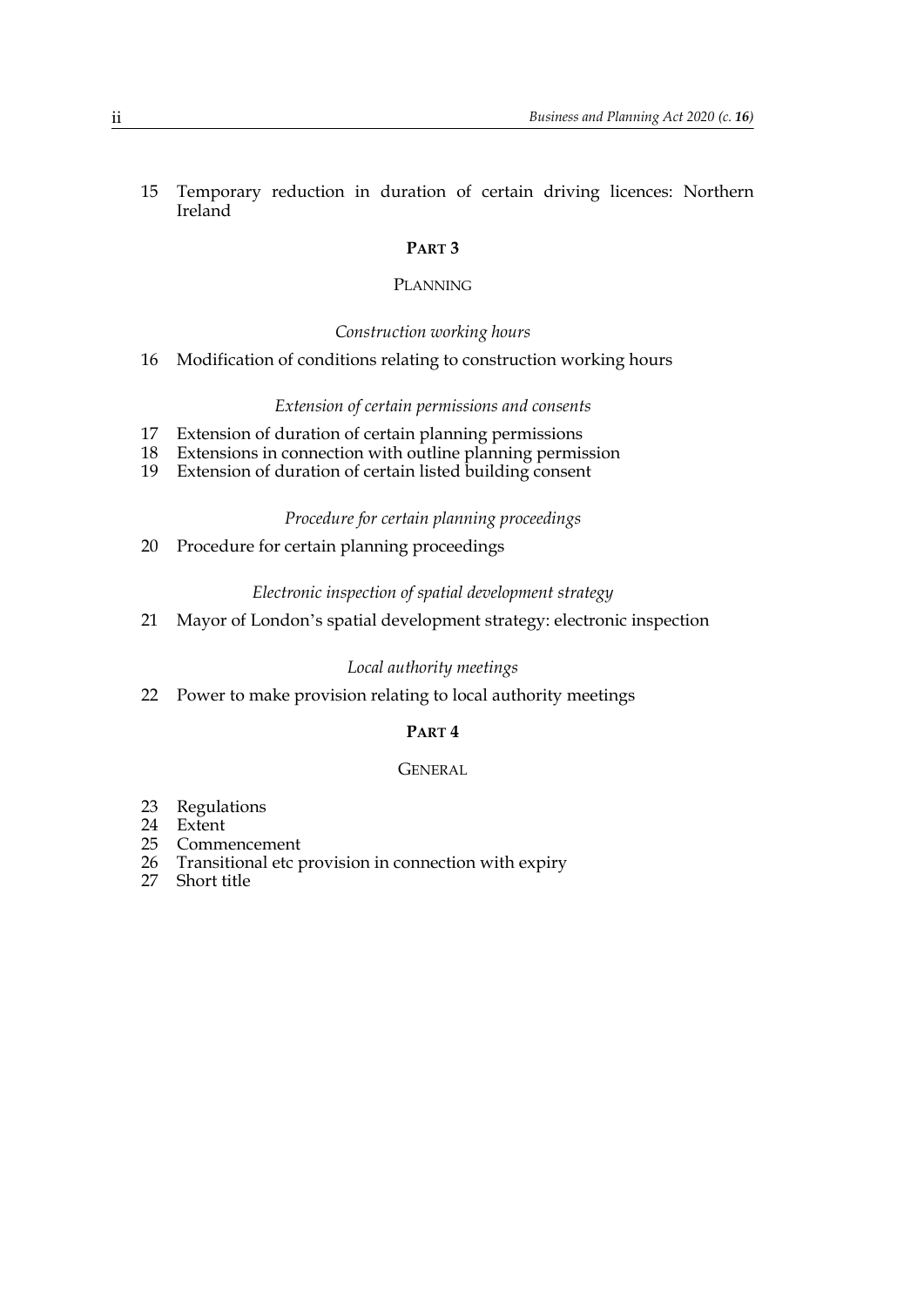

## Business and Planning Act 2020

#### **2020 CHAPTER 16**

An Act to make provision relating to the promotion of economic recovery and growth. [22nd July 2020]

E IT ENACTED by the Queen's most Excellent Majesty, by and with the advice and consent of the Lords Spiritual and Temporal, and Commons, in this present **B** E IT ENACTED by the Queen's most Excellent Majesty, by and with consent of the Lords Spiritual and Temporal, and Commons, Parliament assembled, and by the authority of the same, as follows:  $-$ 

#### **PART 1**

#### CONSUMPTION OF FOOD AND DRINK OUTDOORS

#### *Pavement licences*

#### <span id="page-4-1"></span><span id="page-4-0"></span>**1 Pavement licences**

- <span id="page-4-2"></span>(1) A person whose use or proposed use of any premises in England is or includes relevant use may apply to the appropriate local authority for a licence under this section (a "pavement licence") in respect of those premises.
- (2) A pavement licence in respect of any premises is a licence for the licence-holder to put removable furniture on part of a relevant highway adjacent to the premises for either or both of the purposes in subsection (3).
- <span id="page-4-3"></span>(3) The purposes are—
	- (a) use of the furniture by the licence-holder to sell or serve food or drink supplied from, or in connection with relevant use of, the premises;
	- (b) use of the furniture by other persons for the purpose of consuming food or drink supplied from, or in connection with relevant use of, the premises.
- <span id="page-4-4"></span>(4) In this group of sections "relevant use", in relation to premises, means either or both of the following—
	- (a) use as a public house, wine bar or other drinking establishment;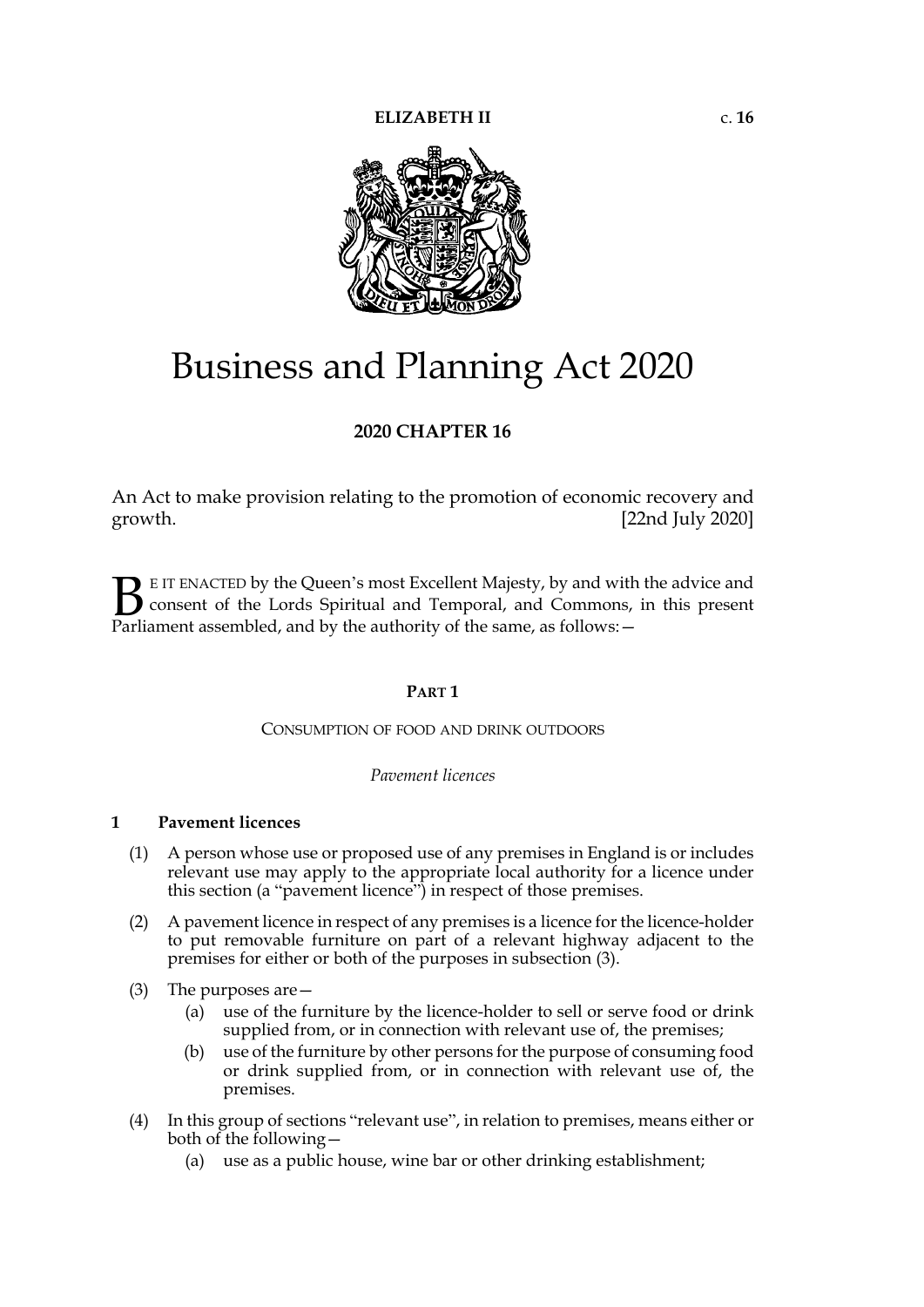- (b) other use for the sale of food or drink for consumption on or off the premises.
- <span id="page-5-6"></span>(5) In this group of sections "relevant highway" means a highway—
	- (a) to which Part 7A of the Highways Act 1980 applies, and
	- (b) which is not over Crown land or maintained by Network Rail.
- (6) In subsection [\(1\)](#page-4-2) "appropriate local authority" means the local authority in whose area the premises referred to in that subsection are situated.

#### <span id="page-5-3"></span><span id="page-5-0"></span>**2 Applications**

- (1) An application for a pavement licence made to a local authority must—
	- (a) be made in writing and in such form as the authority may specify,
	- (b) be sent to the authority using electronic communications in such manner as the authority may specify, and
	- (c) be accompanied by such fee not exceeding £100 as the local authority may require.
- <span id="page-5-4"></span>(2) An application for a pavement licence made to a local authority must—
	- (a) specify the premises, the part of the relevant highway and the purpose or purposes specified in section [1](#page-4-1)[\(3\)](#page-4-3) to which the application relates,
	- (b) specify the days of the week on which, and the times of day between which, it is proposed to put furniture on the highway,
	- (c) describe the type of furniture to which the application relates,
	- (d) specify the date on which the application is made,
	- (e) contain or be accompanied by such evidence of public liability insurance in respect of anything to be done by the licence-holder pursuant to the licence as the authority may require, and
	- (f) contain or be accompanied by such other information or material as the local authority may require.
- <span id="page-5-1"></span>(3) The local authority to which an application for a pavement licence is made must, in such manner as it considers appropriate—
	- (a) publish the application and any information or material required by the local authority under subsection [\(2\)\(f\)](#page-5-1), and
	- (b) publicise the fact that representations relating to the application may be made to the authority during the public consultation period (and indicate when that period comes to an end).
- <span id="page-5-5"></span>(4) In this group of sections, the "public consultation period" means the period of 7 days beginning with the day after that on which the application is made.
- <span id="page-5-2"></span>(5) A person who applies for a pavement licence must—
	- (a) on the day the application is made, fix a notice of the application to the premises so that the notice is readily visible to, and can be read easily by, members of the public who are not on the premises, and
	- (b) secure that the notice remains in place until the end of the public consultation period.
- (6) A notice under subsection [\(5\)](#page-5-2) must—
	- (a) be in such form as the local authority to which the application is made may require,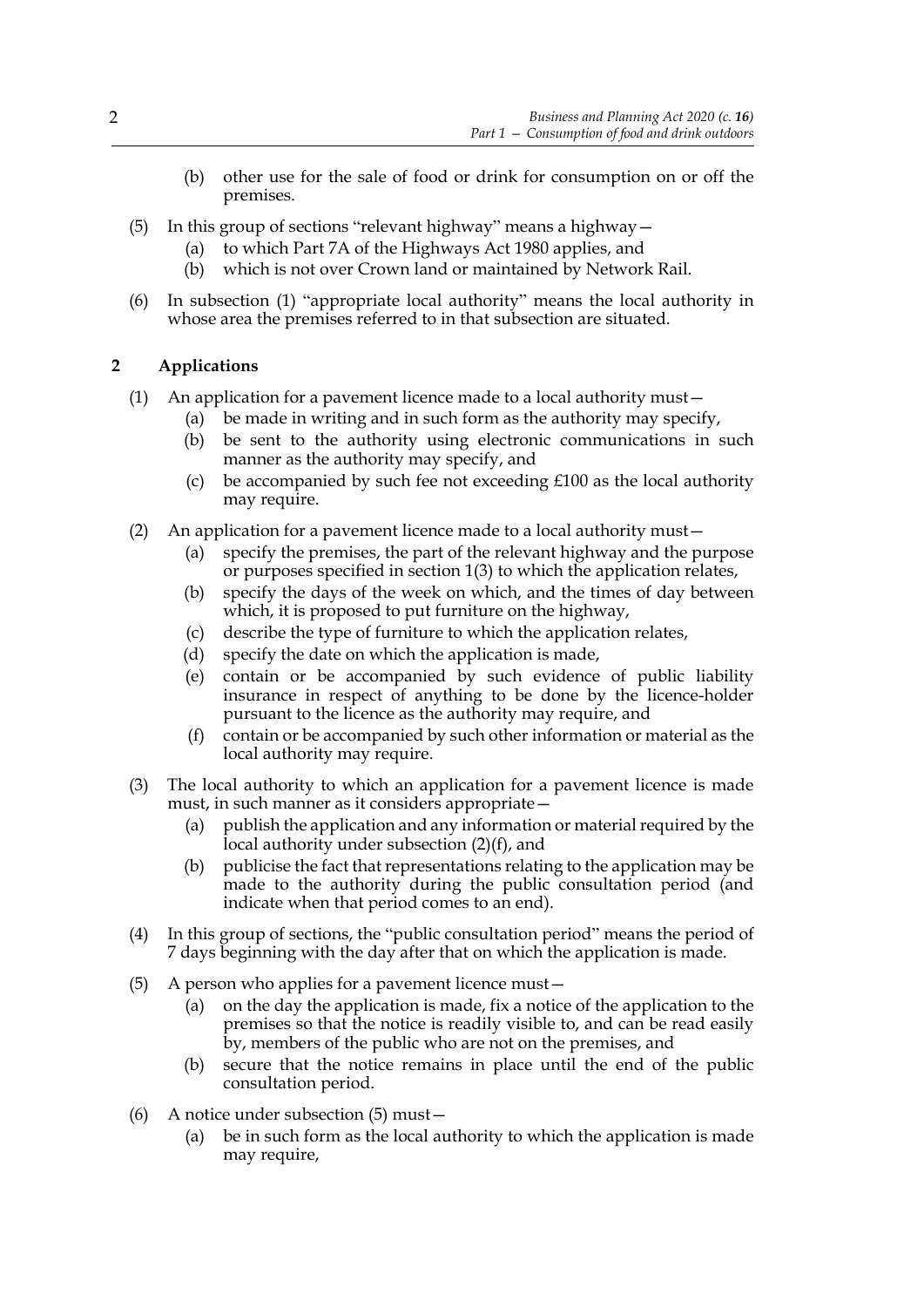- (b) state that the application has been made and the date on which it was made,
- (c) indicate that representations relating to the application may be made to the local authority during the public consultation period (and indicate when that period comes to an end), and
- (d) contain such other information or material as the local authority may require.
- (7) For the purposes of this section an application for a pavement licence is made on the day it is sent to the local authority.
- (8) A person who applies for a pavement licence is to be taken to have agreed—
	- (a) to the use of electronic communications for all purposes relating to the application, and to any licence resulting from the application, which are capable of being carried out electronically, and
	- (b) that the applicant's address for the purposes of such communications is the address incorporated into, or otherwise logically associated with, the person's application.
- (9) Where a person applies for a pavement licence, the person may not make another application for a pavement licence in respect of the same premises before the end of the determination period (see section [3](#page-6-1)).

#### <span id="page-6-1"></span><span id="page-6-0"></span>**3 Determination of applications**

- (1) This section applies where an application for a pavement licence is made to a local authority in accordance with section [2](#page-5-3).
- (2) Before making a determination in respect of the application, the local authority must—
	- (a) take into account any representations made to it during the public consultation period,
	- (b) consult the highway authority for the relevant highway to which the application relates, where the local authority is not that authority, and
	- (c) consult such other persons as the local authority considers appropriate.
- <span id="page-6-6"></span><span id="page-6-2"></span>(3) After the end of the public consultation period the local authority may  $-$ 
	- (a) grant a pavement licence to the applicant, or
	- (b) reject the application.
- (4) A pavement licence granted to the applicant may be granted in respect of  $-$ 
	- (a) any or all of the purposes in relation to which the application is made;
	- (b) some or all of the part of the relevant highway specified in the application.
- <span id="page-6-4"></span>(5) A local authority may grant a pavement licence under subsection [\(3\)\(a\)](#page-6-2) only if the authority considers that, taking into account any conditions subject to which it proposes to grant the licence (as to which, see section [5](#page-8-2)), nothing done by the licence-holder pursuant to the licence would have an effect specified in subsection [\(6\).](#page-6-3)
- <span id="page-6-5"></span><span id="page-6-3"></span>(6) The effects referred to in subsection  $(5)$  are  $-$ 
	- (a) preventing traffic, other than vehicular traffic, from—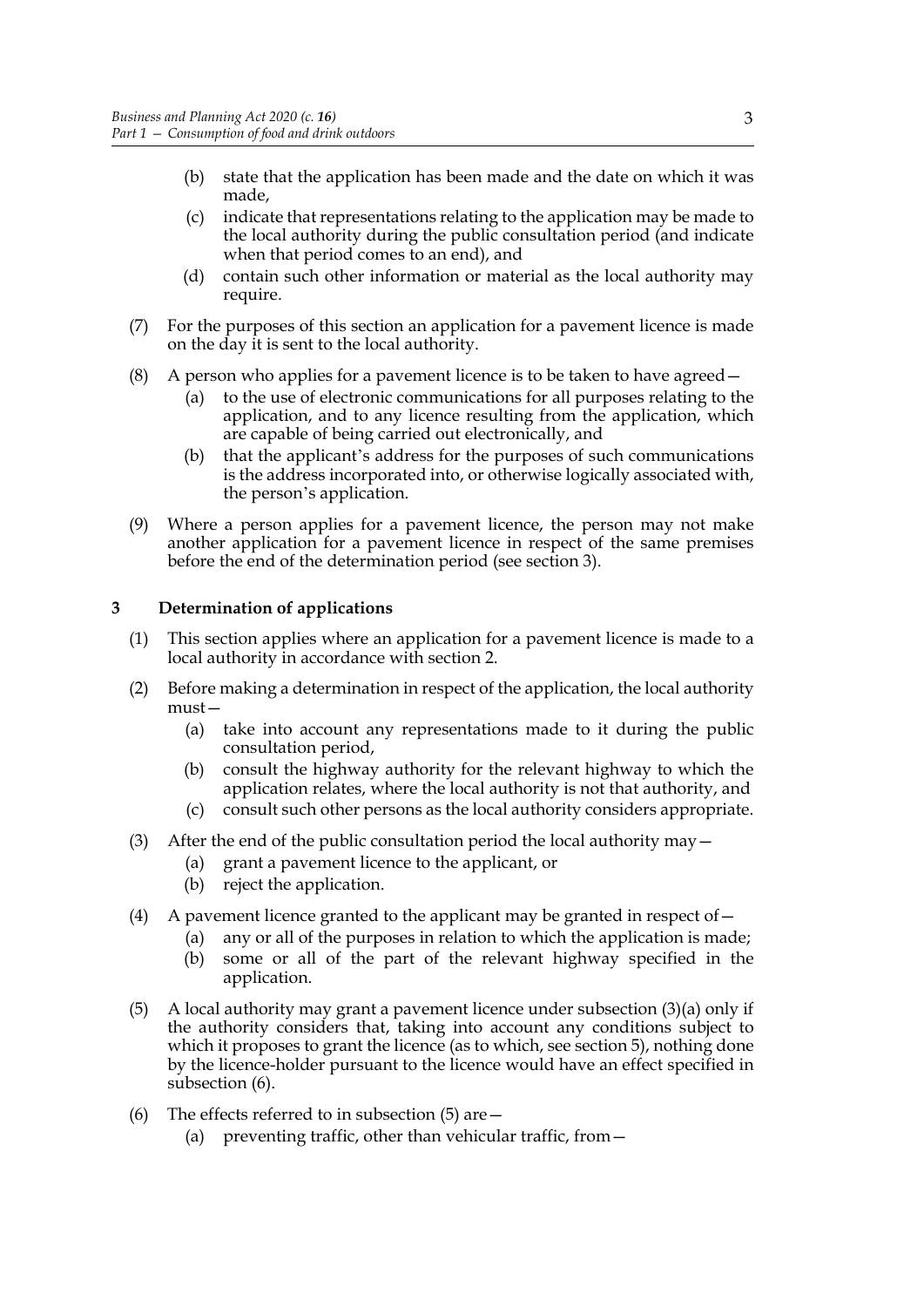- (i) entering the relevant highway at a place where such traffic could otherwise enter it (ignoring any pedestrian planning order or traffic order made in relation to the highway),
- (ii) passing along the relevant highway, or
- (iii) having normal access to premises adjoining the relevant highway,
- (b) preventing any use of vehicles which is permitted by a pedestrian planning order or which is not prohibited by a traffic order,
- (c) preventing statutory undertakers having access to any apparatus of theirs under, in, on or over the highway, or
- (d) preventing the operator of an electronic communications code network having access to any electronic communications apparatus kept installed for the purposes of that network under, in, on or over the highway.
- (7) Where a local authority is considering for any purpose of this group of sections whether furniture put on a relevant highway by a licence-holder pursuant to a pavement licence has or would have the effect referred to in subsection [\(6\)\(a\)](#page-6-5), the authority must have regard in particular to—
	- (a) the needs of disabled people, and
	- (b) the recommended distances required for access by disabled people as set out in guidance issued by the Secretary of State.
- (8) In subsection [\(6\),](#page-6-3) words and expressions which are also used in Part 7A of the Highways Act 1980 have the same meanings as in that Part of that Act.
- <span id="page-7-2"></span>(9) If the local authority does not make a determination under subsection [\(3\)](#page-6-6) by the end of the determination period, the licence for which the application was made is deemed to be granted by the authority to the applicant.
- <span id="page-7-4"></span>(10) In this group of sections, the "determination period" means the period of 7 days beginning with the first day after the public consultation period.

#### <span id="page-7-5"></span><span id="page-7-0"></span>**4 Duration**

- <span id="page-7-9"></span><span id="page-7-6"></span><span id="page-7-1"></span>(1) A pavement licence may be granted by a local authority  $-$ 
	- (a) for such period as the local authority may specify in the licence, or
	- (b) with no limit on its duration, in which case it expires at the end of 30 September 2021.
- (2) A period specified under subsection  $(1)(a)$ 
	- (a) may not be less than three months, and
	- (b) may not extend beyond 30 September 2021.
- <span id="page-7-7"></span>(3) Where a pavement licence is deemed to be granted under section [3](#page-6-1)[\(9\)](#page-7-2) it is, subject to subsection (4), deemed to be granted for a year starting with the first day after the determination period.
- <span id="page-7-8"></span>(4) A pavement licence deemed to be granted under section [3](#page-6-1)[\(9\)](#page-7-2) which is in force at the end of 30 September 2021 expires at that time.
- <span id="page-7-3"></span>(5) The licence-holder may surrender a pavement licence at any time by giving notice to the local authority by which it is granted or deemed to be granted.
- (6) A notice under subsection [\(5\)](#page-7-3) must be made in writing and sent using electronic communications in such manner as the local authority may specify.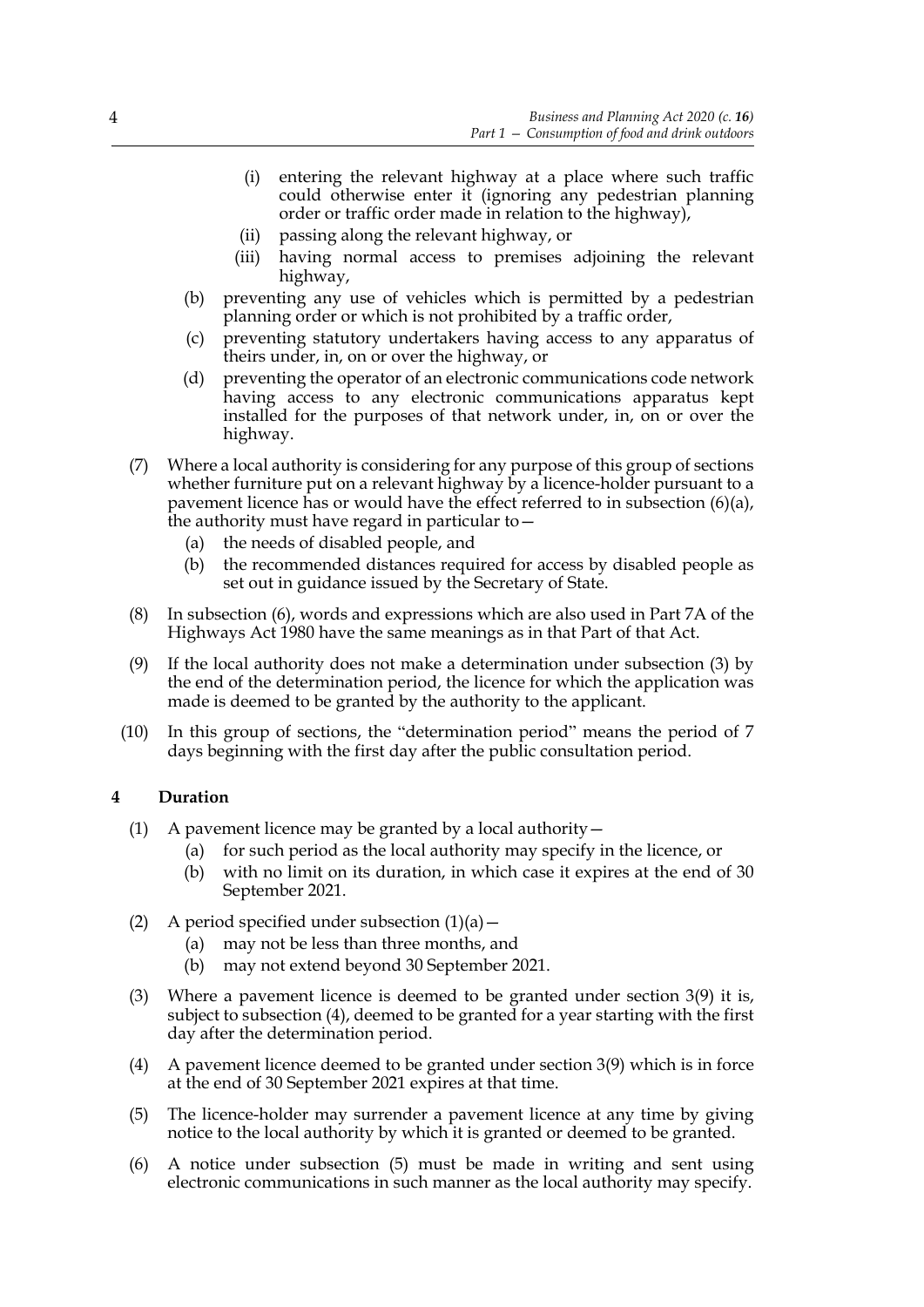#### <span id="page-8-2"></span><span id="page-8-0"></span>**5 Conditions**

- (1) A pavement licence may be granted by a local authority subject to such conditions as it considers reasonable.
- <span id="page-8-3"></span>(2) A local authority may publish conditions subject to which it proposes to grant pavement licences.
- (3) Where a pavement licence is deemed to be granted by a local authority under section [3](#page-6-1)[\(9\)](#page-7-2), it is deemed to be granted subject to any conditions which are published by the local authority under subsection [\(2\)](#page-8-3) before the day on which the application for the licence was made.
- (4) To the extent that a pavement licence which is granted or deemed to be granted would not by virtue of the preceding provisions of this section be subject to a no-obstruction condition or a smoke-free seating condition, it is deemed to be granted subject to such a condition.
- (5) A "no-obstruction condition" is a condition that anything done by the licenceholder pursuant to the licence, or any activity of other persons which is enabled by the licence, must not have an effect specified in section [3](#page-6-1)[\(6\).](#page-6-3)
- (6) A "smoke-free seating condition" is a condition that, where the furniture to be put on the relevant highway consists of seating for use by persons for the purpose of consuming food or drink, the licence-holder must make reasonable provision for seating where smoking is not permitted.
- (7) In considering for any purposes of this group of sections whether a licenceholder has made reasonable provision for seating where smoking is not permitted, a local authority must have regard to guidance issued by the Secretary of State.
- (8) The Secretary of State may by regulations—
	- (a) specify conditions for pavement licences, and
	- (b) make provision as to whether, or the extent to which, those conditions have effect in addition to, or instead of, any other conditions to which pavement licences are subject.

#### <span id="page-8-4"></span><span id="page-8-1"></span>**6 Enforcement and revocation**

- (1) If the local authority by which a pavement licence is granted or deemed to be granted considers that the licence-holder has breached any condition of the licence, the authority may—
	- (a) revoke the licence, or
	- (b) serve a notice on the licence-holder requiring the taking of such steps to remedy the breach as are specified in the notice within such time as is so specified.
- (2) If a licence-holder on whom a notice is served under subsection (1)(b) fails to comply with the notice, the local authority may—
	- (a) revoke the notice, or
	- (b) take the steps itself and recover the costs of doing so from the licenceholder.
- (3) A local authority by which a pavement licence is granted or deemed to be granted may also revoke the licence if it considers that—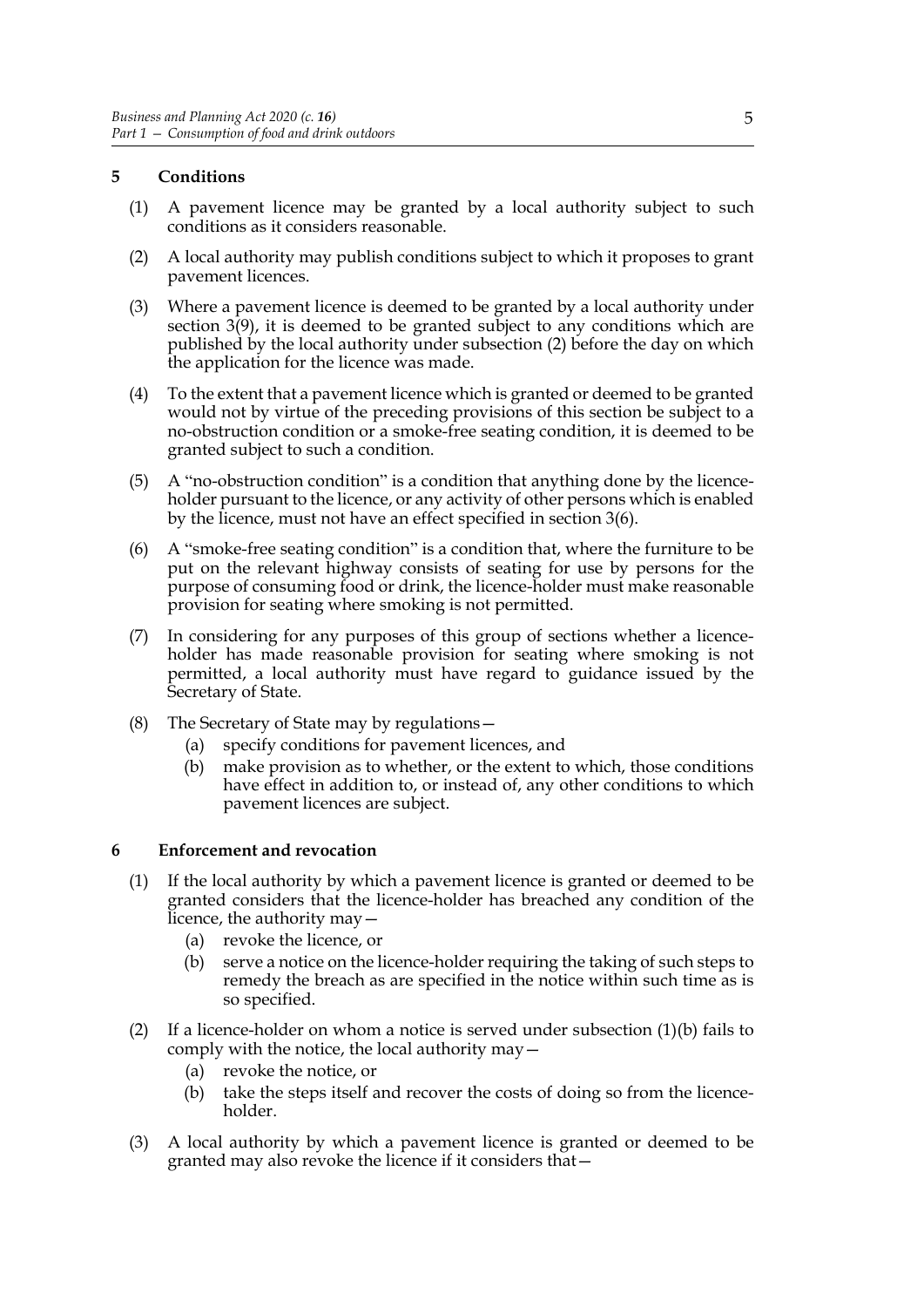- (a) some or all of the part of the relevant highway to which the licence relates has become unsuitable for any purpose in relation to which the licence was granted or deemed to be granted,
- (b) as a result of the licence—
	- (i) there is a risk to public health or safety,
	- (ii) anti-social behaviour or public nuisance is being caused or risks being caused, or
	- (iii) the highway is being obstructed (other than by anything done by the licence-holder pursuant to the licence),
- anything material stated by the licence-holder in their application was false or misleading, or
- <span id="page-9-0"></span>(d) the licence-holder did not comply with the duty in section [2](#page-5-3)[\(5\).](#page-5-2)

#### **7 Effects**

- (1) A pavement licence authorises the restriction, by anything done by the licenceholder pursuant to the licence, of public access to the part of the relevant highway to which the licence relates.
- (2) A pavement licence constitutes deemed planning permission for anything done by the licence-holder pursuant to the licence—
	- (a) which is development requiring planning permission under Part 3 of the Town and Country Planning Act 1990, and
	- (b) for which there would otherwise not be planning permission or deemed planning permission.
- (3) Anything done by the licence-holder pursuant to a pavement licence is not street trading for the purposes of—
	- (a) Schedule 4 to the Local Government (Miscellaneous Provisions) Act 1982 (street trading),
	- (b) Part 3 of the London Local Authorities Act 1990 (street trading), or
	- (c) any other enactment under or by virtue of which street trading without a licence or other form of permission is unlawful.
- (4) Nothing in this group of sections prevents a person from applying for permission under Part 7A of the Highways Act 1980 or any other enactment to do anything which could be done by a licence-holder pursuant to a pavement licence (but a local authority may not require a person to apply for such permission rather than a pavement licence).
- (5) Where a pavement licence has been granted or deemed to be granted to a person, permission subsequently granted to the person under Part 7A of the Highways Act 1980 or any other enactment to do anything which could be done by the person pursuant to the pavement licence has no effect while the pavement licence continues in force.
- (6) Section 149 of the Highways Act 1980 (power to remove things deposited on a highway) applies in relation to anything put on a relevant highway pursuant to a pavement licence.
- (7) Section 333 of the Highways Act 1980 (saving for rights and liabilities as to interference with highways) applies as if sections [1](#page-4-1) to  $\overline{6}$  $\overline{6}$  $\overline{6}$  were provisions of that Act.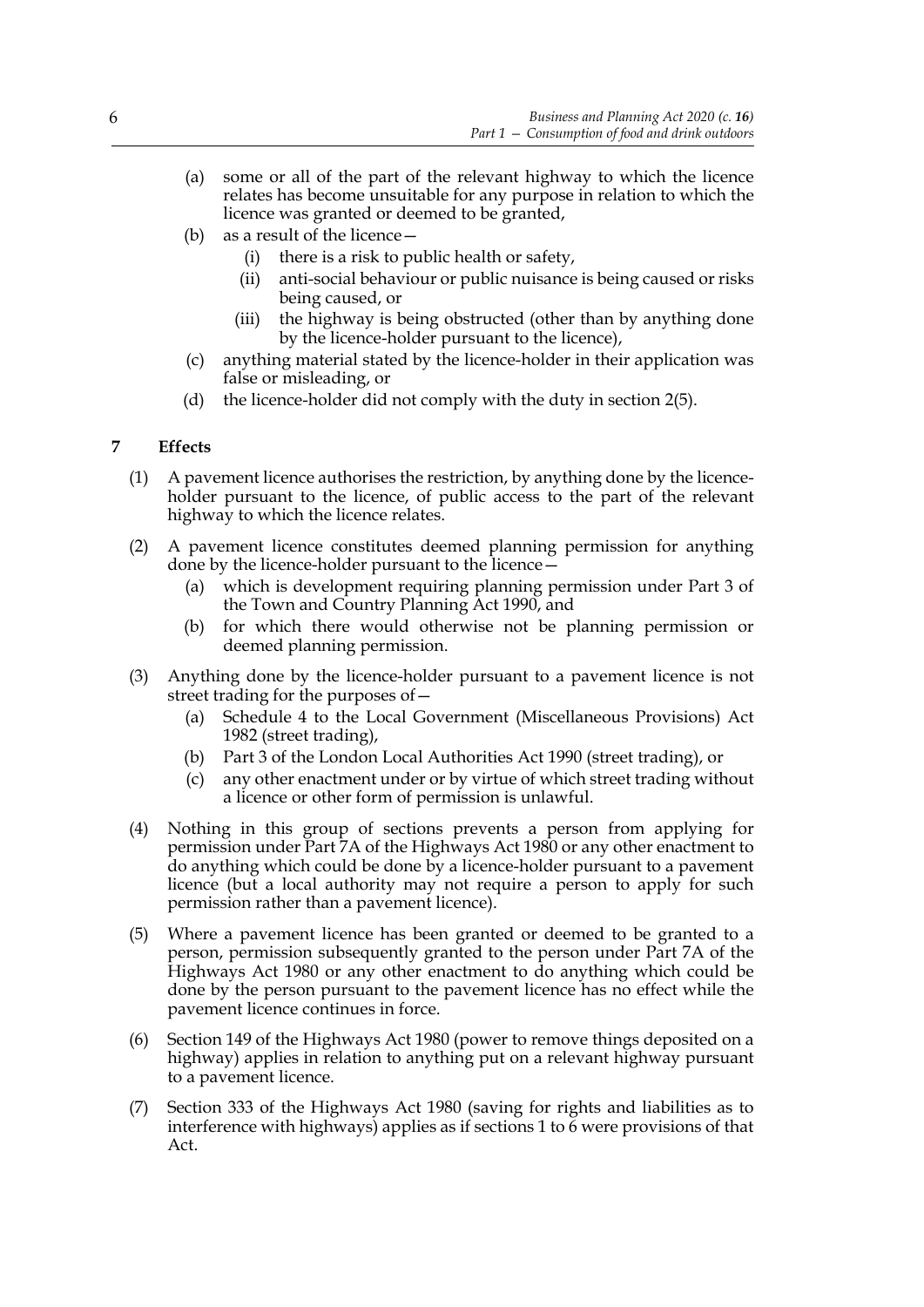- (8) In section 249 of the Town and Country Planning Act 1990 (order extinguishing right to use vehicles on highway), subsection (7) has effect as if at the end there were inserted "or sections [1](#page-4-1) to [9](#page-10-2) of the Business and Planning Act 2020".
- <span id="page-10-4"></span>(9) Subsection (10) applies where—
	- (a) a person has applied to a local authority for  $-$ 
		- (i) permission under section 115E of the Highways Act 1980, or
		- (ii) a licence or other form of permission for street trading under an enactment referred to in subsection (3), but
	- (b) before the application is determined, the person applies for a pavement licence.
- (10) Where this subsection applies—
	- (a) the application referred to in subsection  $(9)(a)$  is treated as withdrawn, and
	- (b) if the person has paid any fee payable in connection with that application, the local authority to which the pavement licence application is made may not require a fee under section [2](#page-5-3)[\(1\)\(c\)](#page-5-4).

#### <span id="page-10-3"></span><span id="page-10-0"></span>**8 Local authority functions**

- (1) In exercising its functions under this group of sections a local authority must have regard to any guidance issued under this section by the Secretary of State.
- (2) Schedule 1 to the Local Authorities (Functions and Responsibilities) (England) Regulations 2000 (S.I. 2000/2853) (functions which are not to be the responsibility of an authority's executive) has effect as if, in paragraph B, after item 72 there were inserted—

|                   |  |  |                         | "73 Functions relating to Sections 1 to 7 of the Business |
|-------------------|--|--|-------------------------|-----------------------------------------------------------|
| pavement licences |  |  | and Planning Act 2020." |                                                           |

#### <span id="page-10-2"></span><span id="page-10-1"></span>**9 Interpretation**

(1) In sections [1](#page-4-1) to [8](#page-10-3) and this section—

"Crown land" means land—

- (a) belonging to Her Majesty in right of the Crown or of the Duchy of Lancaster,
- (b) belonging to the Duchy of Cornwall,
- (c) belonging to a government department, or
- (d) held in trust for Her Majesty for the purposes of a government department;

"determination period" has the meaning given in section [3](#page-6-1)[\(10\);](#page-7-4)

"enactment" has the same meaning as in the Highways Act 1980 (see section 329 of that Act);

"furniture" means—

- (a) counters or stalls for selling or serving food or drink,
- (b) tables, counters or shelves on which food or drink can be placed,
- (c) chairs, benches or other forms of seating, and
- (d) umbrellas, barriers, heaters and other articles used in connection with the outdoor consumption of food or drink;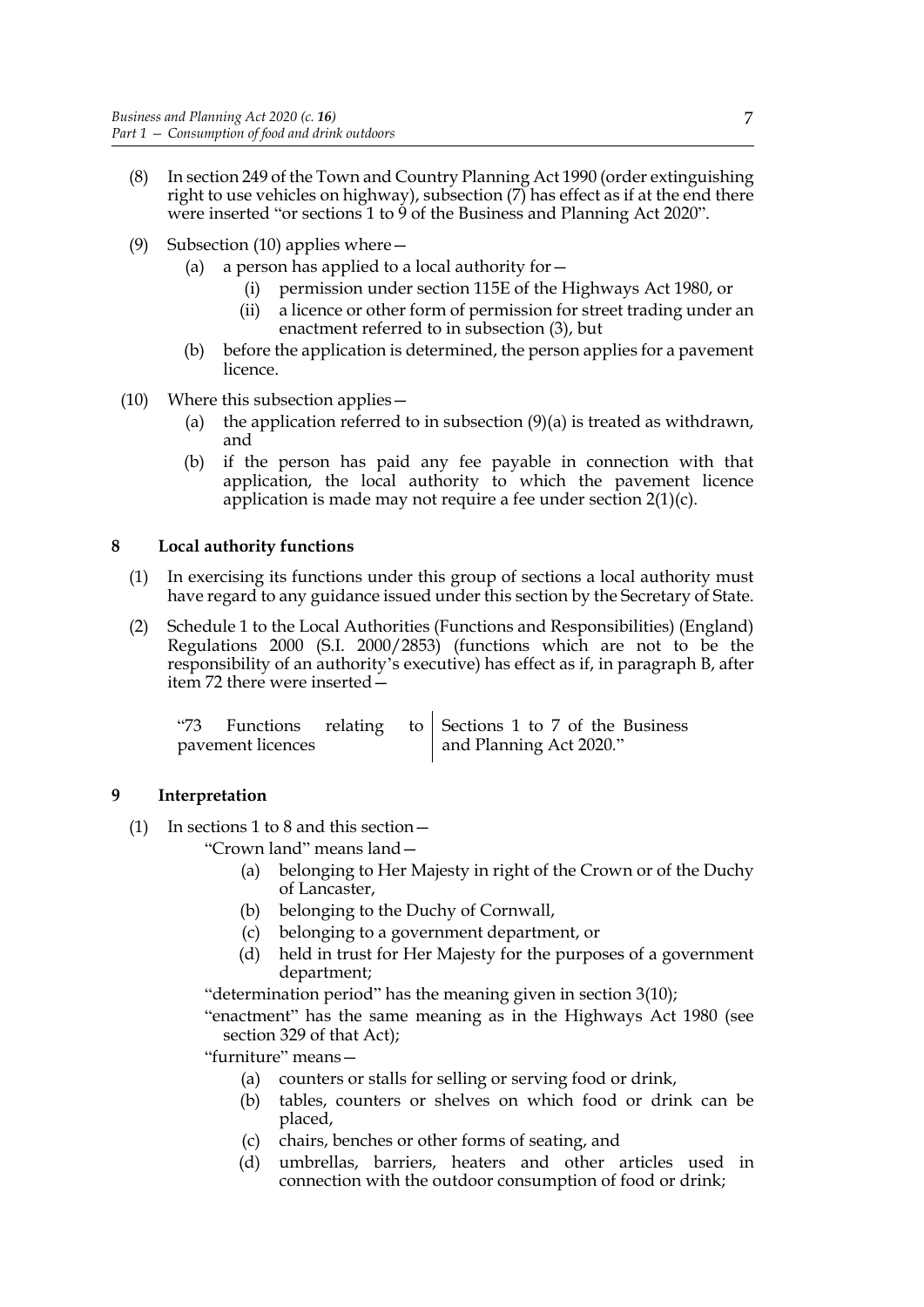"licence-holder", in relation to a pavement licence, means the person to whom the licence is granted or deemed to be granted;

"local authority" means—

- (a) a district council in England,
- (b) a county council in England for an area for which there is no district council,
- (c) a London borough council,
- (d) the Common Council of the City of London in its capacity as a local authority, and
- (e) the Council of the Isles of Scilly;

"pavement licence" is to be construed in accordance with section [1\(](#page-4-1)1); "public consultation period" has the meaning given in section [2](#page-5-3)[\(4\);](#page-5-5) "relevant highway" has the meaning given in section [1](#page-4-1)[\(5\);](#page-5-6) "relevant use" has the meaning given in section [1](#page-4-1)[\(4\)](#page-4-4); "smoking" has the same meaning as in Part 1 of the Health Act 2006; "this group of sections" means sections [1](#page-4-1) to [10.](#page-11-1)

- (2) Subsection (3) applies for the purposes of—
	- (a) the reference in section  $1(5)(a)$  $1(5)(a)$  to a highway to which Part 7A of the Highways Act 1980 applies, and
	- (b) the references to traffic orders in section  $3(6)(a)(i)$  $3(6)(a)(i)$  and (b) (which, by virtue of section [3\(](#page-6-1)8), have the same meaning as in that Part of that Act).
- (3) The definition of "traffic order" in section 115A(2) of the Highways Act 1980 is to be treated as if it included an order under section 14 of the Road Traffic Regulation Act 1984 made pursuant to subsection  $(1)(b)$  or  $(c)$  of that section under the procedure provided for by regulation 18 of the Road Traffic (Temporary Restrictions) Procedure Regulations 1992 (S.I. 1992/1215) (procedure for temporary orders made for purposes connected to coronavirus).
- (4) Section 115A(5) of the Highways Act 1980 (references to highways to which Part 7A of that Act applies) applies for the purposes of this group of sections.
- (5) In reckoning the public consultation period or the determination period, no account is to be taken of—
	- (a) Christmas Day,
	- (b) Good Friday, or
	- (c) a day which is a bank holiday in England under the Banking and Financial Dealings Act 1971.

#### <span id="page-11-1"></span><span id="page-11-0"></span>**10 Expiry of pavement licence provisions**

- (1) Sections [1](#page-4-1) to [9](#page-10-2) expire at the end of 30 September 2021.
- <span id="page-11-2"></span>(2) If the Secretary of State considers it reasonable to do so to mitigate an effect of coronavirus, the Secretary of State may by regulations substitute the date for the time being specified in any of the following provisions with a later date—
	- (a) section  $4(1)(b)$  $4(1)(b)$ ,  $(2)(b)$  or  $(4)$ ;
	- (b) subsection [\(1\)](#page-7-9) of this section.
- (3) In subsection [\(2\)](#page-11-2) "coronavirus" means severe acute respiratory syndrome coronavirus 2 (SARS-CoV-2).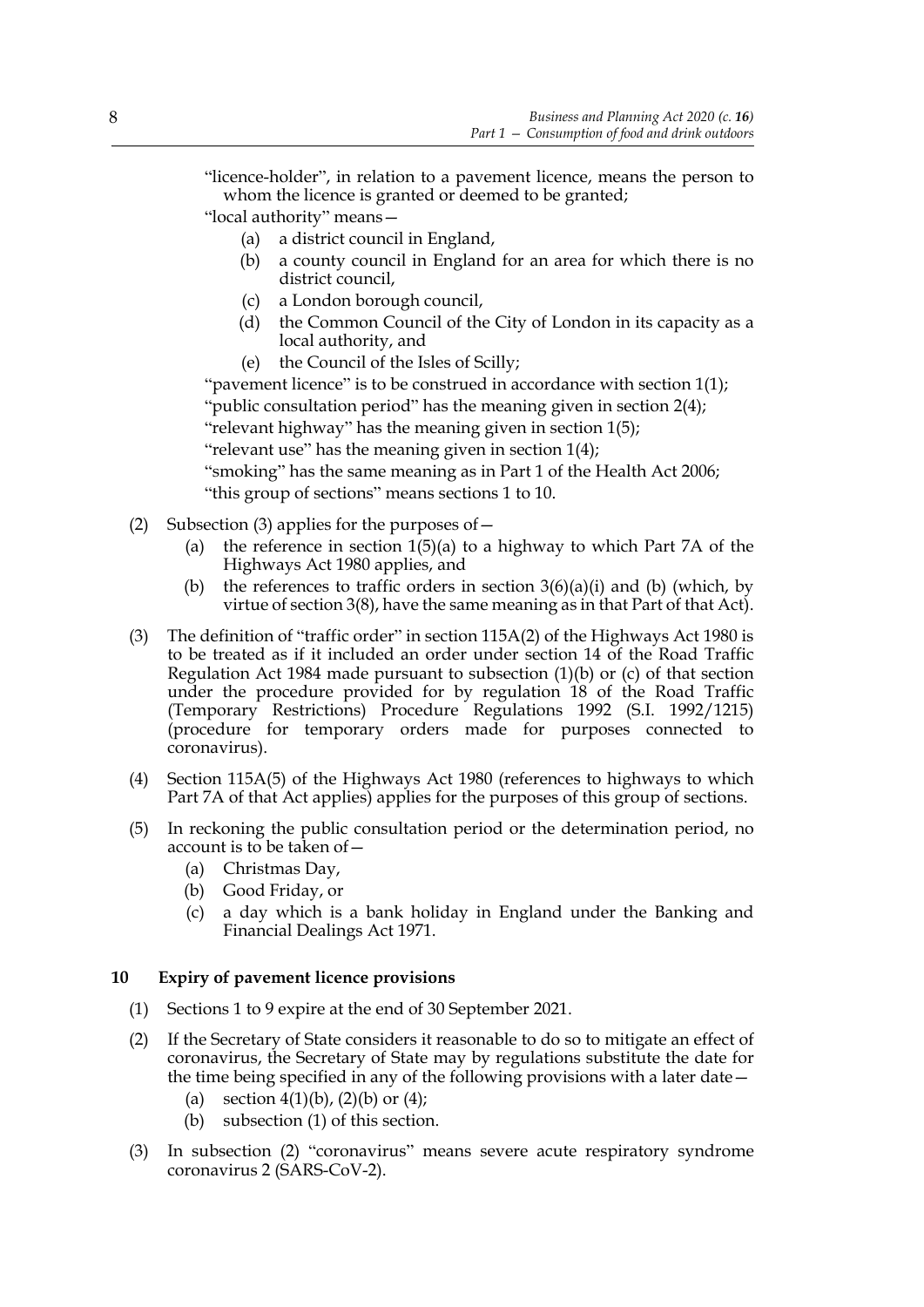#### *Alcohol licensing*

#### <span id="page-12-12"></span><span id="page-12-0"></span>**11 Modification of premises licences to authorise off-sales for limited period**

- <span id="page-12-11"></span>(1) The Licensing Act 2003 has effect as if it were subject to the modifications in subsections [\(2\)](#page-12-1) to [\(7\)](#page-23-0).
- <span id="page-12-1"></span>(2) The Act has effect as if, in Part 9 (miscellaneous and supplementary), after section 172E there were inserted—

*"Modification of premises licences to authorise off-sales for limited period*

#### <span id="page-12-10"></span>**172F Authorisation of off-sales for limited period**

- (1) Subsection [\(2\)](#page-12-2) applies to a premises licence if  $-$ 
	- (a) the licence has effect, or is capable of having effect, on the day on which this section comes into force ("day  $X$ "),
	- (b) immediately before day X, it is an on-sales only licence, and
	- (c) no disqualifying event has occurred in relation to the licence in the period of three years ending with day X.
- <span id="page-12-9"></span><span id="page-12-2"></span>(2) The premises licence is to be treated as if, at the beginning of day  $X$ , it is varied so that it authorises off-sales during the relevant period subject to the condition that every off-sale must be made at a pre-cut off time when the licensed premises are open for the purposes of selling alcohol for consumption on the premises.
- <span id="page-12-8"></span>(3) Any provisions of the premises licence on day X are suspended in so far as they are inconsistent with the authorisation granted by virtue of subsection [\(2\)](#page-12-2) (and for so long as that authorisation has effect).
- <span id="page-12-4"></span>(4) Subsection [\(5\)](#page-12-3) applies to a premises licence if  $-$ 
	- (a) the licence has effect, or is capable of having effect, on day  $X$ ,
	- (b) immediately before day X, it authorises the sale by retail of alcohol for consumption on the licensed premises and it also authorises off-sales, and
	- (c) at that time that authorisation is subject to one or more of the following—
		- (i) one or more conditions relating to the time when an offsale may be made that would prevent an off-sale during the relevant period being made at a pre-cut off time when the licensed premises are open for the purposes of selling alcohol for consumption on the premises;
		- (ii) one or more conditions applicable to pre-cut off times that would prevent an off-sale during the relevant period where the alcohol is sold in an open container;
		- (iii) one or more conditions applicable to pre-cut off times that would prevent an off-sale during the relevant period where it is a sale for delivery.
- <span id="page-12-7"></span><span id="page-12-6"></span><span id="page-12-5"></span><span id="page-12-3"></span>(5) The premises licence is to be treated as if, at the beginning of day X, it is varied so that, in so far as and for so long as it authorises off-sales during the relevant period, it includes—
	- (a) where the requirement in subsection  $(4)(c)(i)$  is met, a condition that off-sales that would otherwise have been prevented by the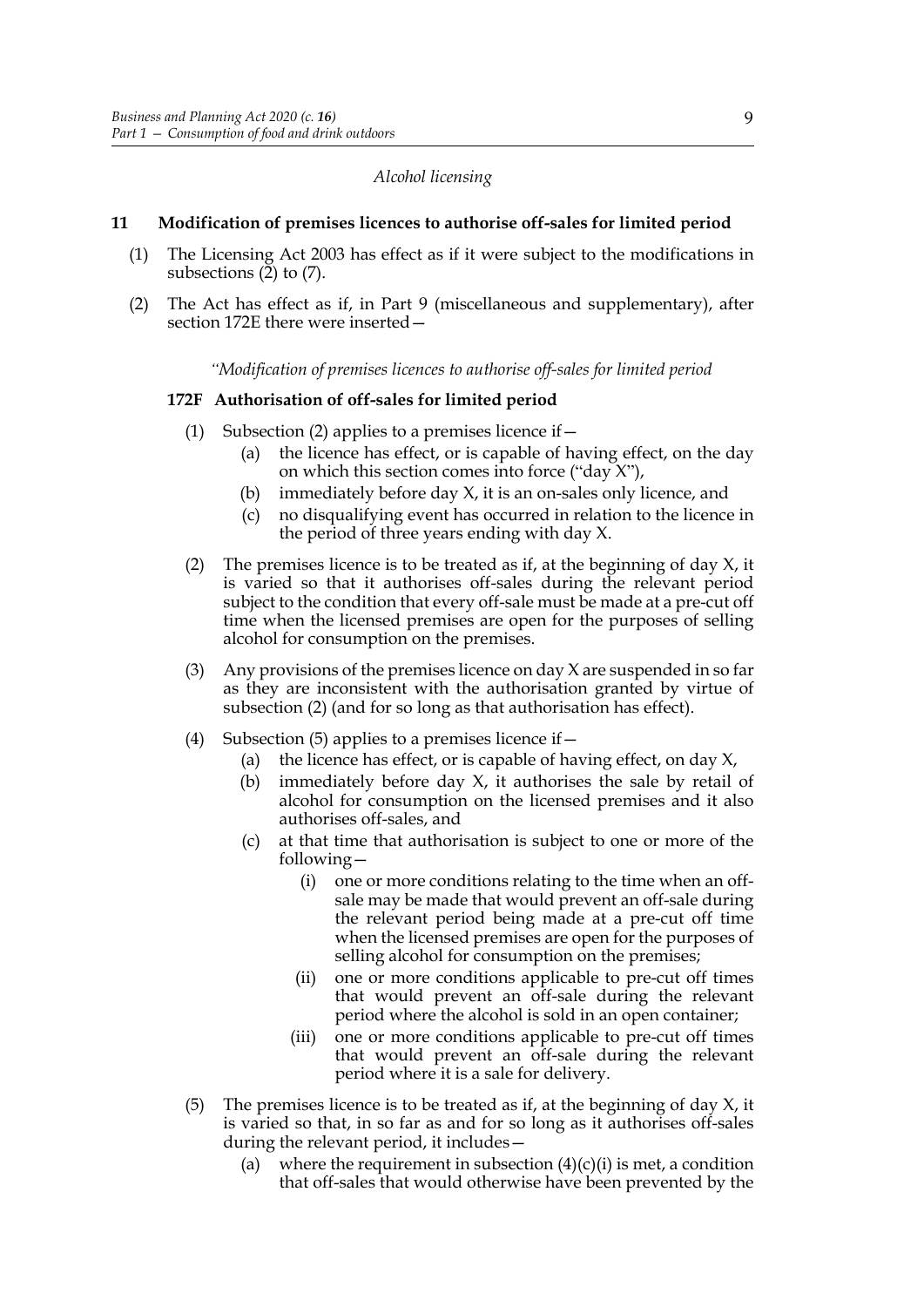condition or conditions mentioned in subsection  $(4)(c)(i)$  from being made at a pre-cut off time when the licensed premises are open for the purposes of selling alcohol for consumption on the premises may be made at such a time;

- <span id="page-13-0"></span>(b) where the requirement in subsection  $(4)(c)(ii)$  is met, a condition that off-sales at a pre-cut off time that would otherwise have been prevented by the condition or conditions mentioned in subsection  $(4)(c)(ii)$  from being in the form of alcohol sold in an open container may be in that form;
- <span id="page-13-1"></span>(c) where the requirement in subsection  $(4)(c)(iii)$  is met, a condition that off-sales at a pre-cut off time that would otherwise have been prevented by the condition or conditions mentioned in subsection  $(4)(c)(iii)$  from being a sale for delivery may be such a sale.
- <span id="page-13-2"></span>(6) For so long as a condition has effect by virtue of subsection  $(5)(a)$ , [\(b\)](#page-13-0) or [\(c\)](#page-13-1), the conditions of the licence referred to in subsection  $(4)(c)(i)$ , [\(ii\)](#page-12-5) or [\(iii\)](#page-12-6) (as the case may be) are suspended in so far as they prevent the matters mentioned in that provision.
- (7) The references in subsections [\(3\)](#page-12-8) and [\(6\)](#page-13-2) to an authorisation or condition having effect include the authorisation or condition as subsequently varied or modified in so far as it has effect in relation to the relevant period.
- (8) For the purposes of subsection  $(1)(c)$  a disqualifying event has occurred in relation to a premises licence in the three year period mentioned in that provision if, at any time during that period—
	- (a) the relevant licensing authority refused to grant a premises licence in respect of the licensed premises authorising off-sales,
	- (b) the relevant licensing authority refused to vary the premises licence so as to authorise off-sales, or
	- (c) the premises licence was varied or modified so as to exclude offsales from the scope of the licence.
- (9) In the case of a premises licence which is capable of having effect on day X, references in this section to what the licence authorises are to be read as references to what it would authorise were it to have effect.
- <span id="page-13-4"></span><span id="page-13-3"></span>(10) In this section—
	- (a) "on-sales only licence" means a premises licence which—
		- (i) authorises the sale by retail of alcohol for consumption on the licensed premises, but
		- (ii) does not authorise off-sales;
	- (b) "off-sales" in relation to a premises licence means the sale by retail of alcohol for consumption off the licensed premises; and references to an off-sale are to be read accordingly;
	- (c) "sale for delivery" in relation to a premises licence means an offsale for delivery by or on behalf of the holder of the licence to a building which is used for residential or work purposes (or both);
	- (d) "the relevant period" means the period beginning with day X and ending with—
		- (i) 30 September 2021, or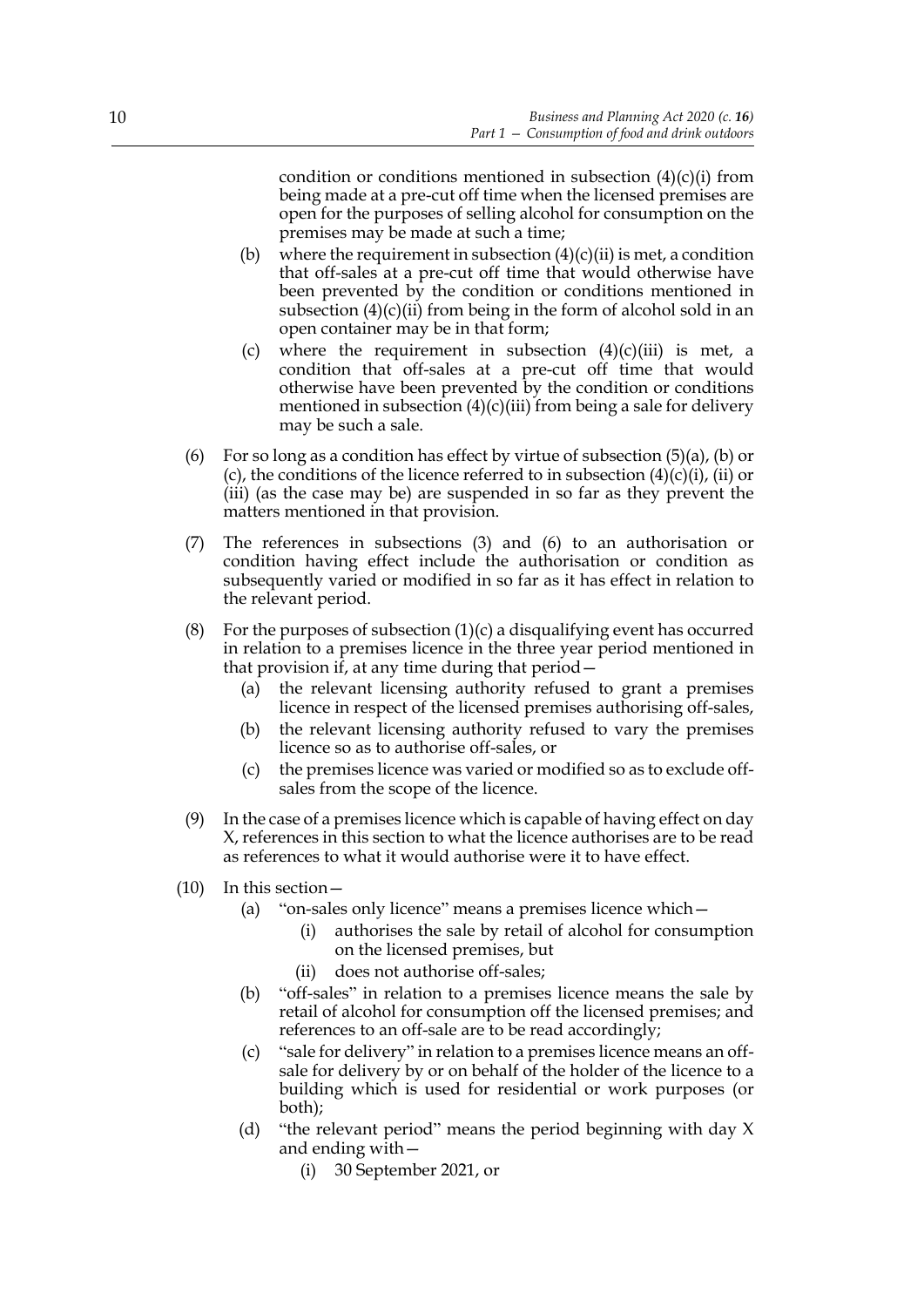- (ii) if earlier, the revocation or expiry of the premises licence or the exclusion of off-sales from the scope of the licence.
- <span id="page-14-0"></span>(11) In this section "pre-cut off time"—
	- (a) in relation to licensed premises and a day, means any time between when the premises first open that day for the purposes of selling alcohol for consumption on the premises and 11pm (but this is subject to paragraph [\(b\)\)](#page-14-0);
	- (b) in relation to licensed premises and a day throughout which the premises are open for the purposes of selling alcohol for consumption on the premises, means any time between when the premises are first open that day for the purposes of selling alcohol for consumption on the premises and 11pm.
- (12) Where a premises licence authorises the sale by retail of alcohol for consumption in an outdoor area of the licensed premises at some, but not all, of the times when it authorises the sale by retail of alcohol for consumption elsewhere on the premises, times when the premises are not open for the purposes of selling alcohol for consumption in the outdoor area of the premises are to be regarded for the purposes of this section as times when the premises are not "open for the purposes of selling alcohol for consumption on the premises".

#### <span id="page-14-3"></span>**172G Summary off-sales reviews**

- (1) A responsible authority may apply under this section to the relevant licensing authority for an off-sales review of a premises licence to which section [172F](#page-12-10)[\(2\)](#page-12-2) or [\(5\)](#page-12-3) applies on grounds which are relevant to one or more of the licensing objectives.
- (2) An "off-sales review" of a premises licence is a review of the licence in so far as it relates to—
	- (a) in the case of a licence to which section  $172F(2)$  $172F(2)$  applies, off-sales authorised by virtue of section [172F](#page-12-10)[\(2\)](#page-12-2) (see subsection [\(5\)\)](#page-14-1), or
	- (b) in the case of a licence to which section [172F](#page-12-10)[\(5\)](#page-12-3) applies, the section [172F](#page-12-10)[\(5\)](#page-12-3) condition or conditions (as the case may be) (see subsection [\(6\)\)](#page-15-0).
- <span id="page-14-2"></span>(3) On receipt of such an application, the relevant licensing authority must—
	- (a) within 48 hours of the time of its receipt, consider under section [172H](#page-15-1) whether it is necessary to take interim steps pending the determination of the off-sales review, and
	- (b) within 28 days after the day of its receipt, review that licence in accordance with section [172I](#page-16-0) and reach a determination on that review.
- <span id="page-14-4"></span>(4) In computing the period of 48 hours mentioned in subsection [\(3\)\(a\)](#page-14-2) time that is not part of a working day is to be disregarded.
- <span id="page-14-1"></span>(5) For the purposes of this section and sections [172H](#page-15-1) to [172J](#page-18-0), "off-sales authorised by virtue of section [172F](#page-12-10)[\(2\)"](#page-12-2), in relation to a premises licence, means the sale by retail of alcohol for consumption off the licensed premises authorised by the authorisation granted by virtue of section [172F](#page-12-10)[\(2\)](#page-12-2) (including that authorisation as subsequently varied or modified in so far as it has effect in relation to the relevant period).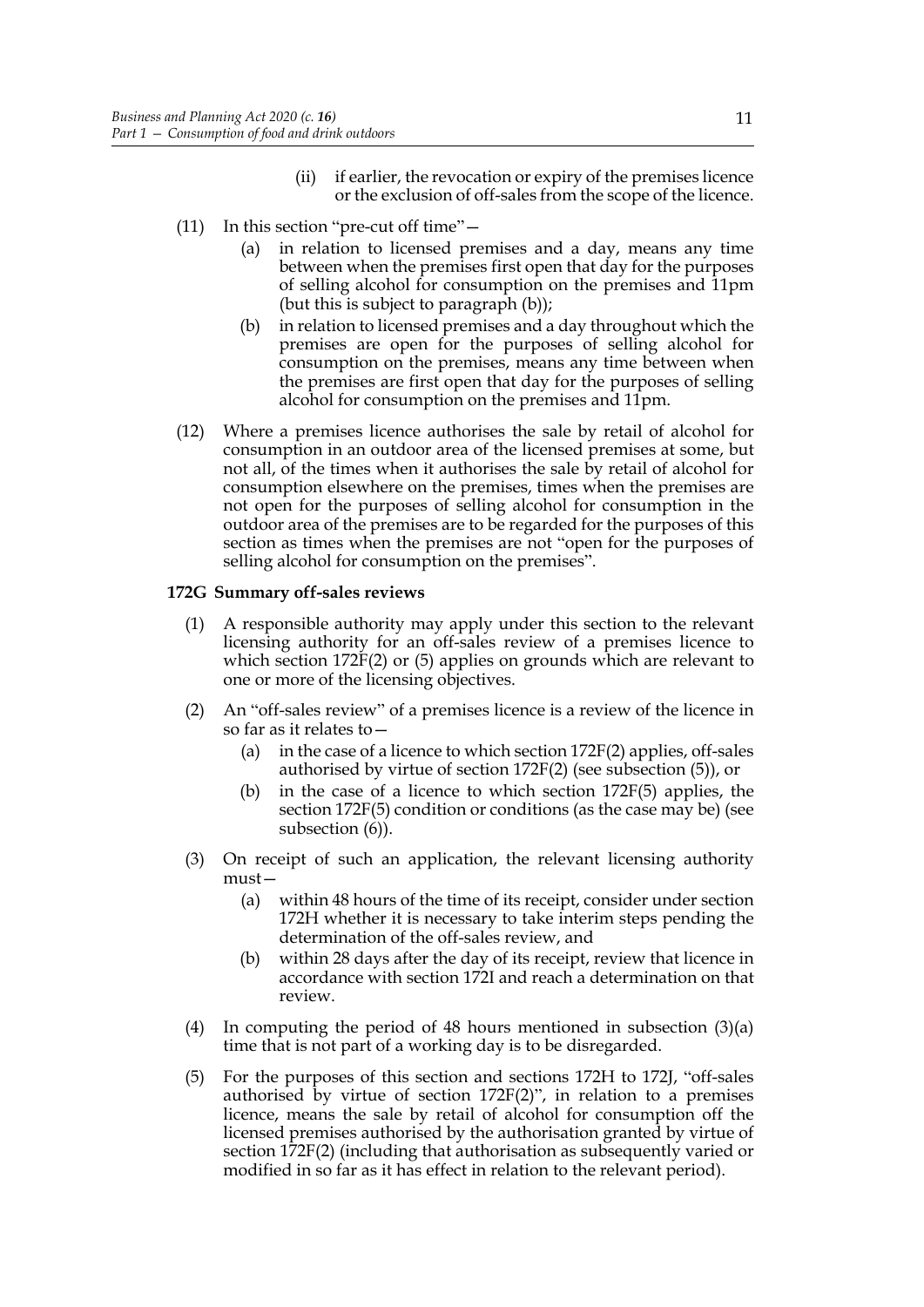- <span id="page-15-0"></span>(6) For the purposes of this section and sections [172H](#page-15-1) to [172J,](#page-18-0) "section [172F](#page-12-10)[\(5\)](#page-12-3) condition", in relation to a premises licence, means a condition that has effect by virtue of section  $172F(5)(a)$  $172F(5)(a)$  $172F(5)(a)$ , (b) or [\(c\)](#page-13-1) in relation to the licence (including such a condition as subsequently varied or modified in so far as it has effect in relation to the relevant period).
- (7) See section [172K](#page-19-0) regarding procedural requirements in relation to applications under this section, off-sales reviews and related hearings.

#### <span id="page-15-1"></span>**172H Interim steps pending off-sales review**

- (1) This section applies to the consideration by a relevant licensing authority on an application under section [172G](#page-14-3) whether it is necessary to take interim steps pending the determination of the off-sales review.
- (2) The consideration may take place without the holder of the premises licence having been given an opportunity to make representations to the relevant licensing authority.
- <span id="page-15-4"></span>(3) In the case of a premises licence to which section [172F](#page-12-10)[\(2\)](#page-12-2) applies, the interim steps the relevant licensing authority must consider taking are—
	- (a) the modification of the conditions of the licence in so far as it relates to off-sales authorised by virtue of section [172F](#page-12-10)[\(2\)](#page-12-2);
	- (b) the exclusion of off-sales authorised by virtue of section [172F](#page-12-10)[\(2\)](#page-12-2) from the scope of the licence;
	- (c) the suspension of off-sales authorised by virtue of section [172F](#page-12-10)[\(2\)](#page-12-2).
- <span id="page-15-2"></span>(4) In the case of a premises licence to which section [172F](#page-12-10)[\(5\)](#page-12-3) applies, the interim steps the relevant licensing authority must consider taking are—
	- (a) the alteration or omission of the section [172F](#page-12-10)[\(5\)](#page-12-3) condition or conditions (as the case may be);
	- (b) the addition of one or more new conditions which relate to a section [172F](#page-12-10)[\(5\)](#page-12-3) condition.
- (5) But the steps taken under subsection [\(4\)](#page-15-2) may not affect any conditions of the premises licence which exist immediately before the day on which section [172F](#page-12-10) comes into force.
- (6) Where on its consideration of whether to take interim steps the relevant licensing authority does take one or more such steps—
	- (a) its decision takes effect immediately or as soon after that as the authority directs, but
	- (b) it must give immediate notice of its decision and of its reasons for making it to—
		- (i) the holder of the premises licence,
		- (ii) the applicant under section [172G,](#page-14-3) and
		- (iii) (if not the applicant), the chief officer of police for the police area in which the premises are situated (or for each police area in which they are partly situated).
- <span id="page-15-3"></span>(7) Subject to subsection [\(11\),](#page-16-1) if the holder of the premises licence makes, and does not withdraw, representations against any interim steps taken by the relevant licensing authority, the authority must, within 48 hours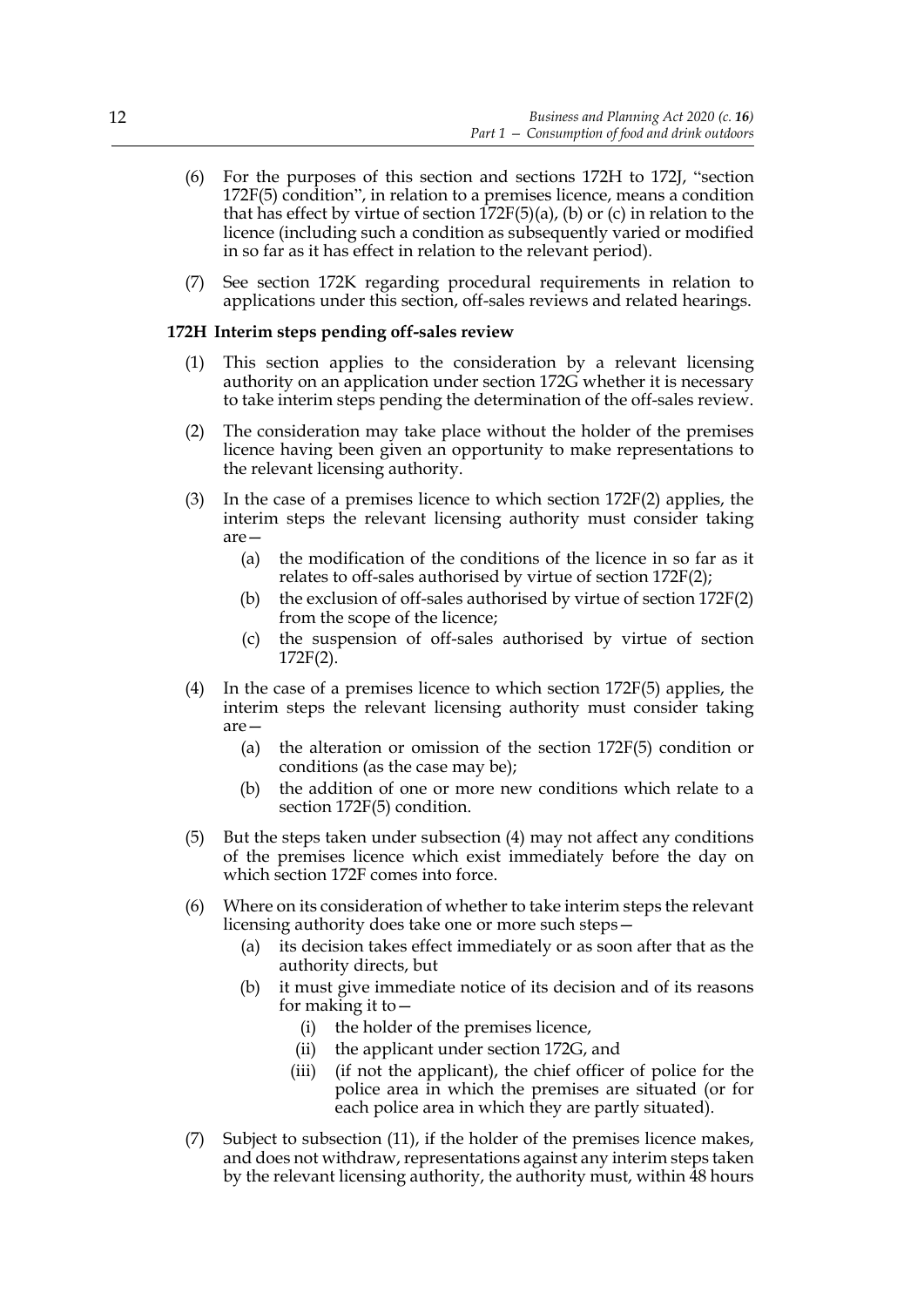of the time of its receipt of the representations, hold a hearing to consider those representations.

- (8) The relevant licensing authority must give advance notice of the hearing to—
	- (a) the holder of the premises licence, and
	- (b) the applicant under section [172G.](#page-14-3)
- <span id="page-16-2"></span>(9) At the hearing, the relevant licensing authority must—
	- (a) consider whether the interim steps are appropriate for the promotion of the licensing objectives, and
	- (b) determine whether to withdraw or modify the steps taken.
- (10) In considering those matters the relevant licensing authority must have regard to—
	- (a) any representations made by any responsible authority, and
	- (b) any representations made by the holder of the premises licence.
- <span id="page-16-1"></span>(11) Where the relevant licensing authority has determined under subsection [\(9\)](#page-16-2) whether to withdraw or modify the interim steps taken, the holder of the premises licence may only make further representations under subsection [\(7\)](#page-15-3) if there has been a material change in circumstances since the authority made its determination.
- (12) In computing the period of 48 hours mentioned in subsection [\(7\)](#page-15-3) time that is not part of a working day is to be disregarded.

#### <span id="page-16-0"></span>**172I Off-sales review of premises licence following review application**

- (1) This section applies to an off-sales review of a premises licence which a relevant licensing authority has to conduct on an application under section [172G.](#page-14-3)
- <span id="page-16-5"></span>(2) The relevant licensing authority must—
	- (a) hold a hearing to consider the application for the review and any relevant representations, and
	- (b) take such steps mentioned in subsection [\(3\)](#page-16-3) or [\(4\)](#page-16-4) (if any) as it considers appropriate for the promotion of the licensing objectives.
- <span id="page-16-7"></span><span id="page-16-6"></span><span id="page-16-3"></span>(3) In the case of a premises licence to which section [172F](#page-12-10)[\(2\)](#page-12-2) applies, those steps are—
	- (a) the modification of the conditions of the licence in so far as it relates to off-sales authorised by virtue of section [172F](#page-12-10)[\(2\)](#page-12-2);
	- (b) the exclusion of off-sales authorised by virtue of section 172[F\(2\)](#page-12-2) from the scope of the licence;
	- (c) the suspension, for a period not exceeding three months, of offsales authorised by virtue of section [172F](#page-12-10)[\(2\)](#page-12-2).
- <span id="page-16-4"></span>(4) In the case of a premises licence to which section [172F](#page-12-10)[\(5\)](#page-12-3) applies, the steps referred to in subsection  $(2)(b)$  are  $-$ 
	- (a) the alteration or omission of the section [172F](#page-12-10)[\(5\)](#page-12-3) condition or conditions (as the case may be);
	- (b) the addition of one or more new conditions which relate to a section [172F](#page-12-10)[\(5\)](#page-12-3) condition.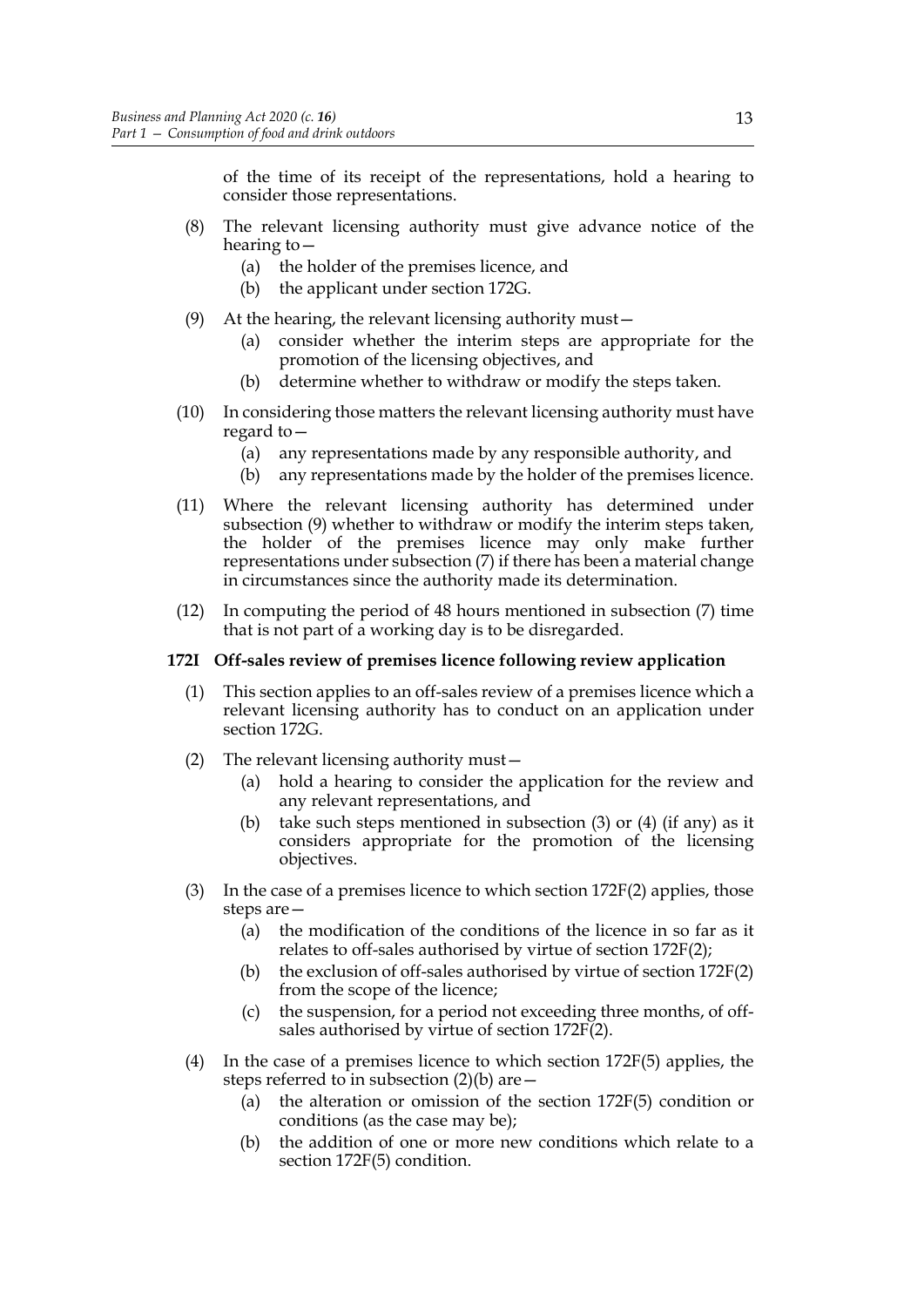- (5) Subsection [\(2\)\(b\)](#page-16-5) is subject to sections 19 to 21 (requirement to include certain conditions in premises licences).
- (6) And the steps taken under subsection [\(4\)](#page-16-4) may not affect any conditions of the premises licence which exist immediately before the day on which section [172F](#page-12-10) comes into force.
- <span id="page-17-2"></span>(7) In this section "relevant representations" means representations which—
	- (a) are relevant to one or more of the licensing objectives, and
	- (b) meet the requirements of subsection [\(8\)](#page-17-0).
- <span id="page-17-1"></span><span id="page-17-0"></span>(8) The requirements are—
	- (a) that the representations are made by the holder of the premises licence, a responsible authority or any other person within the required period,
	- (b) that they have not been withdrawn, and
	- (c) if they are made by a person who is not a responsible authority, that they are not, in the opinion of the relevant licensing authority, frivolous or vexatious.
- (9) Where the relevant licensing authority determines that any representations are frivolous or vexatious, it must notify the person who made them of the reasons for that determination.
- (10) Where the authority takes a step within subsection [\(3\)\(a\)](#page-16-6) or [\(b\)](#page-16-7) or [\(4\),](#page-16-4) it may provide that the modification or exclusion is to have effect only for a specified period (not exceeding three months).
- (11) Where a relevant licensing authority determines an off-sales review under this section it must notify the determination and its reasons for making it to—
	- (a) the holder of the premises licence,
	- (b) the applicant under section [172G,](#page-14-3)
	- (c) (if not the applicant), the chief officer of police for the police area in which the premises are situated (or for each police area in which they are partly situated), and
	- (d) any person who made relevant representations.
- (12) A decision under this section does not have effect until—
	- (a) the end of the period given for appealing against the decision, or
	- (b) if the decision is appealed against, the time the appeal is disposed of.
- (13) In subsection [\(8\)\(a\),](#page-17-1) "the required period" means the period provided for in regulation 39A(2) of the Licensing Act 2003 (Premises licences and club premises certificates) Regulations 2005 (S.I. 2005/42) as applied with modifications by section [172K](#page-19-0).
- (14) Section [172J](#page-18-0) makes provision about the application and review of any interim steps that have been taken under section [172H](#page-15-1) in relation to a premises licence before a decision under this section comes into effect in relation to the licence.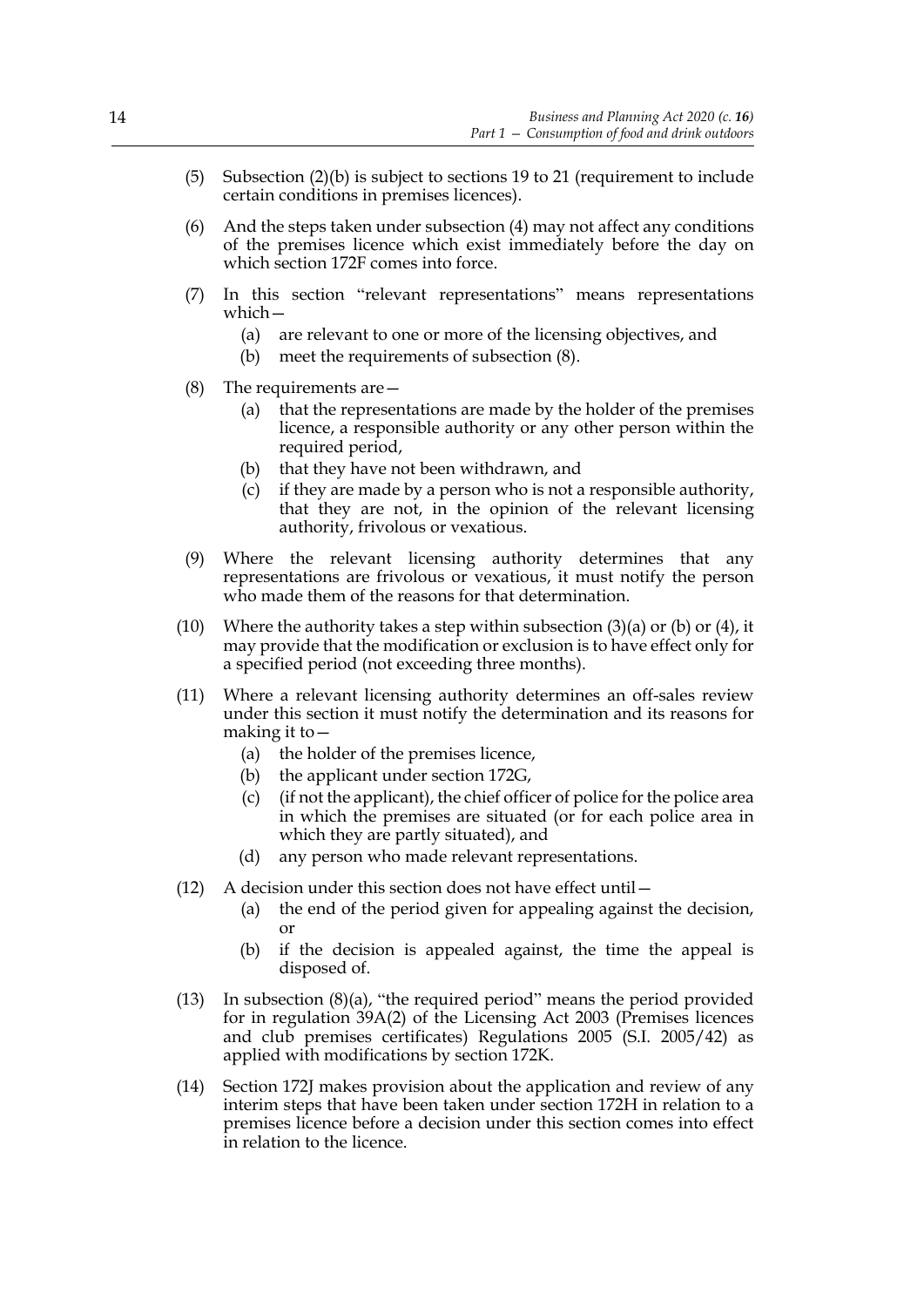#### <span id="page-18-0"></span>**172J Interim steps pending section [172I](#page-16-0) decision coming into effect**

- (1) At the hearing to consider an application for an off-sales review under section [172G,](#page-14-3) the relevant licensing authority must review any interim steps that have been taken by it under section [172H](#page-15-1) that have effect on the date of the hearing.
- <span id="page-18-5"></span>(2) In conducting the review under this section, the relevant licensing authority must—
	- (a) consider whether the interim steps are appropriate for the promotion of the licensing objectives,
	- (b) consider any relevant representations, and
	- (c) determine whether to withdraw or modify the interim steps taken.
- <span id="page-18-6"></span><span id="page-18-2"></span>(3) In the case of a premises licence to which section [172F](#page-12-10)[\(2\)](#page-12-2) applies, the power of the relevant licensing authority on a review under this section includes a power to take any of the following interim steps—
	- (a) the modification of the conditions of the licence in so far as it relates to off-sales authorised by virtue of section [172F](#page-12-10)[\(2\)](#page-12-2);
	- (b) the exclusion of off-sales authorised by virtue of section [172F](#page-12-10)[\(2\)](#page-12-2) from the scope of the licence;
	- (c) the suspension, for a period not exceeding three months, of offsales authorised by virtue of section [172F](#page-12-10)[\(2\)](#page-12-2).
- <span id="page-18-1"></span>(4) In the case of a premises licence to which section [172F](#page-12-10)[\(5\)](#page-12-3) applies, the power of the relevant licensing authority on a review under this section includes a power to take any of the following interim steps—
	- (a) the alteration or omission of the section [172F](#page-12-10)[\(5\)](#page-12-3) condition or conditions (as the case may be);
	- (b) the addition of one or more new conditions which relate to a section [172F](#page-12-10)[\(5\)](#page-12-3) condition.
- (5) But the steps taken under subsection [\(4\)](#page-18-1) may not affect any conditions of the premises licence which exist immediately before the day on which section [172F](#page-12-10) comes into force.
- <span id="page-18-4"></span><span id="page-18-3"></span>(6) Any interim steps taken under subsection [\(3\)](#page-18-2) or [\(4\)](#page-18-1) apply until  $-$ 
	- (a) the end of the period given for appealing against a decision made under section [172I,](#page-16-0)
	- (b) if the decision under section [172I](#page-16-0) is appealed against, the time the appeal is disposed of, or
	- (c) the end of a period determined by the relevant licensing authority (which may not be longer than the period of time for which such interim steps could apply under paragraph [\(a\)](#page-18-3) or [\(b\)](#page-18-4)).
- (7) Any interim steps taken under section [172H](#page-15-1) in relation to a premises licence cease to have effect when the decision made under section [172I](#page-16-0) comes into effect.
- <span id="page-18-7"></span>(8) In subsection [\(2\)](#page-18-5) "relevant representations" means representations which—
	- (a) are relevant to one or more of the licensing objectives, and
	- (b) meet the requirements of subsection [\(9\)](#page-19-1).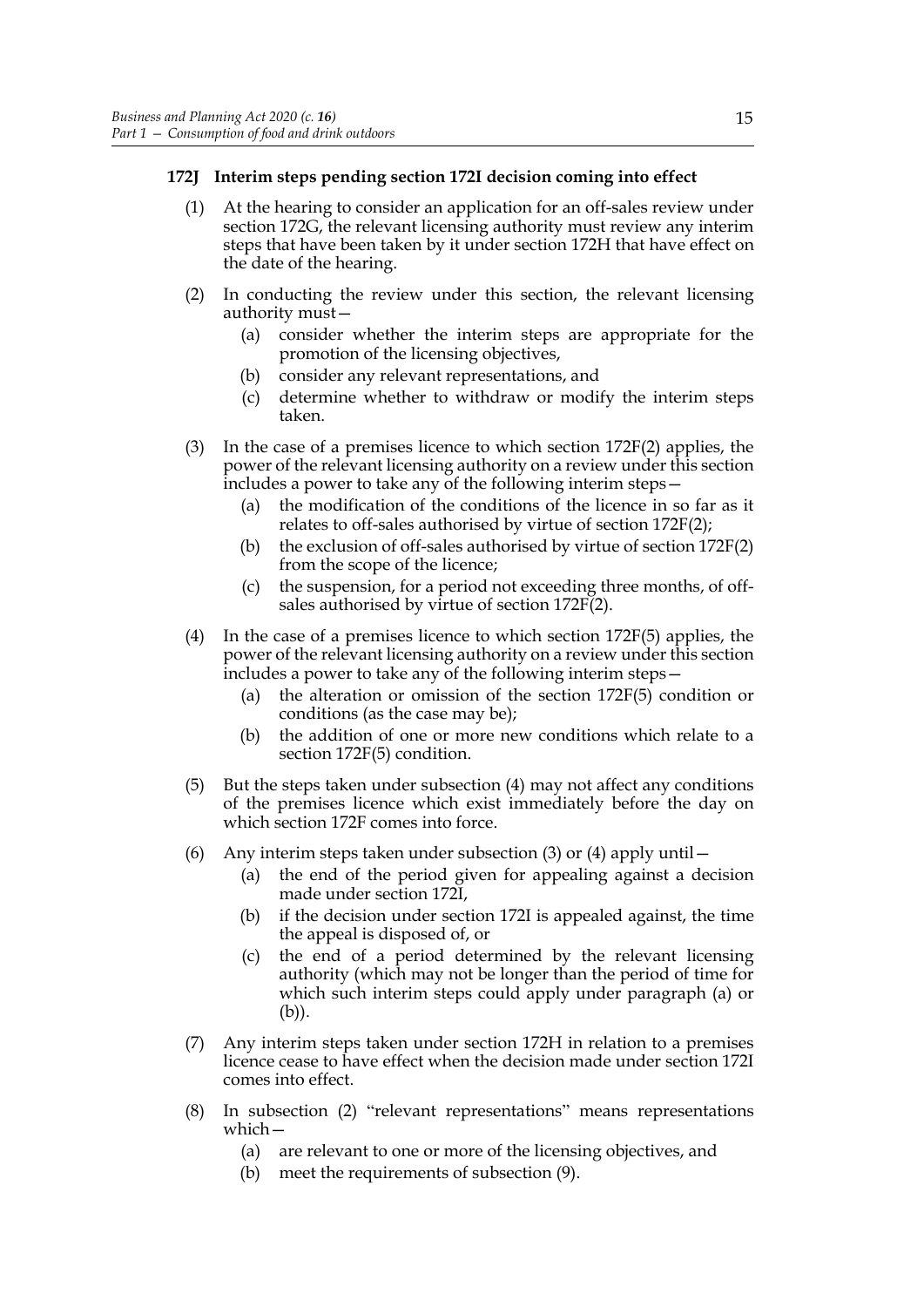- <span id="page-19-2"></span><span id="page-19-1"></span>(9) The requirements are—
	- (a) that the representations are made by the holder of the premises licence, a responsible authority or any other person within the required period,
	- (b) that they have not been withdrawn, and
	- (c) if they are made by a person who is not a responsible authority, that they are not, in the opinion of the relevant licensing authority, frivolous or vexatious.
- (10) Where the relevant licensing authority determines that any representations are frivolous or vexatious, it must notify the person who made them of the reasons for that determination.
- (11) In subsection  $(9)(a)$ , "the required period" has the same meaning as in section [172I](#page-16-0)[\(8\)\(a\)](#page-17-1).

#### <span id="page-19-3"></span><span id="page-19-0"></span>**172K Procedural requirements in relation to off-sales reviews and hearings**

- (1) The Licensing Act 2003 (Premises licences and club premises certificates) Regulations 2005 (S.I. 2005/42)—
	- (a) apply in relation to an application for an off-sales review under section [172G](#page-14-3) as they apply in relation to an application for a review of a premises licence under section 53A,
	- (b) apply in relation to an off-sales review under section [172G](#page-14-3) as they apply in relation to a review of a premises licence under section 53A, and
	- (c) apply in relation to representations under sections [172G](#page-14-3) to [172J](#page-18-0) as they apply in relation to representations under sections 53A to 53D.
- <span id="page-19-4"></span>(2) In their application by virtue of subsection [\(1\)](#page-19-3), those Regulations have effect with—
	- (a) the modifications specified in the Table, and
	- (b) any other necessary modifications.
- (3) This is the Table referred to in subsection  $(2)(a)$  –

| Provision of S.I. 2005/42        | Modifications                                                                                                                                         |  |
|----------------------------------|-------------------------------------------------------------------------------------------------------------------------------------------------------|--|
| Regulation 2(1) (interpretation) | In the definition<br>- of<br>(a)<br>"application", as if for "or<br>Part 4" there<br>were<br>substituted ", Part 4 or<br>section 172G".               |  |
|                                  | the definition<br>(b)<br>0t<br>$\ln$<br>"representations", as if for<br>"or Part 8" there were<br>substituted ", Part 8 or<br>sections 172G to 172J". |  |
|                                  | In the definition of "review",<br>(c)<br>as if after "8" there were<br>inserted "or sections 172G to<br>$172$ $\Gamma$ .                              |  |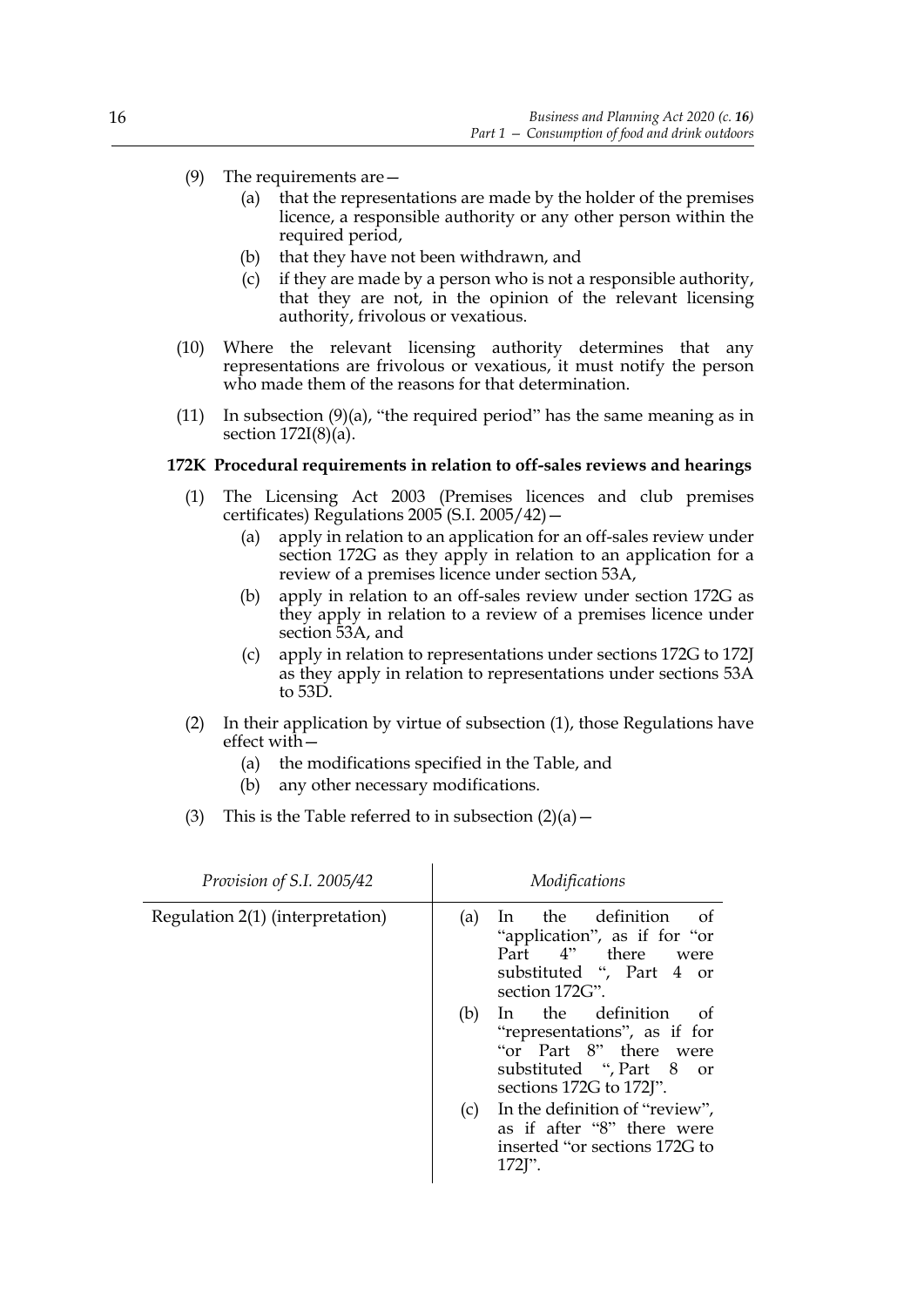| Provision of S.I. 2005/42                                      | Modifications                                                                                                                                                                                                                                                                         |
|----------------------------------------------------------------|---------------------------------------------------------------------------------------------------------------------------------------------------------------------------------------------------------------------------------------------------------------------------------------|
| Regulation 16A (form and content<br>of application)            | As if for "Schedule 8A" there were<br>substituted "Schedule 8".                                                                                                                                                                                                                       |
| Regulation $36A(2)$ (notice of the<br>review)                  | As if paragraph (b), and the "and"<br>at the end of paragraph (a), were<br>omitted.                                                                                                                                                                                                   |
| Regulation 39A(1) (advertisement<br>of application for review) | As if paragraph (b) were omitted.                                                                                                                                                                                                                                                     |
| Regulation 39A(2) (period<br>for<br>making representations)    | As if for "The period prescribed for<br>the purposes of section $53A(3)(e)$ of<br>the Act" there were substituted<br>"The<br>period<br>during<br>which<br>representations may be made by the<br>holder of the premises licence, any<br>responsible authority or any other<br>person". |
| (prescribed form for<br>Schedule 8<br>application)             | As if $-$<br>in the words before Part 1,<br>(a)<br>club<br>premises<br>"or                                                                                                                                                                                                            |
|                                                                | certificate" were omitted;<br>in the words before Part 1,<br>(b)<br>for "51 $/$ apply for the<br>review of a club premises<br>certificate under section 87"<br>substituted<br>there<br>were<br>"172G";                                                                                |
|                                                                | in the words before Part 1,<br>(c)<br>"(delete as applicable)" were<br>omitted;                                                                                                                                                                                                       |
|                                                                | (d)<br>in Part 1, in the heading "or<br>club<br>premises"<br>were<br>omitted;                                                                                                                                                                                                         |
|                                                                | in Part 1, "or club holding<br>(e)<br>club premises certificate"<br>and "or<br>club<br>premises<br>certificate" were omitted;                                                                                                                                                         |
|                                                                | (f)<br>in Part 2, the text before part<br>(C), except the heading of<br>Part 2, were omitted;                                                                                                                                                                                         |
|                                                                | in Part 2, for the heading of<br>(g)<br>part $(C)$<br>there<br>were<br>substituted<br>"Details<br>of<br>responsible<br>authority<br>applicant";                                                                                                                                       |
|                                                                | in Part 2, in the words after<br>(h)<br>when you have"<br>made<br>them", the first tick box<br>option were omitted.                                                                                                                                                                   |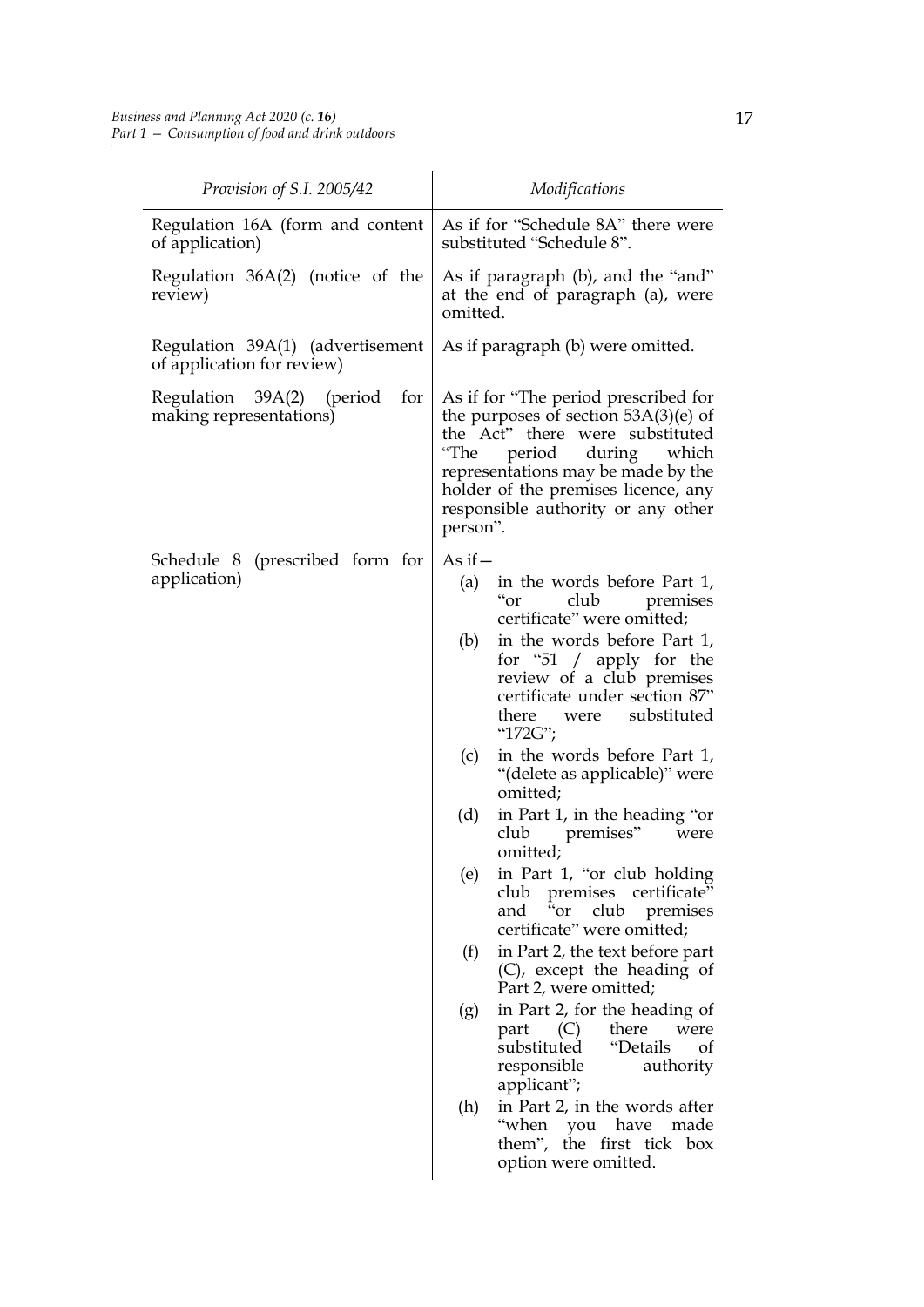- <span id="page-21-0"></span>(4) The Licensing Act 2003 (Hearings) Regulations 2005 (S.I. 2005/44)—
	- (a) apply in relation to a hearing under section [172H](#page-15-1) as they apply in relation to a hearing under section 53B, and
	- (b) apply in relation to a hearing under section [172I](#page-16-0) as they apply in relation to a hearing under section 53C.
- <span id="page-21-1"></span>(5) In their application by virtue of subsection [\(4\)](#page-21-0), those Regulations have effect with—
	- (a) the modifications specified in the Table, and
	- (b) any other necessary modifications.
- (6) This is the Table referred to in subsection  $(5)(a)$  –

| Provision of S.I. 2005/44                                                                            | Modifications                                                                                                                                                                                                                 |
|------------------------------------------------------------------------------------------------------|-------------------------------------------------------------------------------------------------------------------------------------------------------------------------------------------------------------------------------|
| Regulation 2 (interpretation)                                                                        | As if paragraph (4)<br>were<br>omitted.                                                                                                                                                                                       |
| Regulation 13(c) (power<br>to<br>extend time)                                                        | As if for the words from "section"<br>53A" to the end there were<br>substituted "section 172G<br>(summary off-sales reviews)<br>within the period specified in<br>subsection (3)(b) of that section."                         |
| In row 7A and column 2 of the<br>Table in Schedule 2 (persons to<br>whom notice of hearing is given) | As if for "section $53C(7)$ " there<br>substituted "section<br>were<br>$172I(7)$ ", for "chief officer of<br>police" there were substituted<br>"person" and for "section<br>53A(1)" there were substituted<br>"section 172G". |
| In row 7A and column 3 of the<br>Table in Schedule 3 (documents<br>to accompany notice of hearing)   | As if for "section $53C(7)$ " there<br>were substituted "section<br>$172I(7)$ ".                                                                                                                                              |

(7) Regulation 2(3A) of the Licensing Act 2003 (Licensing authority's register) (other information) Regulations (S.I. 2005/43) applies in relation to an application for an off-sales review under section [172G](#page-14-3) as it applies in relation to an application for a review under section 53A but as if for the words from "that it has been made" to the end there were substituted "the ground or grounds for the review".

#### **172L Sections [172F](#page-12-10) to [172K:](#page-19-0) supplementary**

- (1) In sections [172F](#page-12-10) to  $172$ J  $-$ 
	- (a) "relevant licensing authority", in relation to any licensed premises, has the same meaning as in Part 3;
	- (b) "responsible authority", in relation to any licensed premises, has the same meaning as in Part 3;
	- (c) references to an authorisation granted by virtue of section [172F](#page-12-10)[\(2\)](#page-12-2) include the condition or conditions to which that authorisation is subject.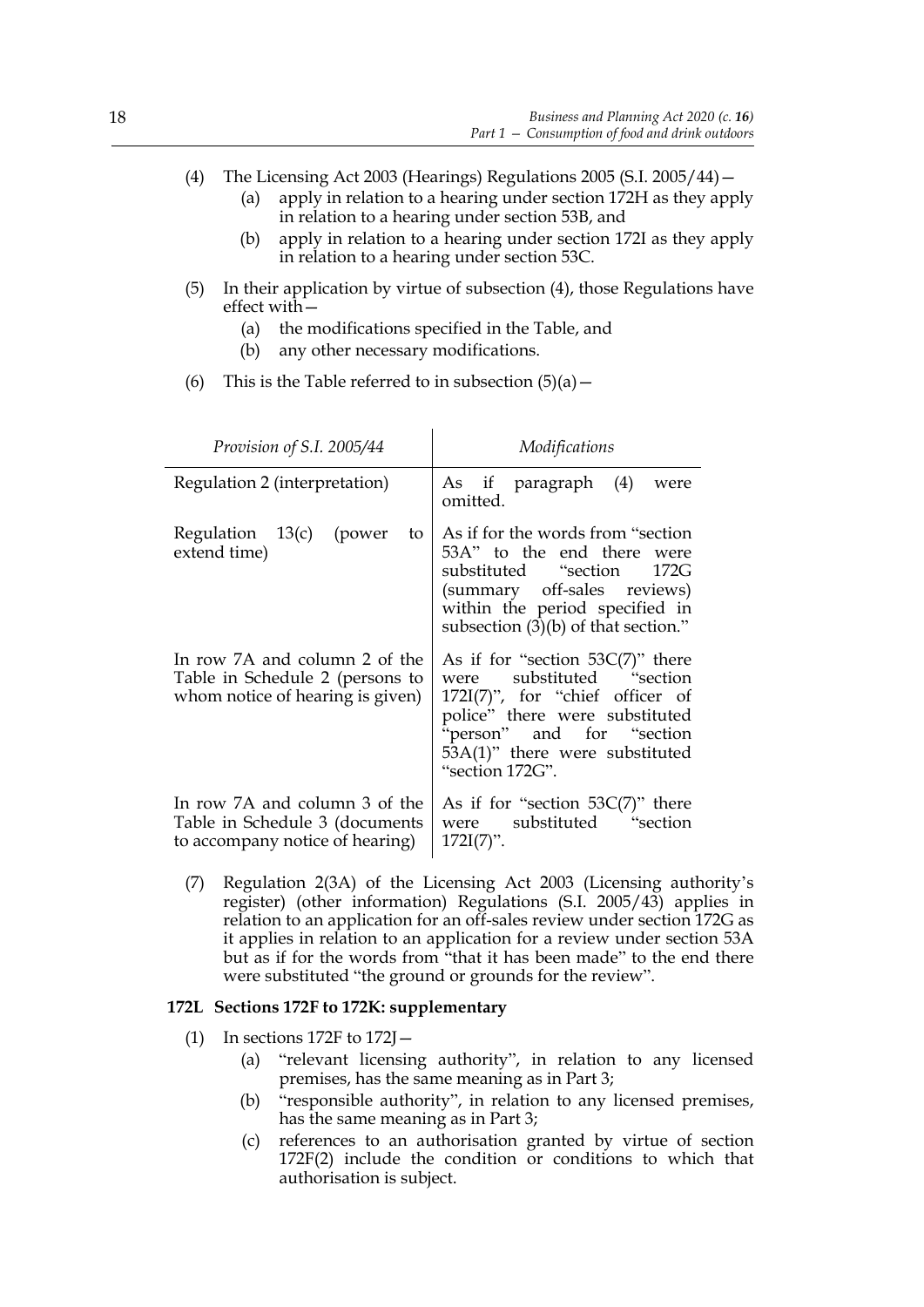- (2) In sections  $172G$  to  $172J$ 
	- "off-sales authorised by virtue of section [172F](#page-12-10)[\(2\)](#page-12-2)", in relation to a premises licence, has the meaning given in section [172G](#page-14-3)[\(5\)](#page-14-1);
	- "section [172F](#page-12-10)[\(5\)](#page-12-3) condition", in relation to a premises licence, has the meaning given in section [172G](#page-14-3)[\(6\);](#page-15-0)
	- "the relevant period" has the same meaning as in section [172F](#page-12-10).
- (3) For the purposes of sections  $172H(3)(a)$  $172H(3)(a)$ ,  $172I(3)(a)$  $172I(3)(a)$  and  $172J(3)(a)$  $172J(3)(a)$  the conditions of a premises licence are modified if any of them is altered or omitted or any new condition is added."
- (3) Section 8 (requirement to keep a register) has effect as if, in subsection (1), after paragraph (b) there were inserted—
	- "(ba) an entry noting that the provisions of section 172F may have an impact on the conditions of, and activities authorised by, a premises licence during the relevant period (within the meaning of section 172F),".
- (4) Section 10(4) (functions not capable of delegation by licensing committee) has effect as if—
	- (a) in paragraph (a), after sub-paragraph (xiii) there were inserted—
		- "(xiv) section [172G](#page-14-3)[\(3\)\(a\)](#page-14-2) or [172H](#page-15-1) (determination of interim steps pending summary off-sales review),";
	- (b) the "or" at the end of paragraph (d) were omitted;
	- (c) after that paragraph there were inserted—
		- "(da) any function under section [172I](#page-16-0) (off-sales review following review application), in a case where relevant representations (within the meaning of section [172I](#page-16-0)[\(7\)](#page-17-2)) have been made, or".
- (5) Section 53 (supplementary provision about review) has effect as if, in subsection (2), after "licence" there were inserted ", or under section 172G for an off-sales review of any premises licence,".
- (6) Section 57 (duty to keep and produce licence etc) has effect as if  $-$ 
	- (a) after subsection (2) there were inserted—
		- "(2A) If the premises are being used for the sale by retail of alcohol for consumption off the licensed premises in reliance on the authorisation granted by virtue of section 172F(2), the holder of the premises licence must secure that a statement that that is the case, which also makes clear what are the off-sales authorised by virtue of section 172F(2) (within the meaning given in section [172G](#page-14-3)[\(5\)\)](#page-14-1), is kept at the premises in the custody or under the control of—
			- (a) the holder of the licence, or
			- (b) the person nominated for the purposes of subsection (2).
		- (2B) If the premises are being used for the sale by retail of alcohol for consumption off the licensed premises in reliance on one or more section 172F(5) conditions (within the meaning given in section [172G](#page-14-3)[\(6\)](#page-15-0)), the holder of the premises licence must secure that a statement that that is the case, and of the section 172F(5)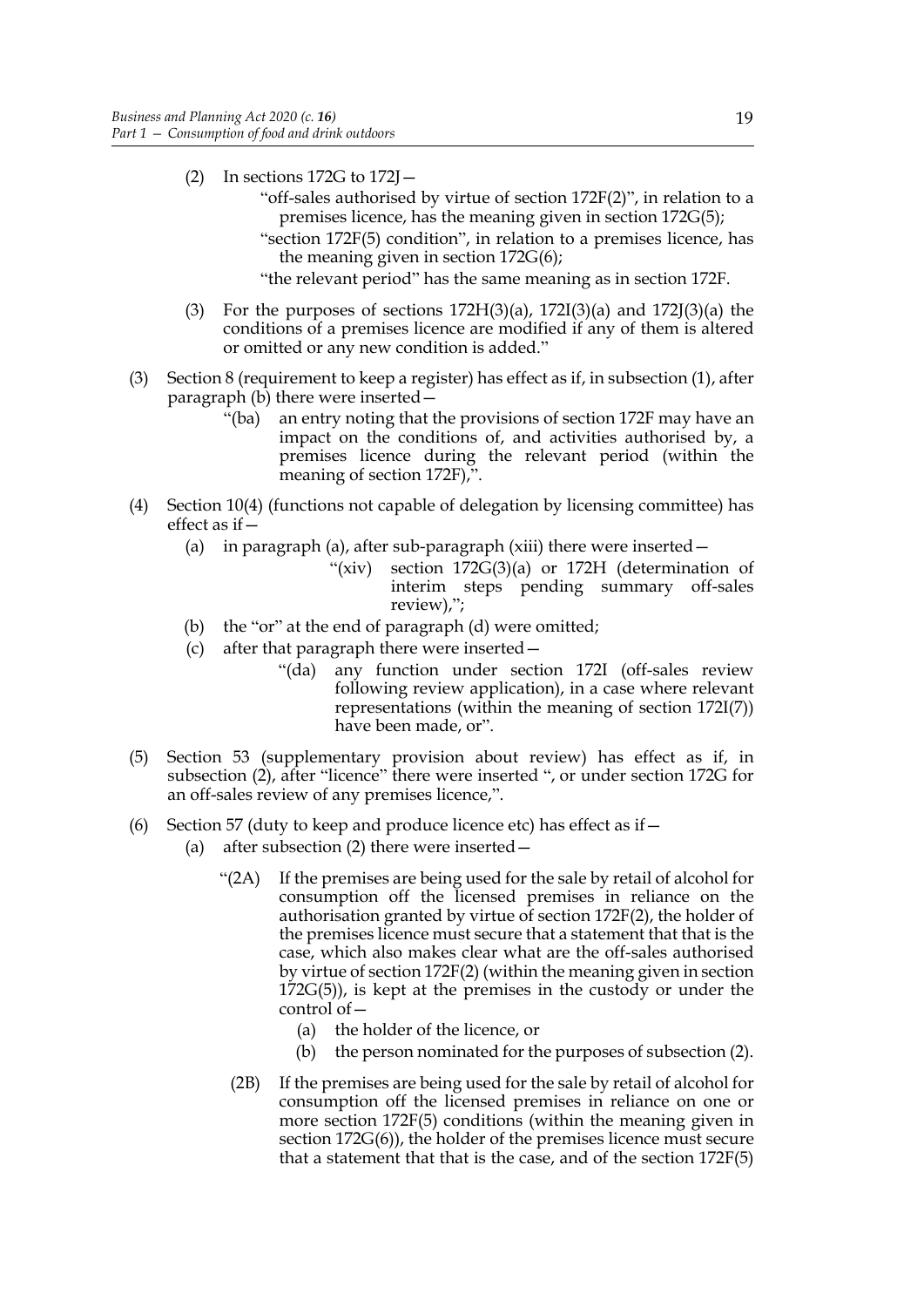conditions relied on, is kept at the premises in the custody or under the control of—

- (a) the holder of the licence, or
- (b) the person nominated for the purposes of subsection  $(2).$ ";
- (b) in subsection  $(3)(a)$ , after "that summary" there were inserted "and any section 172F statement";
- (c) in subsection (4), for "subsection (2) or" there were substituted "any of subsections (2) to";
- (d) in subsection  $(5)$ 
	- (i) after "subsection (2)," there were inserted "(2A) or (2B)";
	- (ii) after "mandatory conditions" there were inserted "or a section 172F statement";
	- (iii) after "the list" there were inserted "or statement";
- (e) in subsection (7), after "conditions" there were inserted "or section 172F statement";
- (f) after subsection  $(11)$  there were inserted  $-$ 
	- "(12) In this section "section 172F statement", in relation to licensed premises, means a statement that is required to be kept at the premises by virtue of subsection (2A) or (2B)."
- <span id="page-23-0"></span>(7) Part 1 of Schedule 5 (appeals: premises licences) has effect as if after paragraph 8B there were inserted—

*"Summary off-sales review of premises licence*

- <span id="page-23-1"></span>8C (1) This paragraph applies where an off-sales review of a premises licence is decided under section [172G](#page-14-3)[\(3\)\(b\)](#page-14-4) (off-sales review of premises licence following review application).
	- (2) An appeal may be made against that decision by  $-$ 
		- (a) the holder of the premises licence,
		- (b) the applicant under section [172G,](#page-14-3) or
		- (c) any other person who made relevant representations in relation to the application for the review.
	- (3) In sub-paragraph [\(2\)](#page-23-1) "relevant representations" has the meaning given in section [172I](#page-16-0)[\(7\).](#page-17-2)

*Review of interim steps*

- <span id="page-23-2"></span>8D (1) This paragraph applies where a review of interim steps is decided under section [172J](#page-18-0) (review of interim steps at an off-sales review of a premises licence).
	- (2) An appeal may be made against that decision by  $-$ 
		- (a) the holder of the premises licence,
		- (b) the applicant under section [172G,](#page-14-3) or
		- (c) any other person who made relevant representations in relation to the application for the review.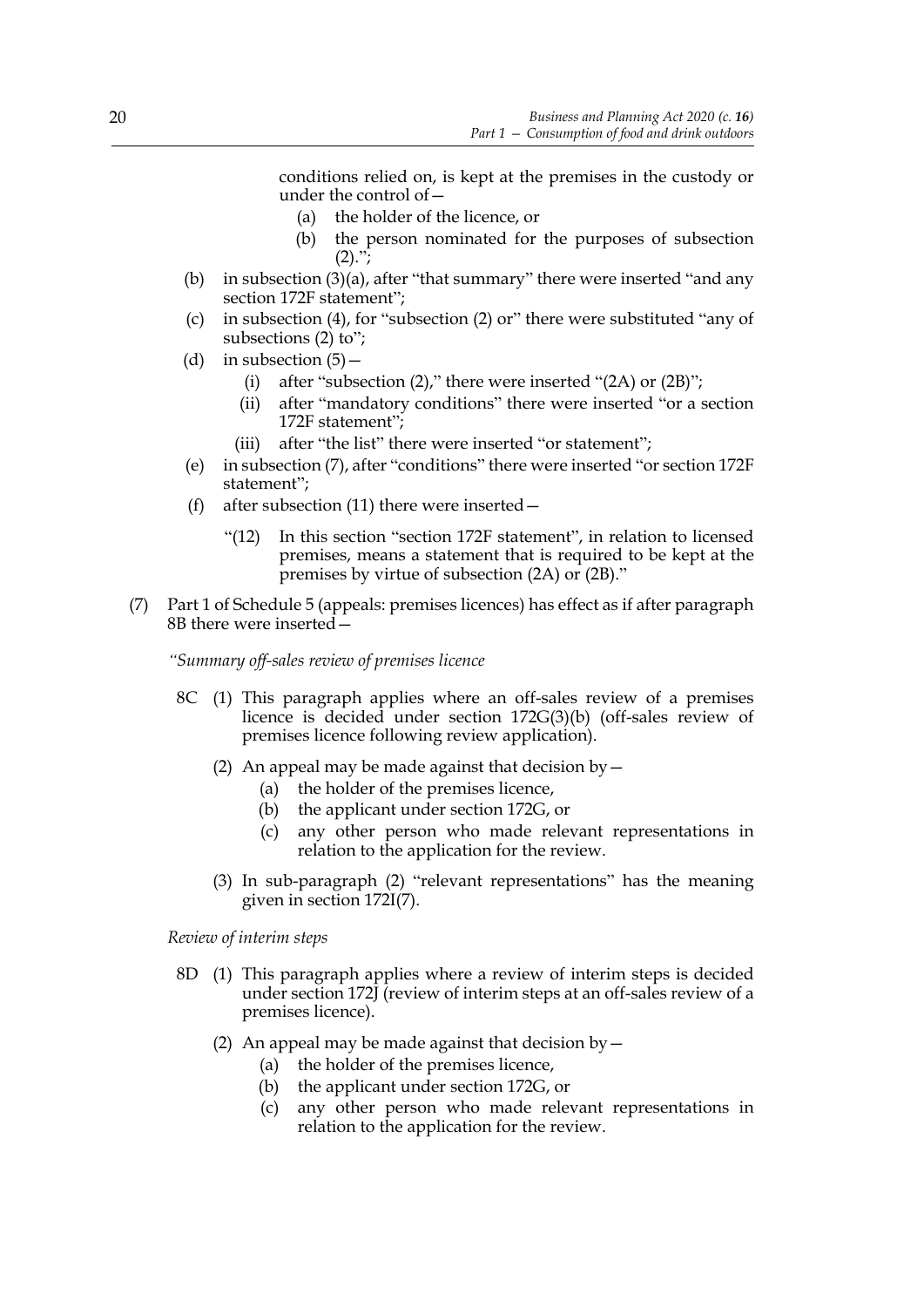- (3) An appeal under this paragraph must be heard by the magistrates' court within the period of 28 days beginning with the day on which the appellant commenced the appeal (see paragraph 9(2)).
- (4) In sub-paragraph [\(2\)](#page-23-2) "relevant representations" has the meaning given in section [172J](#page-18-0)[\(8\).](#page-18-7)"
- (8) In Schedule 1 to the Magistrates' Courts Fees Order 2008 (S.I. 2008/1052), the entry for fee 2.3 has effect as if after " $8A(2)(b)$ ," there were inserted " $8C(2)(a)$ ,  $8D(2)(a)$ ,".
- (9) The Overview and Scrutiny (Reference by Councillors) (Excluded Matters) (England) Order 2012 (S.I. 2012/1022) has effect as if in article 2 (interpretation), in paragraph (a)(ii) of the definition of "licensing decision", after "decision" there were inserted "(including an application under section 172G(1) of that Act)".
- <span id="page-24-0"></span>(10) In the NHS Bodies and Local Authorities (Partnership Arrangements, Care Trusts, Public Health and Local Healthwatch) Regulations 2012 (S.I. 2012/ 3094), regulation 14 (responsibilities of directors of public health) has effect as if in paragraph (b)(iv) the reference to section 53C of the Licensing Act 2003 includes a reference to section 172I of that Act (representations by a responsible authority in relation to off-sales reviews of premises licences).
- (11) The Secretary of State may by regulations make transitional, transitory or saving provision in connection with the end of the relevant period referred to in section [172F](#page-12-10)[\(10\)\(d\)](#page-13-3) of the Licensing Act 2003, as that Act has effect by virtue of subsection [\(2\)](#page-12-2) of this section.
- (12) The Secretary of State may by regulations amend section 172K(3) of the Licensing Act 2003 (modifications of Licensing Act 2003 (Premises licences and club premises certificates) Regulations 2005 as applied by section  $172K(1)$ , as that Act has effect by virtue of subsection [\(2\)](#page-12-2) of this section.
- <span id="page-24-1"></span>(13) Subsections [\(1\)](#page-12-11) to [\(10\)](#page-24-0) expire at the end of 30 September 2021.
- <span id="page-24-2"></span>(14) If the Secretary of State considers it reasonable to do so to mitigate an effect of coronavirus, the Secretary of State may by regulations substitute the date for the time being specified in any of the following provisions with a later date—
	- (a) section  $172F(10)(d)(i)$  of the Licensing Act 2003, as that Act has effect by virtue of subsection [\(2\)](#page-12-2) of this section;
	- (b) subsection [\(13\)](#page-24-1) of this section.
- (15) In subsection [\(14\)](#page-24-2) "coronavirus" means severe acute respiratory syndrome coronavirus 2 (SARS-CoV-2).
- <span id="page-24-3"></span>(16) The Secretary of State may by regulations make provision for an enactment to have effect with modifications in consequence of any provision of subsections [\(1\)](#page-12-11) to [\(10\)](#page-24-0).
- (17) Without prejudice to section 14 of the Interpretation Act 1978 (implied power to amend), regulations under subsection  $(16)$  may, in consequence of –
	- (a) the expiry of a provision of subsections  $(1)$  to  $(10)$  under subsection  $(13)$ , or
	- (b) the exercise of a power under subsection [\(14\)](#page-24-2),

amend or revoke any regulations made by the Secretary of State under subsection [\(16\)](#page-24-3).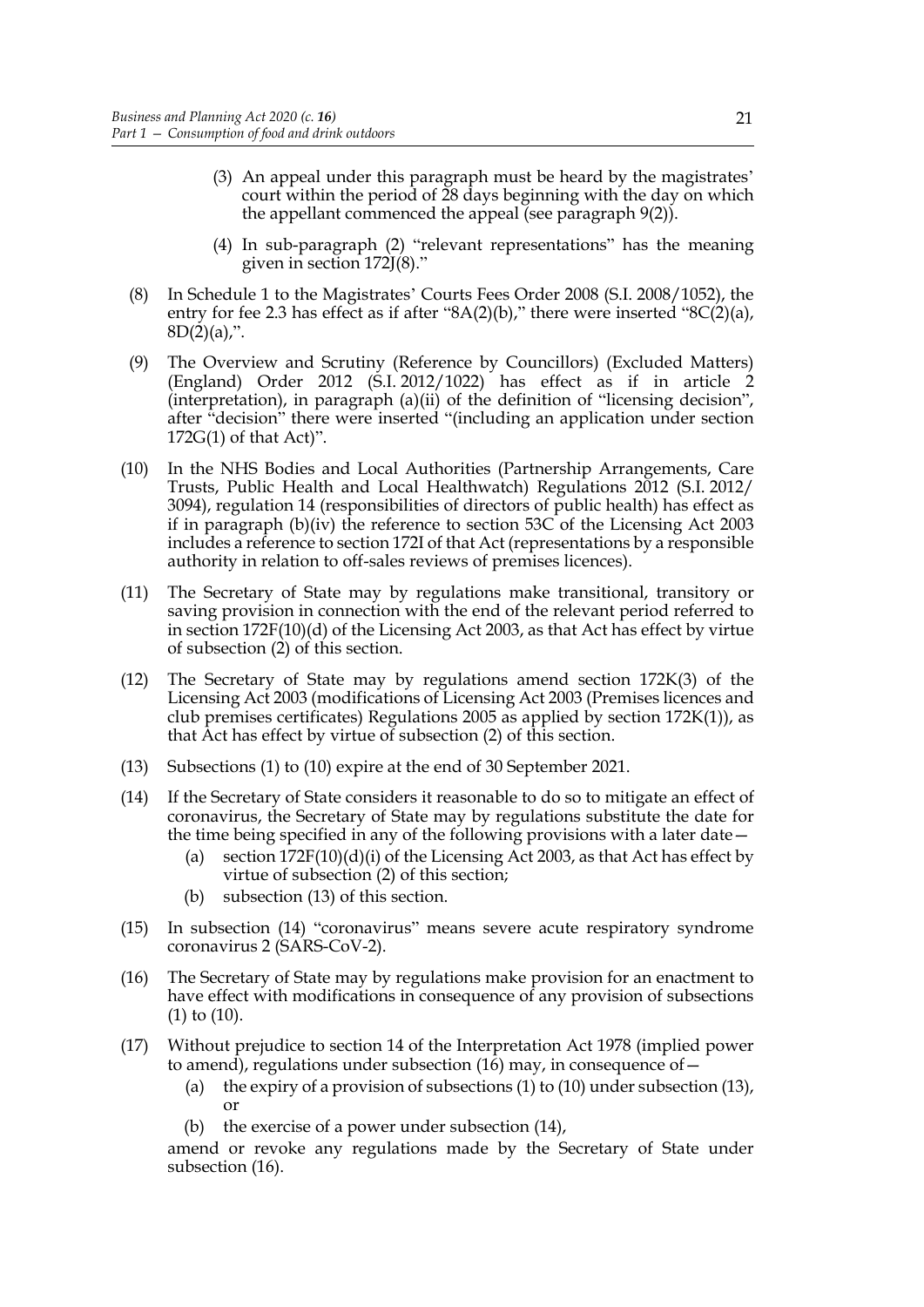(18) In subsection [\(16\)](#page-24-3) "enactment" includes an enactment comprised in subordinate legislation (within the meaning of the Interpretation Act 1978).

#### **PART 2**

OTHER MEASURES RELATING TO BUSINESS

*Bounce Back Loan Scheme*

#### <span id="page-25-3"></span>**12 Removal of powers of court in relation to unfair relationships**

<span id="page-25-0"></span>In section 140A of the Consumer Credit Act 1974 (unfair relationships between creditors and debtors), after subsection (5) insert—

- <span id="page-25-2"></span>"(6) An order under section 140B shall not be made in connection with a credit agreement entered into under the Bounce Back Loan Scheme.
- (7) In subsection [\(6\)](#page-25-2) "the Bounce Back Loan Scheme" means the scheme of that name operated from 4 May 2020 by the British Business Bank plc on behalf of the Secretary of State."

*Goods, passenger and public service vehicles*

#### <span id="page-25-4"></span><span id="page-25-1"></span>**13 Certificates of temporary exemption for public service and goods vehicles**

- (1) The Road Traffic Act 1988 is amended as follows.
- (2) For section 48(4) (supplementary provisions about test certificates: certificates of temporary exemption) substitute—
	- "(4) The Secretary of State may by regulations make provision for and in connection with—
		- (a) the issue of a certificate of temporary exemption in respect of a public service vehicle adapted to carry more than eight passengers, exempting that vehicle from the provisions of section 47(1) of this Act for such period as may be specified in the certificate;
		- (b) the revocation of such a certificate.
	- (4A) The power under subsection (4) includes power to  $-$ 
		- (a) make provision for a certificate of temporary exemption to be issued subject to conditions;
		- (b) make different provision for different circumstances or cases;
		- (c) confer functions on a person (including functions involving the exercise of a discretion)."
- (3) For section 53(5)(b) (obligatory goods vehicle test certificates: certificates of temporary exemption) substitute—
	- "(b) make provision for and in connection with—
		- (i) the issue in respect of a vehicle of a certificate of temporary exemption exempting that vehicle from the provisions of subsection (1) or (2) above for such period as may be specified in the certificate;
		- (ii) the revocation of such a certificate."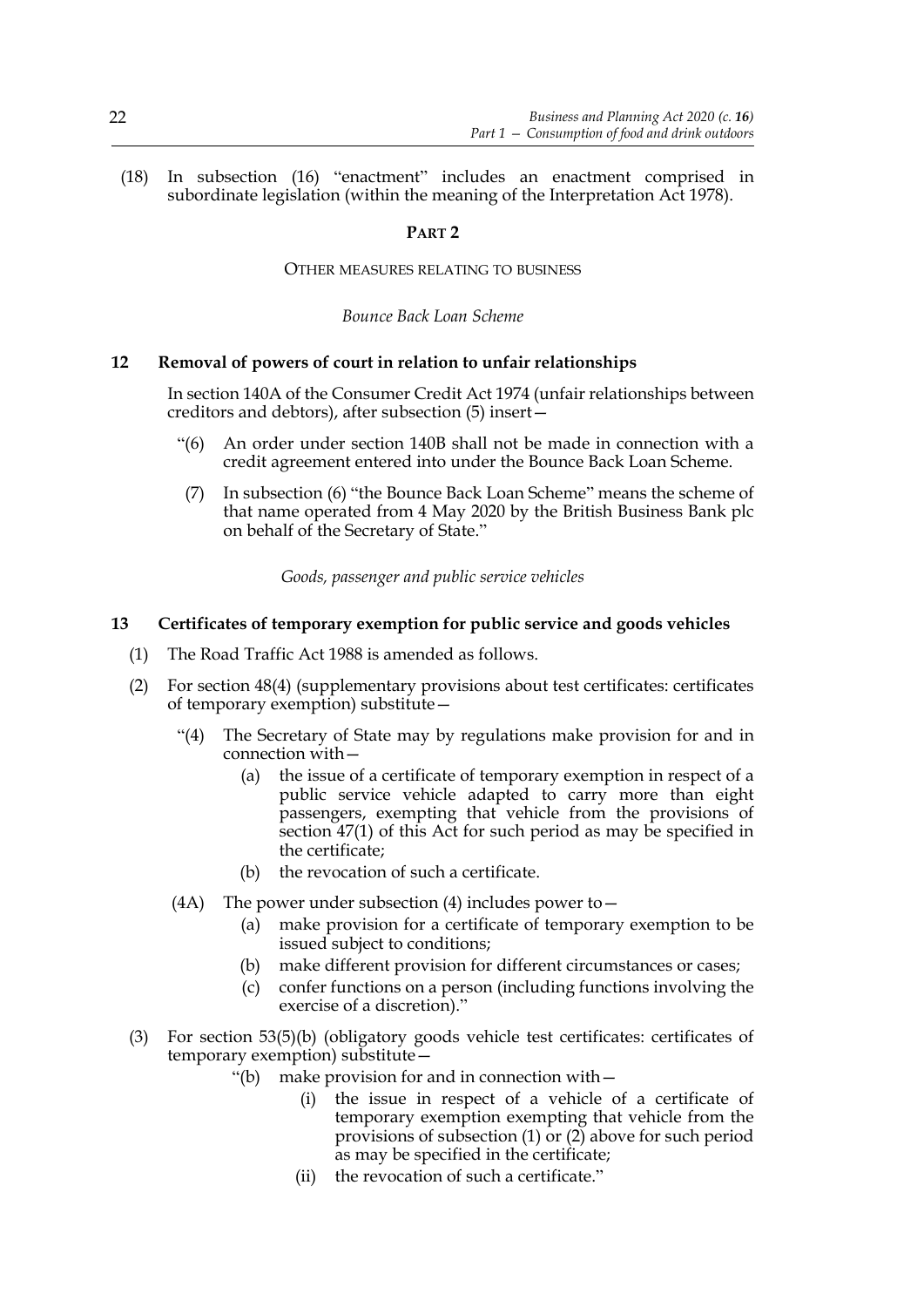- (4) After section 53(5) insert—
	- "(5A) The power under subsection  $(5)(b)$  includes power to  $$ 
		- make provision for a certificate of temporary exemption to be issued subject to conditions;
		- (b) make different provision for different circumstances or cases;
		- (c) confer functions on a person (including functions involving the exercise of a discretion)."

#### <span id="page-26-5"></span><span id="page-26-0"></span>**14 Temporary reduction in duration of certain driving licences**

- (1) In relation to a licence that  $-$ 
	- (a) falls within subsection [\(2\)](#page-26-2), and
	- (b) is granted in the period beginning with 17 April 2020 and ending with 24 March 2022,

section 99(1A)(a)(ii) of the Road Traffic Act 1988 (duration of driving licences) has effect as if the reference to the period for which the licence is to remain in force were a reference to one year.

- <span id="page-26-2"></span>(2) A licence falls within this subsection if it is a licence to drive a class of goods vehicle or passenger-carrying vehicle that is—
	- (a) the first licence to drive that class of vehicle granted after 16 April 2020 to the applicant, and
	- (b) granted without the Secretary of State requiring the applicant to submit a report signed by a qualified medical practitioner in support of the application.
- <span id="page-26-3"></span>(3) But a licence does not fall within subsection [\(2\)](#page-26-2) if in the 12 month period ending with the date the application is made for the licence —
	- (a) the applicant was granted a licence to drive a motor vehicle under Part 3 of the Road Traffic Act 1988, and
	- (b) a report signed by a qualified medical practitioner was submitted in support of the application for the licence mentioned in paragraph [\(a\)](#page-26-3).

#### <span id="page-26-6"></span><span id="page-26-1"></span>**15 Temporary reduction in duration of certain driving licences: Northern Ireland**

- $(1)$  In relation to a licence that  $-$ 
	- (a) falls within subsection [\(2\)](#page-26-4), and
	- (b) is granted in the period beginning with 1 August 2020 and ending with 24 March 2022,

Article 15(2)(a) of the 1981 Order (duration of driving licence in certain cases where applicant will not be over 65 when licence commences) has effect as if the reference to the period for which the licence is to remain in force were a reference to one year.

- <span id="page-26-4"></span>(2) A licence falls within this subsection if  $-$ 
	- (a) it is a licence to drive a class of goods vehicle or passenger-carrying vehicle,
	- (b) it is the first licence to drive that class of vehicle granted after 31 July 2020 to the applicant,
	- (c) it is granted without the Department for Infrastructure in Northern Ireland requiring the applicant to submit a report signed by a qualified medical practitioner in support of the application, and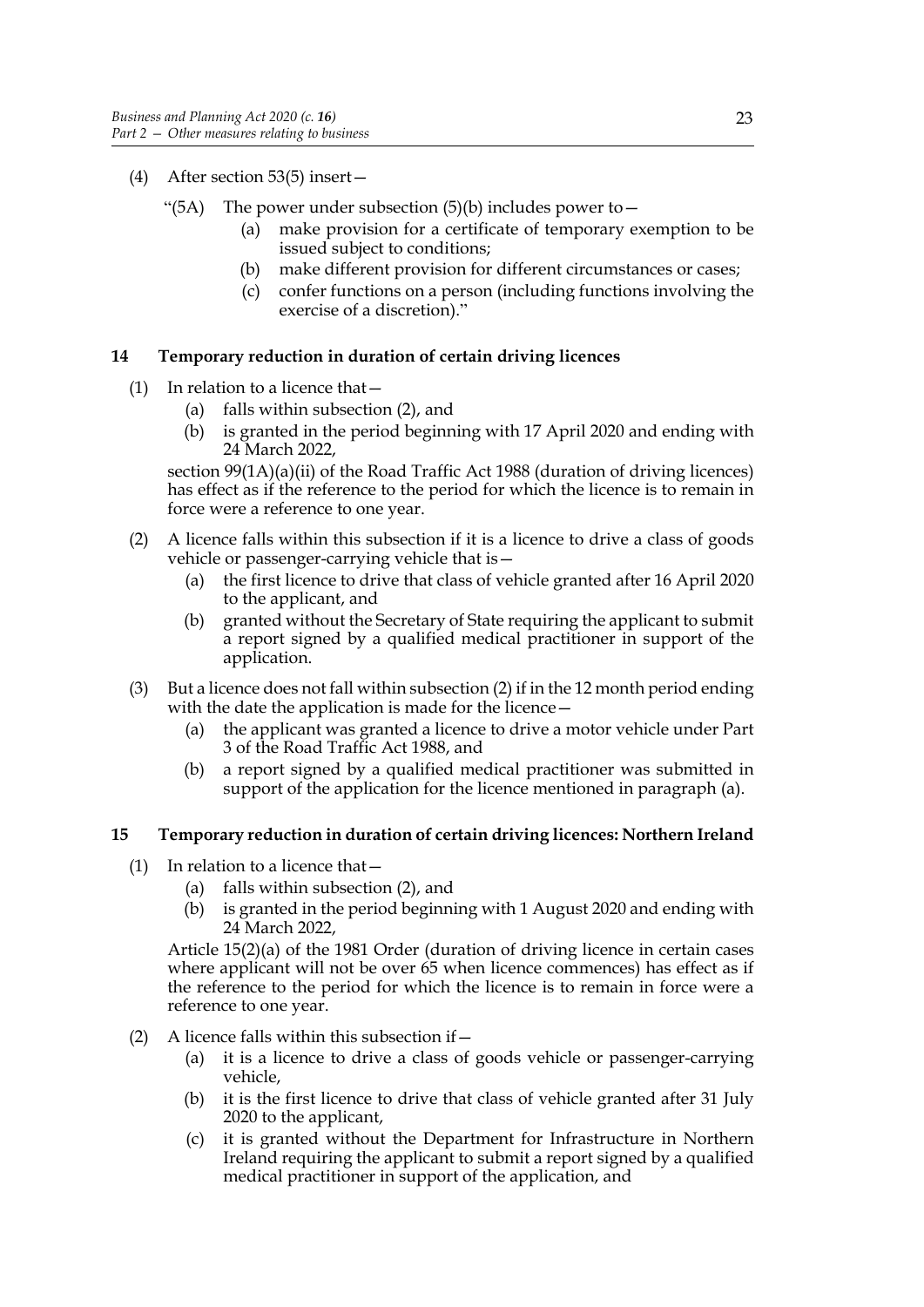- (d) the applicant's age exceeds 45 years on the date on which the licence comes into force.
- <span id="page-27-1"></span>(3) But a licence does not fall within subsection [\(2\)](#page-26-4) if in the 12 month period ending with the date the application is made for the licence -
	- (a) the applicant was granted a licence to drive a motor vehicle under Part 2 of the 1981 Order, and
	- (b) a report signed by a qualified medical practitioner was submitted in support of the application for the licence mentioned in paragraph [\(a\)](#page-27-1).
- (4) In this section "the 1981 Order" means the Road Traffic (Northern Ireland) Order 1981 (S.I. 1981/154 (N.I. 1)).

#### **PART 3**

#### PLANNING

#### *Construction working hours*

#### <span id="page-27-2"></span><span id="page-27-0"></span>**16 Modification of conditions relating to construction working hours**

- (1) The Town and Country Planning Act 1990 has effect as if it were subject to the modifications in subsections (2) to (4).
- (2) The Act has effect as if after section 74A there were inserted—

#### **"74B Conditions relating to construction working hours**

- (1) This section applies where—
	- (a) planning permission has been granted for the development of land in England, other than for the relevant development of a dwellinghouse, and
	- (b) a condition has been imposed on the grant of that permission which specifies the times during which construction activities may be carried out.
- (2) This section also applies where  $-$ 
	- (a) planning permission has been granted for the development of land in England, other than for the relevant development of a dwellinghouse,
	- (b) a condition has been imposed on the grant of that permission which requires the approval by a local planning authority of a document relating to the carrying out of the development,
	- (c) the authority has approved a document of that kind, and
	- (d) the document as approved (the "approved document") specifies the times during which construction activities may be carried out.
- (3) A person with an interest in the land, or a person acting on behalf of such a person, may make an application to a local planning authority in whose area the land is situated for the condition or approved document to be modified in either or both of the ways specified in subsection (4).
- (4) Those ways are—
	- (a) to allow construction activities to be carried out for a longer period on a particular day (which may be the whole of that day);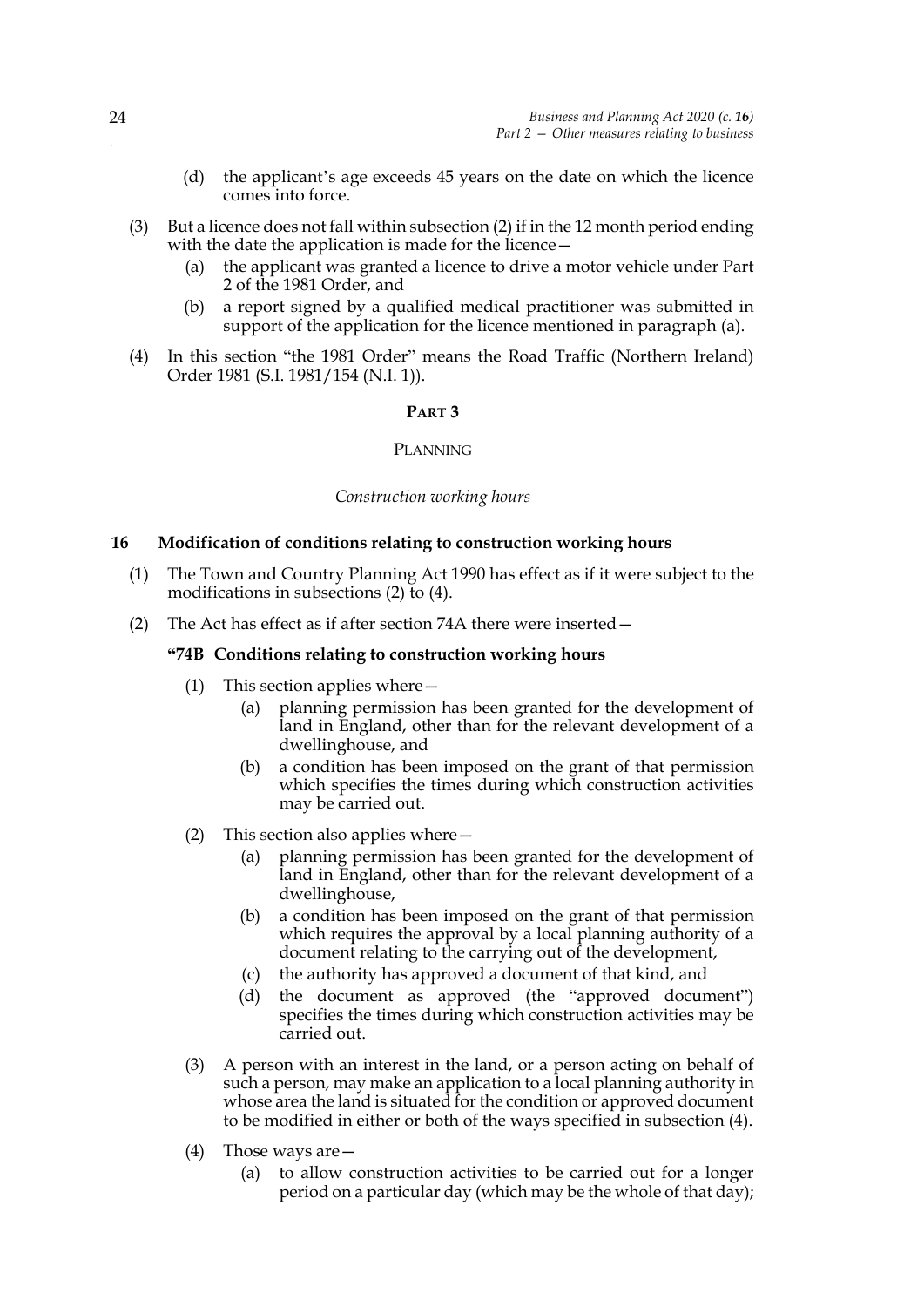- (b) to allow construction activities to be carried out for the whole or part of a day on which they would not otherwise be allowed to be carried out.
- (5) The application must—
	- (a) be made in writing and sent to the local planning authority using electronic communications in such manner as the authority may specify,
	- (b) give sufficient information to enable the authority to identify the planning permission in respect of which it is made, and
	- (c) give sufficient information to enable the authority to identify the condition or approved document in respect of which it is made.
- (6) The application must specify  $-$ 
	- (a) the date on which the application is sent,
	- (b) the proposed modifications to the condition or approved document,
	- (c) the date from which it is proposed the modifications should take effect,
	- (d) the date at the end of which it is proposed the modifications should cease to have effect, and
	- (e) the times which are specified in the condition or approved document as it has effect when the application is made as times during which construction activities may be carried out.
- (7) The date specified under subsection  $(6)(c)$  must not be earlier than the end of the period of 14 days beginning with the day after that on which the application is sent to the local planning authority.
- (8) The date specified under subsection  $(6)(d)$  must not be later than 1 April 2021.
- (9) In this section "relevant development of a dwellinghouse" means development—
	- (a) of an existing dwellinghouse, or within the curtilage of an existing dwellinghouse for any purpose incidental to the enjoyment of the dwellinghouse, and
	- (b) which does not involve a change of use of the dwellinghouse or a change in the number of dwellings in a building.
- (10) For the purposes of subsection  $(9)$ 
	- "dwellinghouse" does not include a building containing one or more flats or a flat contained within such a building;
	- "flat" means a separate and self-contained set of premises constructed or adapted for use for the purpose of a dwelling and forming part of a building from some other part of which it is divided horizontally.

#### **74C Effect of application under section 74B**

- (1) If a person makes an application in accordance with section 74B to a local planning authority, the authority may by notice in writing to the person—
	- (a) modify the condition or approved document in accordance with the application,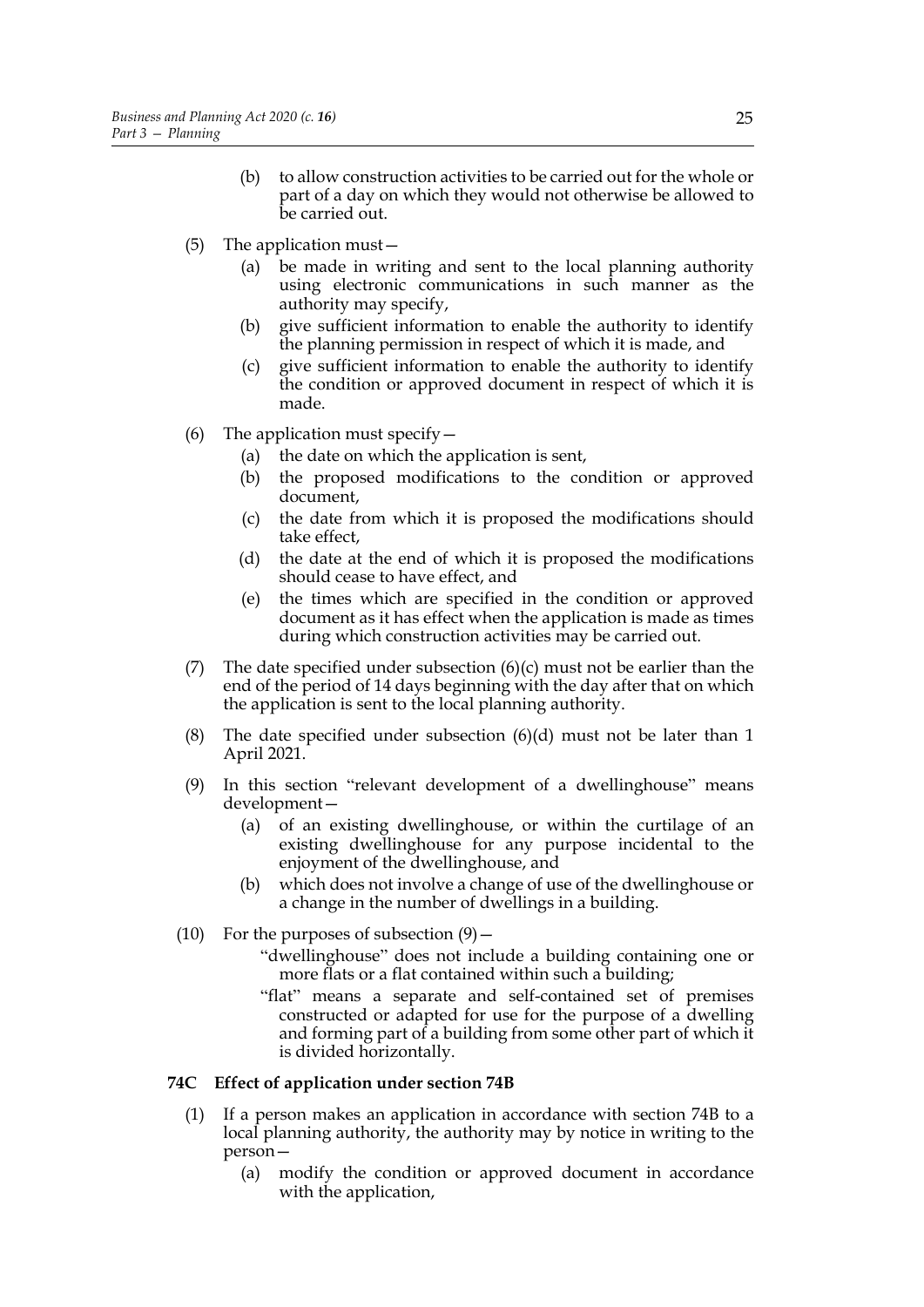- (b) refuse to modify the condition or approved document, or
- (c) make a determination about any of the matters specified in subsection (2).
- (2) Those matters are—
	- (a) the modifications to be made to the condition or approved document, so far as it relates to the times during which construction activities are permitted to be carried out,
	- (b) the date from which the modifications to the condition or approved document are to take effect, and
	- (c) the date at the end of which the modifications to the condition or approved document are to cease to have effect.
- (3) The local planning authority may make a determination under subsection  $(1)(c)$  only if the person who made the application has agreed in writing to the terms of the determination.
- (4) A modification under subsection (2)(a) must not prohibit construction activities from being carried out at any time when they are permitted to be carried out under the condition or approved document as it had effect when the application was made.
- (5) A date determined under subsection  $(2)(c)$  must not be later than 1 April 2021.
- (6) Subsection (7) applies if the local planning authority does not give notice under subsection (1) before the end of the period of 14 days beginning with the day after that on which the application in accordance with section 74B was sent to the authority.
- (7) The condition or approved document to which the application relates is deemed to have been modified in accordance with the application.
- (8) If the local planning authority makes a determination under subsection (1)(c) about only some of the matters specified in subsection (2), the condition or approved document is deemed to have been modified in accordance with the application in respect of the other matters specified in subsection (2).

#### **74D Sections 74B and 74C: supplementary**

- (1) In sections 74B and 74C and this section—
	- "approved document" has the meaning given by section 74B(2)(d); "condition" includes limitation;
	- "construction activities", in relation to the development of land, means activities consisting of or relating to the carrying out of the development;
	- "development" does not include mining operations in, on, over or under land.
- (2) References in sections 74B and 74C to construction activities include references to construction activities of a particular kind.
- (3) In calculating a period of 14 days for the purposes of section 74B(7) or 74C(6), no account is to be taken of a day which, apart from this subsection, would fall within that period and is—
	- (a) Christmas Day,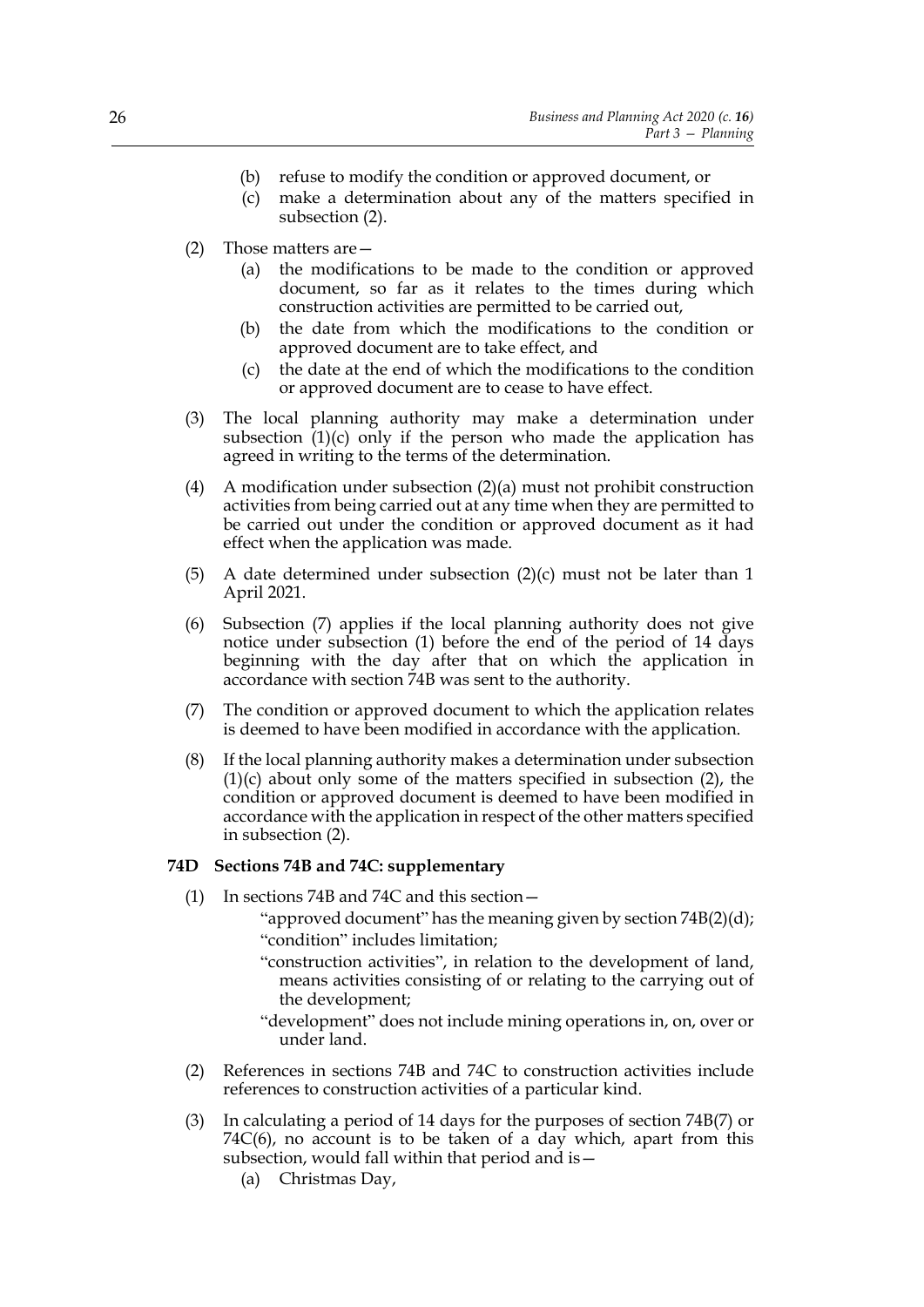- (b) Good Friday, or
- (c) a day which under the Banking and Financial Dealings Act 1971 is a bank holiday in England.
- (4) References in sections 74B and 74C to a condition or approved document include a condition or approved document as previously modified under section 74C.
- (5) A person who makes an application under section 74B is to be taken to have agreed—
	- (a) to the use of electronic communications for all purposes relating to the application which are capable of being carried out electronically, and
	- (b) that the person's address for the purpose of such communications is the address incorporated into, or otherwise logically associated with, the person's application.
- (6) In discharging its functions under sections 74B and 74C, a local planning authority must have regard to guidance issued by the Secretary of State."
- (3) Section 78(1) (rights of appeal) has effect as if after paragraph (aa) there were inserted—
	- "(ab) refuse an application under section 74B (variation of condition relating to construction working hours);".
- (4) Schedule 1 (local planning authorities: distribution of functions) has effect as if in paragraph 3(1) (functions which are exercisable by district planning authority, subject to exceptions) after paragraph (a) there were inserted— "(aza) applications under section 74B;".
- (5) Article 40 (register of applications) of the Town and Country Planning (Development Management Procedure) (England) Order 2015 (S.I. 2015/595) has effect as if after paragraph (4) there were inserted –
	- "(4ZA) Part 2 of the register must contain, in respect of every application under section 74B of the 1990 Act (conditions relating to construction working hours) relating to the local planning register authority's area—
		- (a) a copy (which may be photographic or in electronic form) of the application,
		- (b) the decision, if any, of the local planning authority in respect of the application, including—
			- (i) any modifications to the condition or approved document (within the meaning of that section) to which the application relates,
			- (ii) the date from which those modifications take effect, and
			- (iii) the date at the end of which they cease to have effect,
		- (c) the date of any such decision,
		- (d) the name of the local planning authority, and
		- (e) the reference number, the date and effect of any decision of the Secretary of State in relation to the application on appeal."
- (6) Subsections (1) to (5) expire at the end of 1 April 2021.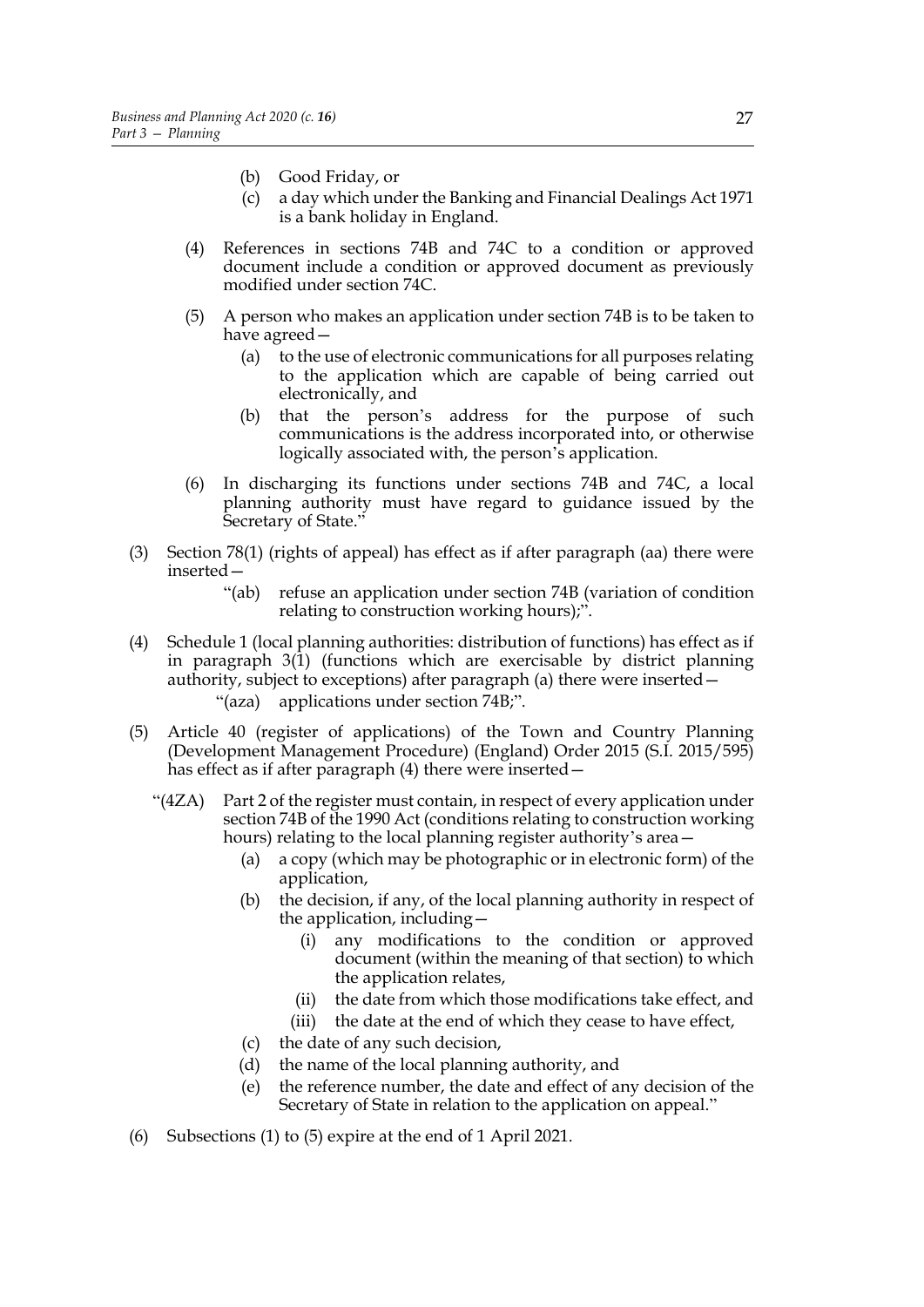- <span id="page-31-2"></span>(7) If the Secretary of State considers it reasonable to do so to mitigate an effect of coronavirus, the Secretary of State may by regulations substitute the date for the time being specified in any of the following provisions with a later date—
	- (a) section 74B(8) of the Town and Country Planning Act 1990, as that Act has effect by virtue of subsection (2) of this section;
	- (b) section 74C(5) of that Act, as it has effect by virtue of subsection (2) of this section;
	- (c) subsection (6) of this section.
- (8) In subsection [\(7\)](#page-31-2) "coronavirus" means severe acute respiratory syndrome coronavirus 2 (SARS-CoV-2).

*Extension of certain permissions and consents*

#### <span id="page-31-1"></span><span id="page-31-0"></span>**17 Extension of duration of certain planning permissions**

- <span id="page-31-8"></span>(1) The Town and Country Planning Act 1990 has effect as if it were subject to the modifications in subsections [\(2\)](#page-31-3) to [\(4\)](#page-34-0).
- <span id="page-31-5"></span><span id="page-31-3"></span>(2) The Act has effect as if after section 93 there were inserted—

#### **"93A Extension of certain planning permissions: automatic extension**

- <span id="page-31-6"></span>(1) This section applies in relation to relevant planning permission granted or deemed to be granted—
	- (a) in relation to the development of land in England, and
	- (b) subject to a condition which has the effect that the development to which the permission relates must be begun not later than a time falling within the period—
		- beginning with the day on which section [17](#page-31-1) of the Business and Planning Act 2020 comes into force, and
		- (ii) ending with 31 December 2020.
- <span id="page-31-9"></span><span id="page-31-4"></span>(2) The condition is deemed to provide instead that the development to which the relevant planning permission relates must be begun not later than 1 May 2021.
- (3) The time by which the development to which the relevant planning permission relates must be begun is not to be extended (whether by section 91(3B) or otherwise) to a later time than that for the time being provided for in subsection [\(2\).](#page-31-4)
- (4) The reference in subsection [\(1\)](#page-31-5) to relevant planning permission being granted, or deemed to be granted, subject to a condition which has the effect mentioned in paragraph [\(b\)](#page-31-6) of that subsection includes a reference to the permission being subject to a condition which has that effect by virtue of being subsequently modified (whether by section 91(3B) or otherwise).

#### <span id="page-31-7"></span>**93B Extension of certain planning permissions: additional environmental approval**

- (1) This section applies in relation to relevant planning permission granted or deemed to be granted—
	- (a) in relation to the development of land in England, and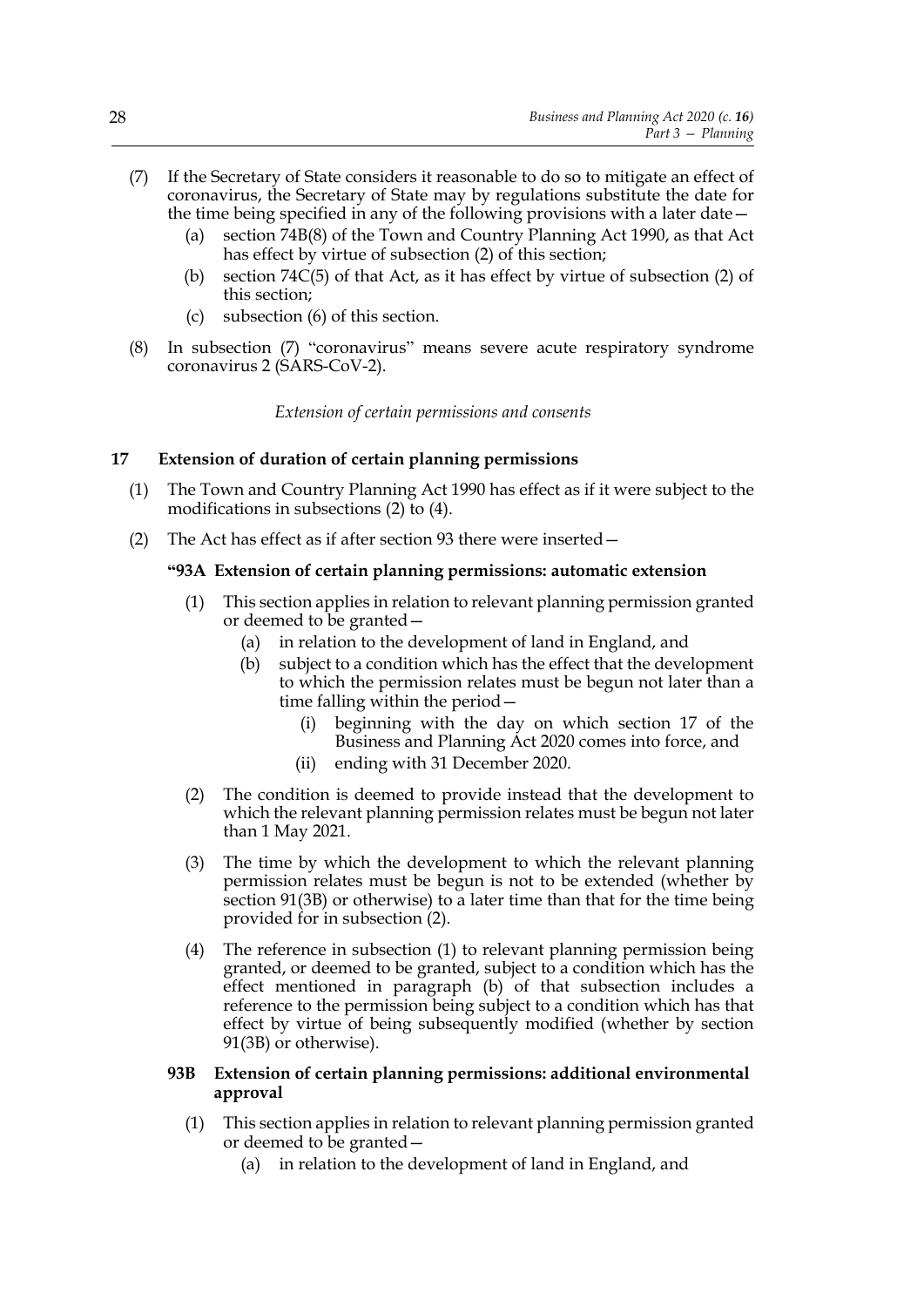- <span id="page-32-3"></span>(b) subject to a condition which has the effect that the development to which the permission relates must be begun not later than a time falling within the period—
	- (i) beginning with 23 March 2020, and
	- (ii) ending with the day before that on which section [17](#page-31-1) of the Business and Planning Act 2020 comes into force.
- <span id="page-32-0"></span>(2) If an approval under this section ("an additional environmental approval") is granted, or deemed to be granted, in relation to the relevant planning permission—
	- (a) the condition is deemed to provide instead that the development to which the permission relates must be begun not later than 1 May 2021, and
	- (b) the time by which the development must be begun is not to be extended (whether by section 91(3B) or otherwise) to a later time than that for the time being provided for in paragraph [\(a\)](#page-32-0).
- (3) A person with an interest in the land or a person acting on behalf of such a person ("the applicant") may make an application to a local planning authority in whose area the land is situated for an additional environmental approval in relation to the relevant planning permission.
- <span id="page-32-1"></span>(4) The application must—
	- (a) be made in writing and sent to the local planning authority using electronic communications in such manner as the authority may specify,
	- (b) specify the date on which the application is sent,
	- (c) give sufficient information to enable the authority to identify the relevant planning permission in respect of which it is made,
	- (d) give sufficient information to enable the authority to identify the condition which would be affected by subsection [\(2\)\(a\)](#page-32-0) if the additional environmental approval is granted, and
	- (e) give sufficient information to enable the authority to determine whether the additional environmental approval should be granted.
- <span id="page-32-2"></span>(5) The local planning authority must, by notice in writing to the applicant, grant, or refuse to grant, the additional environmental approval in relation to the relevant planning permission before the end of the period of 28 days beginning with the day after that on which the application in accordance with subsection [\(4\)](#page-32-1) was sent.
- (6) If the local planning authority fails to do so, the additional environmental approval is deemed to be granted in relation to the relevant planning permission.
- (7) The applicant and the local planning authority may agree in writing one or more extensions to the period mentioned in subsection [\(5\),](#page-32-2) but the period may not be extended by a total of more than 21 days.
- (8) The local planning authority is to grant the additional environmental approval in relation to the relevant planning permission if and only if  $-$ 
	- (a) the EIA requirement is met, and
	- (b) the habitats requirement is met.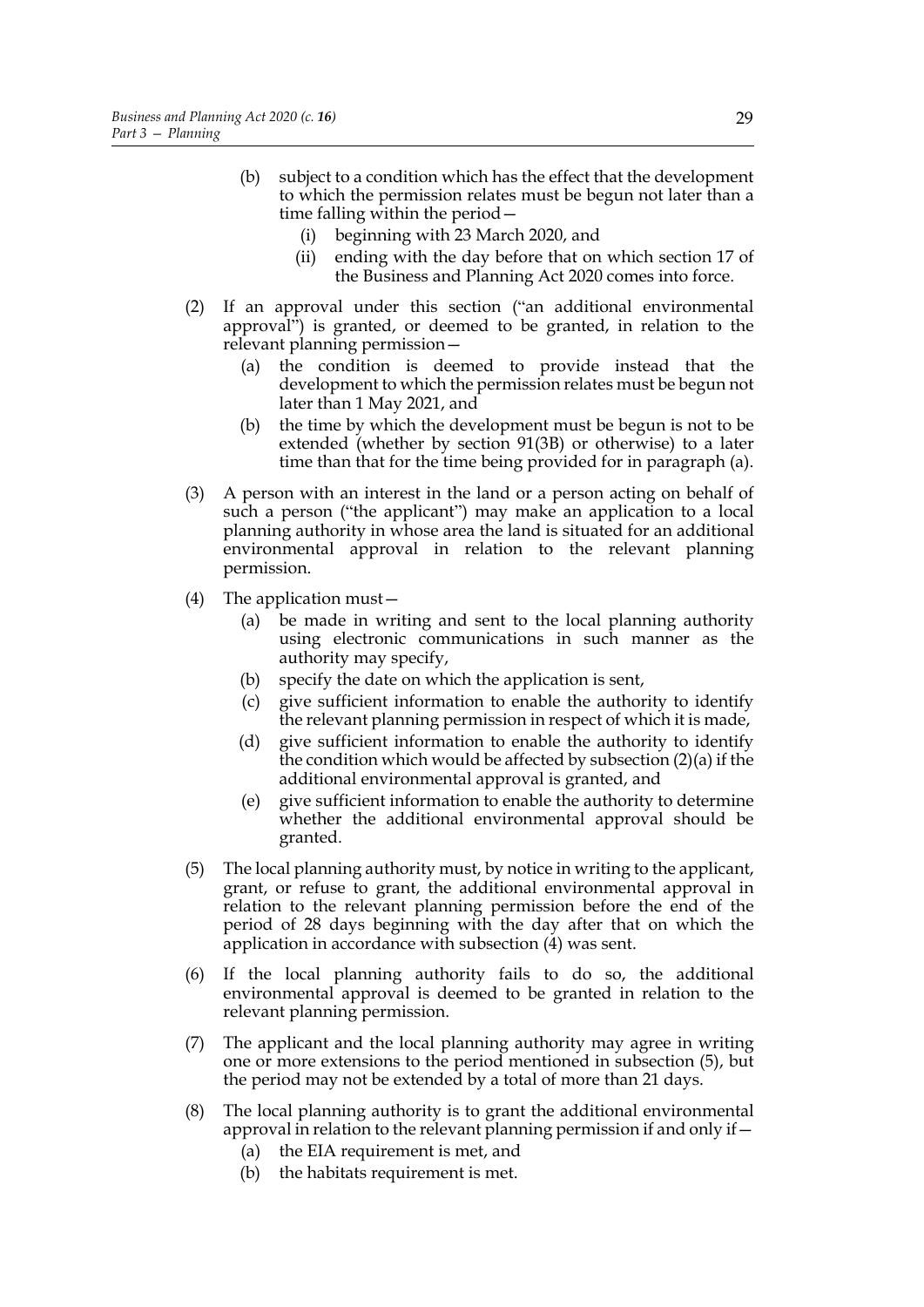- (9) The EIA requirement is met if, at the time the local planning authority is deciding the application—
	- (a) no development to which the relevant planning permission relates is EIA development (within the meaning of the Town and Country Planning (Environmental Impact Assessment) Regulations 2017 (S.I. 2017/571)), or
	- (b) if any is—
		- (i) a reasoned conclusion was reached and integrated, as mentioned in paragraph (1) of regulation 26 of those regulations, in relation to the permission, and
		- (ii) in relation to that reasoned conclusion the authority is satisfied as mentioned in paragraph (2) of that regulation.
- <span id="page-33-0"></span>(10) The habitats requirement is met where, if a decision were being taken as to whether to grant the relevant planning permission at the time the local planning authority is deciding the application—
	- (a) regulation 63(1) of the Conservation of Habitats and Species Regulations 2017 (S.I. 2017/1012) would not require an assessment to be carried out first of the implications of the development to which the permission relates for a European site or a European offshore marine site, or
	- (b) regulation 63(1) of those regulations would require an assessment of the kind mentioned in paragraph [\(a\)](#page-33-0) to be carried out first, but—
		- (i) an assessment of that kind was carried out before the permission was granted or deemed to be granted,
		- (ii) in accordance with regulation  $63(5)$  and  $(6)$  of those regulations, it was ascertained, in light of the assessment, that the development to which the permission relates would not adversely affect the integrity of the European site or (as the case may be) the European offshore marine site, and
		- (iii) the authority is satisfied that the assessment remains up to date.
- (11) An additional environmental approval may not be granted subject to any condition.
- <span id="page-33-1"></span>(12) No additional environmental approval is to be granted or deemed to be granted after 31 December 2020, unless it is granted on an appeal in respect of which the notice under section 78(3) is served on or before that date.
- (13) A person who makes an application under this section is to be taken to have agreed—
	- (a) to the use of electronic communications for all purposes relating to the application which are capable of being carried out electronically, and
	- (b) that the person's address for the purpose of such communications is the address incorporated into, or otherwise logically associated with, the person's application.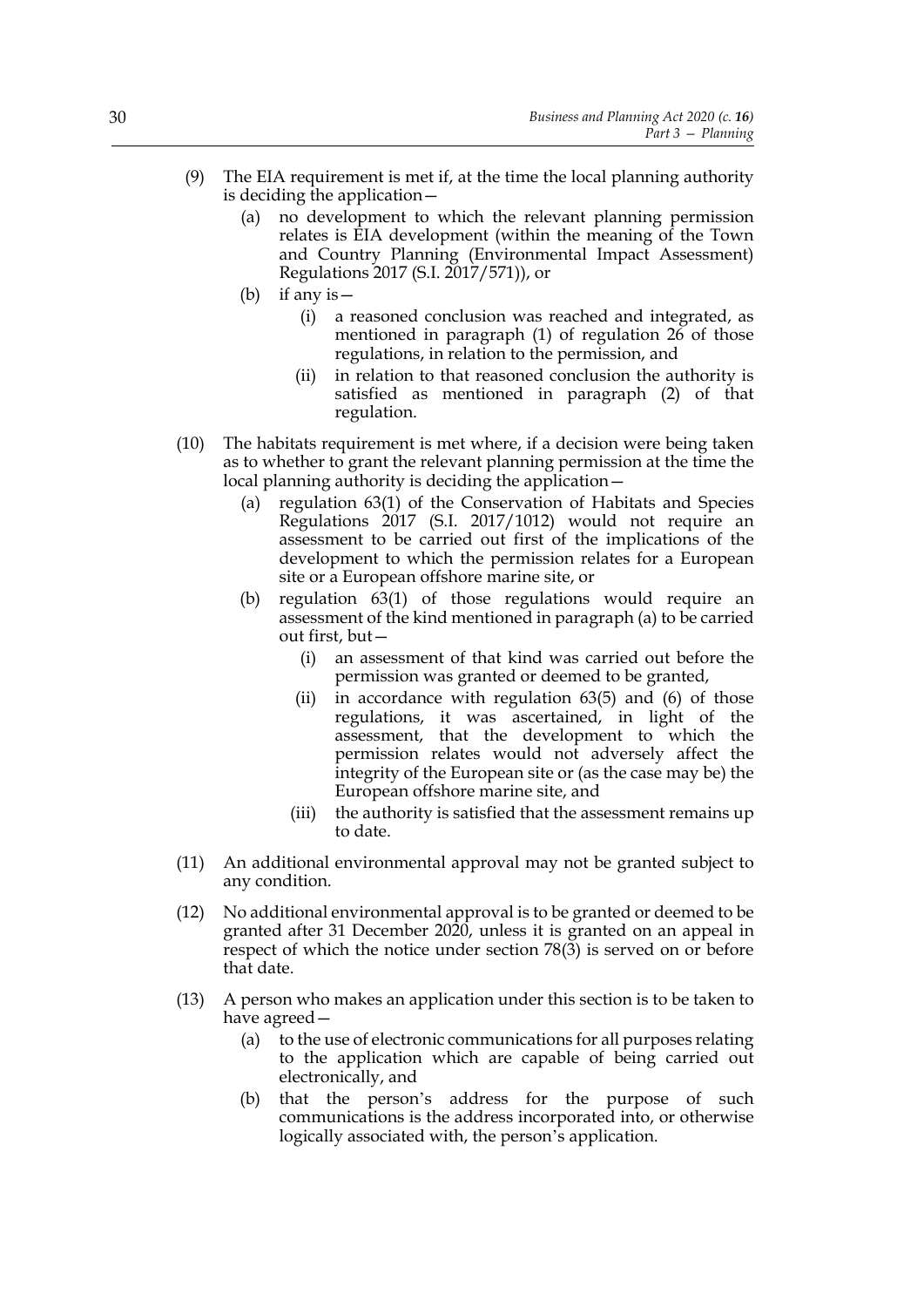- (14) In discharging its functions under this section, a local planning authority must have regard to any guidance issued by the Secretary of State.
- (15) The reference in subsection [\(1\)](#page-31-7) to relevant planning permission being granted, or deemed to be granted, subject to a condition which has the effect mentioned in paragraph [\(b\)](#page-32-3) of that subsection includes a reference to the permission being subject to a condition which has that effect by virtue of being subsequently modified (whether under section 91(3B) or otherwise).
- (16) In this section "European site" and "European offshore marine site" have the same meaning as in the Conservation of Habitats and Species Regulations 2017 (S.I. 2017/1012).

#### **93C Interpretation of sections 93A and 93B**

In sections 93A and 93B "relevant planning permission" means any planning permission other than that which is—

- (a) granted by a development order, a local development order, a Mayoral development order or a neighbourhood development order,
- (b) granted by an enterprise zone scheme,
- (c) granted by a simplified planning zone scheme,
- (d) deemed to be granted under section 90 (development with government authorisation), or
- (e) outline planning permission (within the meaning given by section 92(1))."
- (3) Section 78(1) (rights of appeal) has effect as if before paragraph (b) there were inserted—
	- "(ac) refuse an application under section 93B (extension of certain planning permissions in England: additional environmental approval);".
- <span id="page-34-0"></span>(4) Schedule 1 (local planning authorities: distribution of functions) has effect as if in paragraph 3(1) (functions which are exercisable by district planning authority, subject to exceptions) before paragraph (aa) there were inserted—
	- "(azb) applications for additional environmental approvals under section 93B;".
- <span id="page-34-1"></span>(5) Article 40 (register of applications) of the Town and Country Planning (Development Management Procedure) (England) Order 2015 (S.I. 2015/595) has effect as if before paragraph (4A) there were inserted –
	- "(4ZB) Part 2 of the register must contain, in respect of every application under section 93B of the 1990 Act (extension of certain planning permissions: additional environmental approval) relating to the local planning register authority's area—
		- (a) a copy (which may be photographic or in electronic form) of the application,
		- (b) the decision, if any, of the local planning authority in respect of the application,
		- (c) the date of any such decision,
		- (d) the name of the local planning authority, and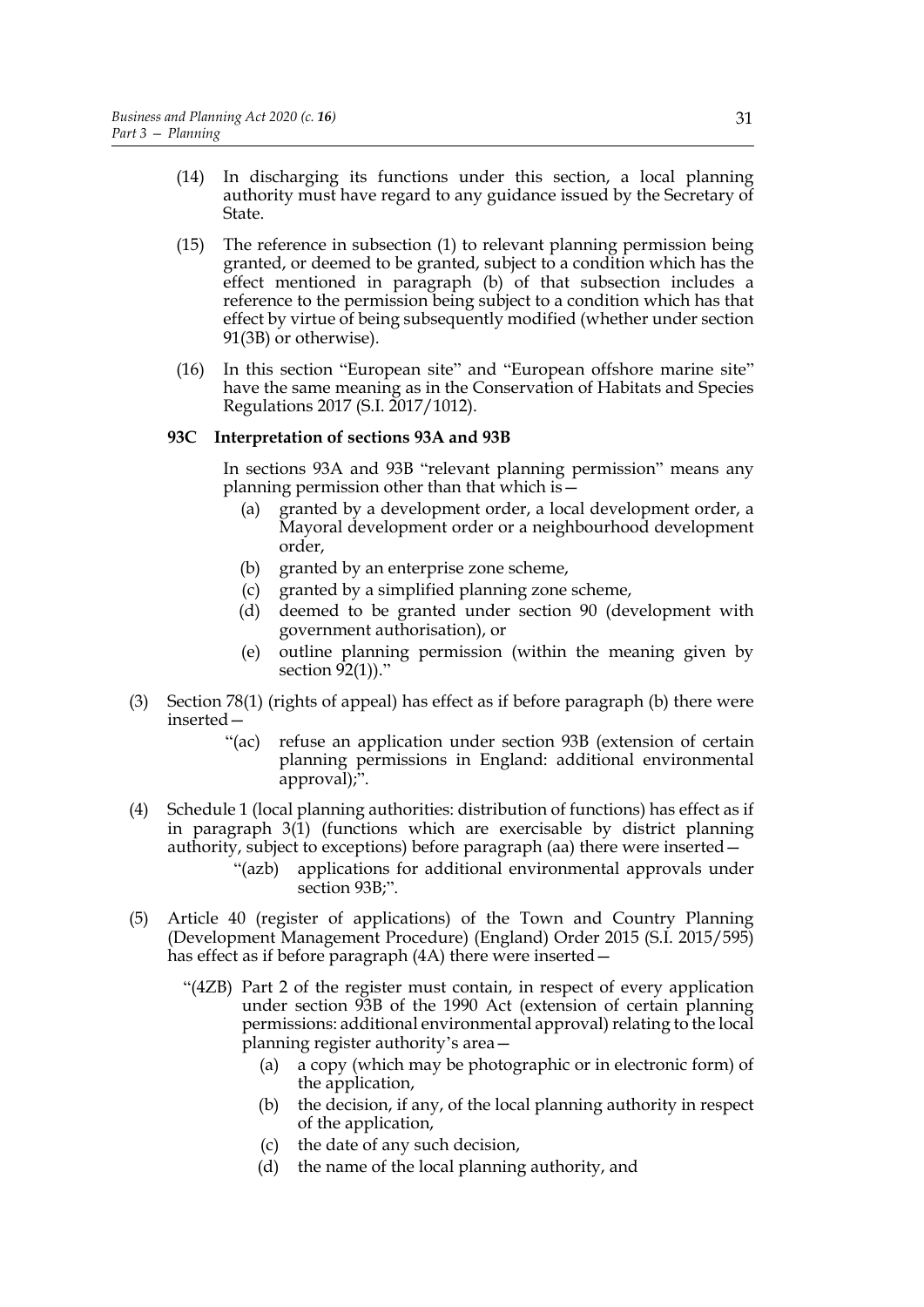- (e) the reference number, the date and effect of any decision of the Secretary of State in relation to the application on appeal."
- <span id="page-35-1"></span>(6) Subsections [\(1\)](#page-31-8) to [\(5\)](#page-34-1) expire at the end of 1 May 2021.
- <span id="page-35-2"></span>(7) If the Secretary of State considers it reasonable to do so to mitigate an effect of coronavirus, the Secretary of State may by regulations substitute the date for the time being specified in any of the following provisions with a later date—
	- (a) section  $93A(1)(b)(ii)$  and [\(2\)](#page-31-4) of the Town and Country Planning Act 1990, as that Act has effect by virtue of subsection [\(2\)](#page-31-3) of this section;
	- (b) section 93B[\(2\)\(a\)](#page-32-0) and [\(12\)](#page-33-1) of that Act, as it has effect by virtue of subsection [\(2\)](#page-31-3) of this section;
	- (c) subsection [\(6\)](#page-35-1) of this section.
- (8) In subsection [\(7\)](#page-35-2) "coronavirus" means severe acute respiratory syndrome coronavirus 2 (SARS-CoV-2).
- <span id="page-35-3"></span>(9) Where regulations under subsection [\(7\)](#page-35-2) substitute the date for the time being specified in section 93[A\(2\)](#page-31-4) or 93B[\(2\)\(a\)](#page-32-0) with a later date, the Secretary of State may by regulations make provision requiring an approval to be granted, or deemed to be granted, in relation to a relevant planning permission for the later date to apply in relation to that permission.
- (10) Regulations under subsection [\(9\)](#page-35-3) may make provision—
	- (a) for an approval to be required only in circumstances prescribed in the regulations or in all circumstances;
	- (b) in relation to who may apply for an approval;
	- (c) in relation to who may grant an approval;
	- (d) in relation to the procedure for applying for an approval or dealing with such an application;
	- (e) in relation to the contents of an application for an approval or any evidence or information which must be supplied in support of it,
	- (f) in relation to appeals;
	- (g) in relation to the circumstances in which an approval must, may or may not be granted;
	- (h) in relation to the circumstances in which an approval is to be deemed to be granted;
	- (i) applying or corresponding to any of the provision in this section for, or in connection with, additional environmental approvals under section 93B of the Town and Country Planning Act 1990, as that Act has effect by virtue of subsection [\(2\)](#page-31-3) of this section, with or without modifications.

#### <span id="page-35-5"></span><span id="page-35-0"></span>**18 Extensions in connection with outline planning permission**

- <span id="page-35-7"></span>(1) The Town and Country Planning Act 1990 has effect as if it were subject to the modifications in subsections [\(2\)](#page-35-4) to [\(4\)](#page-39-0).
- <span id="page-35-4"></span>(2) The Act has effect as if before section 94 there were inserted—

#### <span id="page-35-6"></span>**"93D Outline planning permission: automatic extension of time limits for application for approval**

(1) This section applies in relation to outline planning permission granted or deemed to be granted—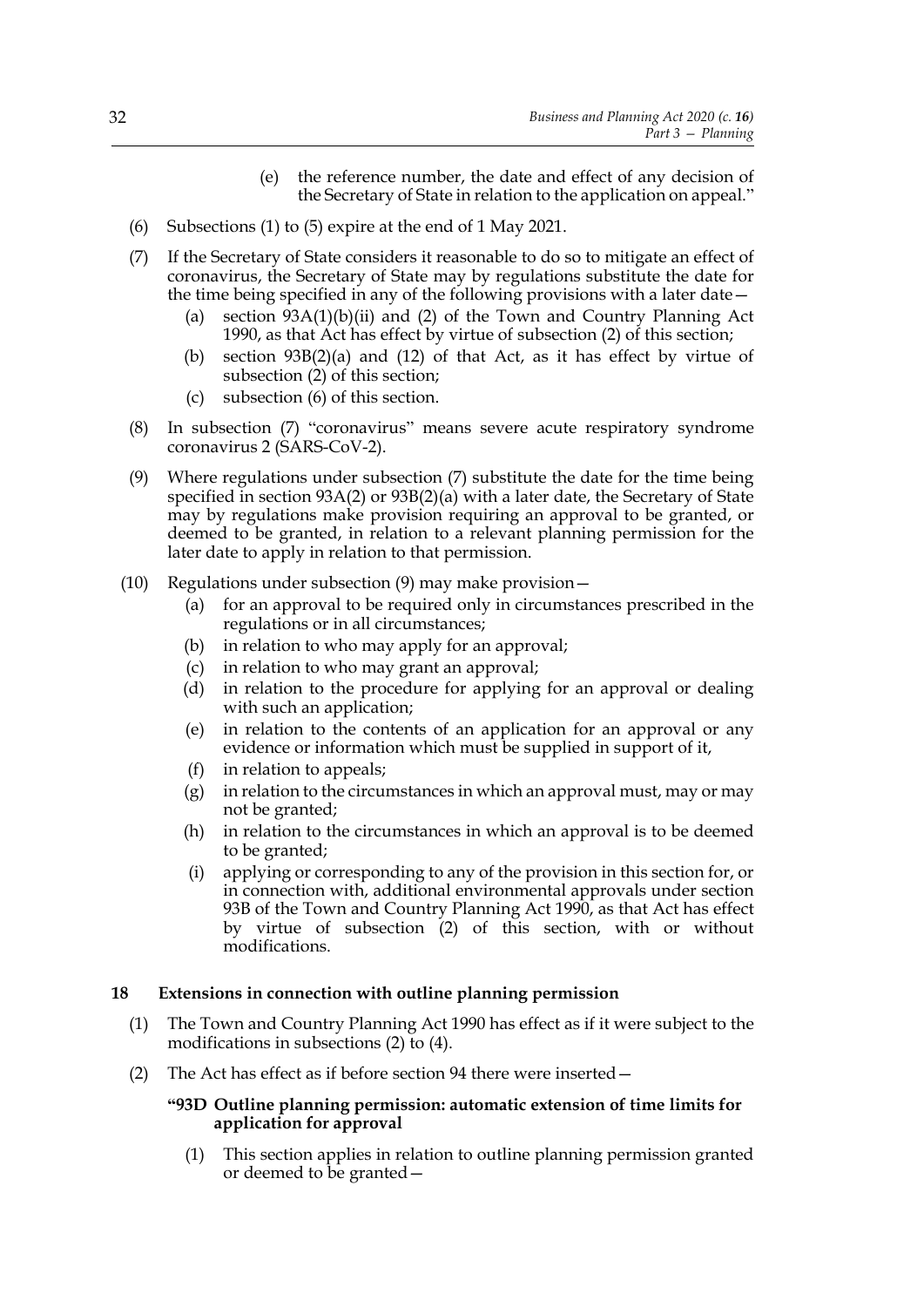- (a) in relation to the development of land in England, and
- <span id="page-36-1"></span>(b) subject to a condition which has the effect that application for approval of a reserved matter must be made not later than a time falling within the period—
	- (i) beginning with 23 March 2020, and
	- (ii) ending with 31 December 2020.
- <span id="page-36-5"></span><span id="page-36-0"></span>(2) The condition is deemed to provide instead that application for approval of that reserved matter must be made not later than 1 May 2021.
- (3) The time by which that application for approval must be made is not to be extended to a later time than that for the time being provided for in subsection [\(2\).](#page-36-0)
- (4) The reference in subsection [\(1\)](#page-35-6) to outline planning permission granted, or deemed to be granted, subject to a condition which has the effect mentioned in paragraph [\(b\)](#page-36-1) of that subsection includes a reference to the permission being subject to a condition which has that effect by virtue of being subsequently modified.
- (5) In this section "outline planning permission" and "reserved matter" have the meanings given by section 92(1).

#### <span id="page-36-3"></span>**93E Outline planning permission: automatic extension of certain time limits for beginning development**

- <span id="page-36-4"></span>(1) This section applies in relation to outline planning permission granted or deemed to be granted—
	- (a) in relation to the development of land in England, and
	- (b) subject to a condition which has the effect that all or a part of the development to which the permission relates must be begun not later than a time falling within the period—
		- (i) beginning with the day on which section [18](#page-35-5) of the Business and Planning Act 2020 comes into force, and
		- (ii) ending with 31 December 2020.
- <span id="page-36-6"></span><span id="page-36-2"></span>(2) The condition is deemed to provide instead that the development or (as the case may be) the part of the development must be begun not later than 1 May 2021.
- (3) The time by which the development or (as the case may be) the part of the development must be begun is not to be extended to a later time than that for the time being provided for in subsection [\(2\)](#page-36-2).
- (4) The reference in subsection [\(1\)](#page-36-3) to outline planning permission granted, or deemed to be granted, subject to a condition which has the effect mentioned in paragraph [\(b\)](#page-36-4) of that subsection includes a reference to the permission being subject to a condition which has that effect by virtue of being subsequently modified.
- (5) In this section "outline planning permission" has the meaning given by section 92(1).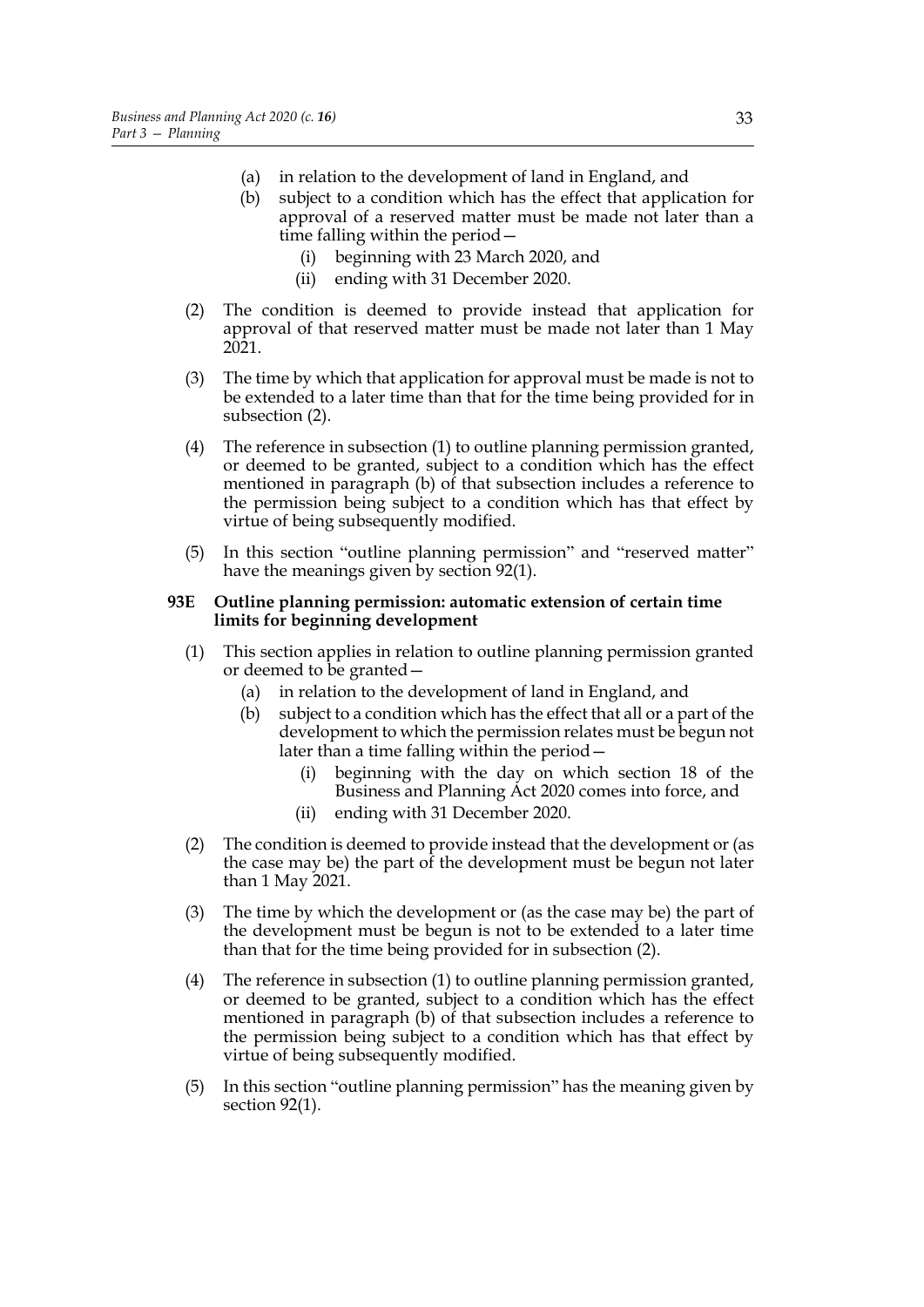#### <span id="page-37-3"></span>**93F Outline planning permission: extension of limits for beginning development with additional environmental approval**

- <span id="page-37-4"></span>(1) This section applies in relation to outline planning permission granted or deemed to be granted—
	- (a) in relation to the development of land in England, and
	- (b) subject to a condition which has the effect that all or a part of the development to which the permission relates must be begun not later than a time falling within the period—
		- (i) beginning with 23 March 2020, and
		- (ii) ending with the day before that on which section [18](#page-35-5) of the Business and Planning Act 2020 comes into force.
- <span id="page-37-0"></span>(2) If an approval under this section ("an additional environmental approval") is granted, or deemed to be granted, in relation to the outline planning permission—
	- (a) the condition is deemed to provide instead that the development or (as the case may be) the part of the development must be begun not later than 1 May 2021, and
	- (b) the time by which the development or (as the case may be) the part of the development must be begun is not to be extended to a later time than that for the time being provided for in paragraph [\(a\)](#page-37-0).
- (3) A person with an interest in the land or a person acting on behalf of such a person ("the applicant") may make an application to a local planning authority in whose area the land is situated for an additional environmental approval in relation to the outline planning permission.
- <span id="page-37-1"></span>(4) The application must—
	- (a) be made in writing and sent to the local planning authority using electronic communications in such manner as the authority may specify,
	- (b) specify the date on which the application is sent,
	- (c) give sufficient information to enable the authority to identify the outline planning permission in respect of which it is made,
	- (d) give sufficient information to enable the authority to identify the condition which would be affected by subsection [\(2\)\(a\)](#page-37-0) if the additional environmental approval is granted, and
	- (e) give sufficient information to enable the authority to determine whether the additional environmental approval should be granted.
- <span id="page-37-2"></span>(5) The local planning authority must, by notice in writing to the applicant, grant, or refuse to grant, the additional environmental approval in relation to the outline planning permission before the end of the period of 28 days beginning with the day after that on which the application in accordance with subsection [\(4\)](#page-37-1) was sent.
- (6) If the local planning authority fails to do so, the additional environmental approval is deemed to be granted in relation to the outline planning permission.
- (7) The applicant and the local planning authority may agree in writing one or more extensions to the period mentioned in subsection [\(5\),](#page-37-2) but the period may not be extended by a total of more than 21 days.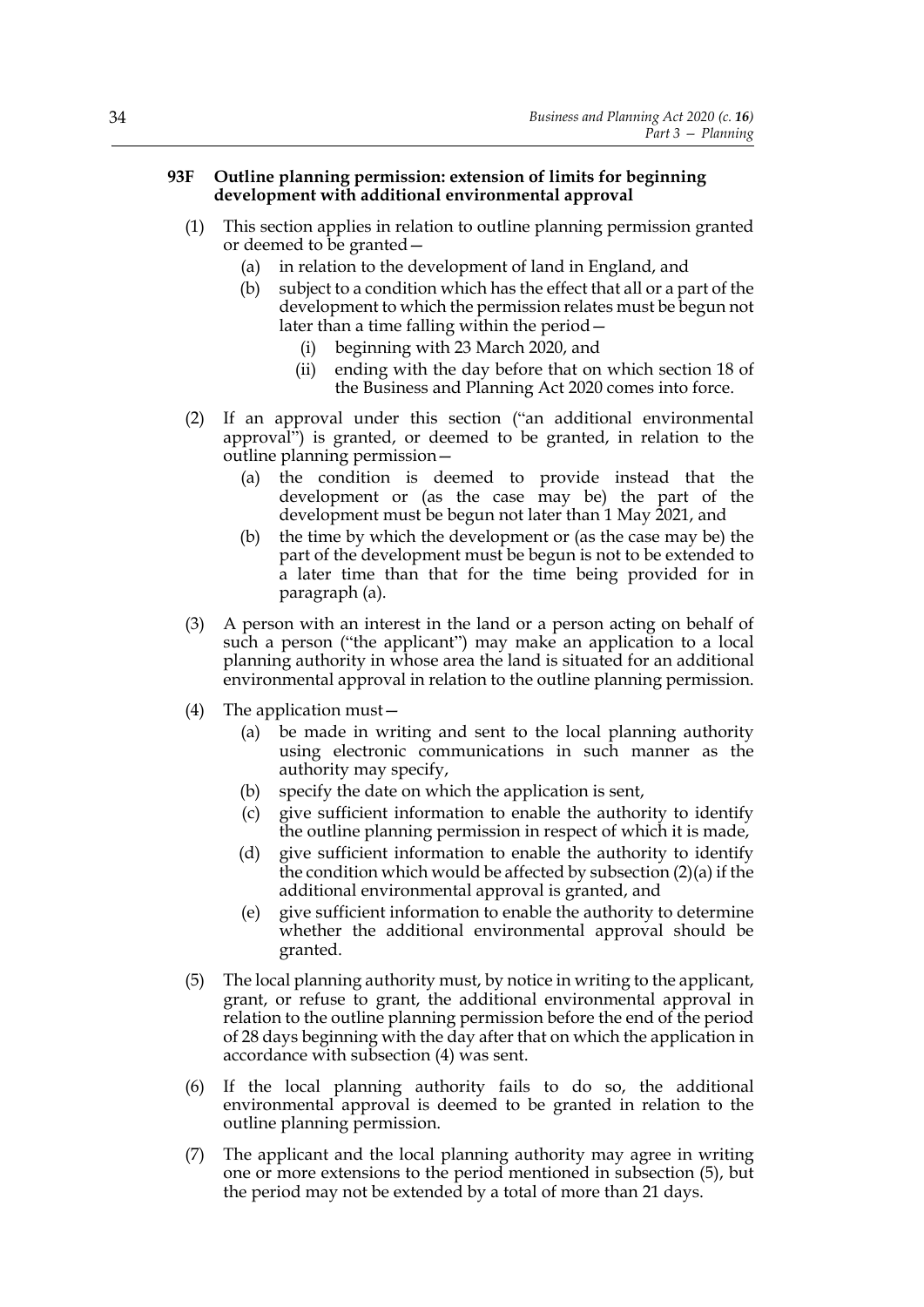- (8) The local planning authority is to grant the additional environmental approval in relation to the outline planning permission if and only if—
	- (a) the EIA requirement is met, and
	- (b) the habitats requirement is met.
- (9) The EIA requirement is met if, at the time the local planning authority is deciding the application—
	- (a) no development to which the outline planning permission relates is EIA development (within the meaning of the Town and Country Planning (Environmental Impact Assessment) Regulations 2017 (S.I. 2017/571)), or
	- (b) if any is—
		- (i) a reasoned conclusion was reached and integrated, as mentioned in paragraph (1) of regulation 26 of those regulations, in relation to the permission, and
		- (ii) in relation to that reasoned conclusion the authority is satisfied as mentioned in paragraph (2) of that regulation.
- <span id="page-38-0"></span>(10) The habitats requirement is met where, if a decision were being taken as to whether to grant the outline planning permission at the time the local planning authority is deciding the application—
	- (a) regulation 63(1) of the Conservation of Habitats and Species Regulations 2017 (S.I. 2017/1012) would not require an assessment to be carried out first of the implications of the development to which the permission relates for a European site or a European offshore marine site, or
	- (b) regulation 63(1) of those regulations would require an assessment of the kind mentioned in paragraph [\(a\)](#page-38-0) to be carried out first, but—
		- (i) an assessment of that kind was carried out before the permission was granted or deemed to be granted,
		- (ii) in accordance with regulation  $63(5)$  and  $(6)$  of those regulations, it was ascertained, in light of the assessment, that the development to which the permission relates would not adversely affect the integrity of the European site or (as the case may be) the European offshore marine site, and
		- (iii) the authority is satisfied that the assessment remains up to date.
- (11) An additional environmental approval may not be granted subject to any condition.
- <span id="page-38-1"></span>(12) No additional environmental approval is to be granted or deemed to be granted after 31 December 2020, unless it is granted on an appeal in respect of which the notice under section 78(3) is served on or before that date.
- (13) A person who makes an application under this section is to be taken to have agreed—
	- (a) to the use of electronic communications for all purposes relating to the application which are capable of being carried out electronically, and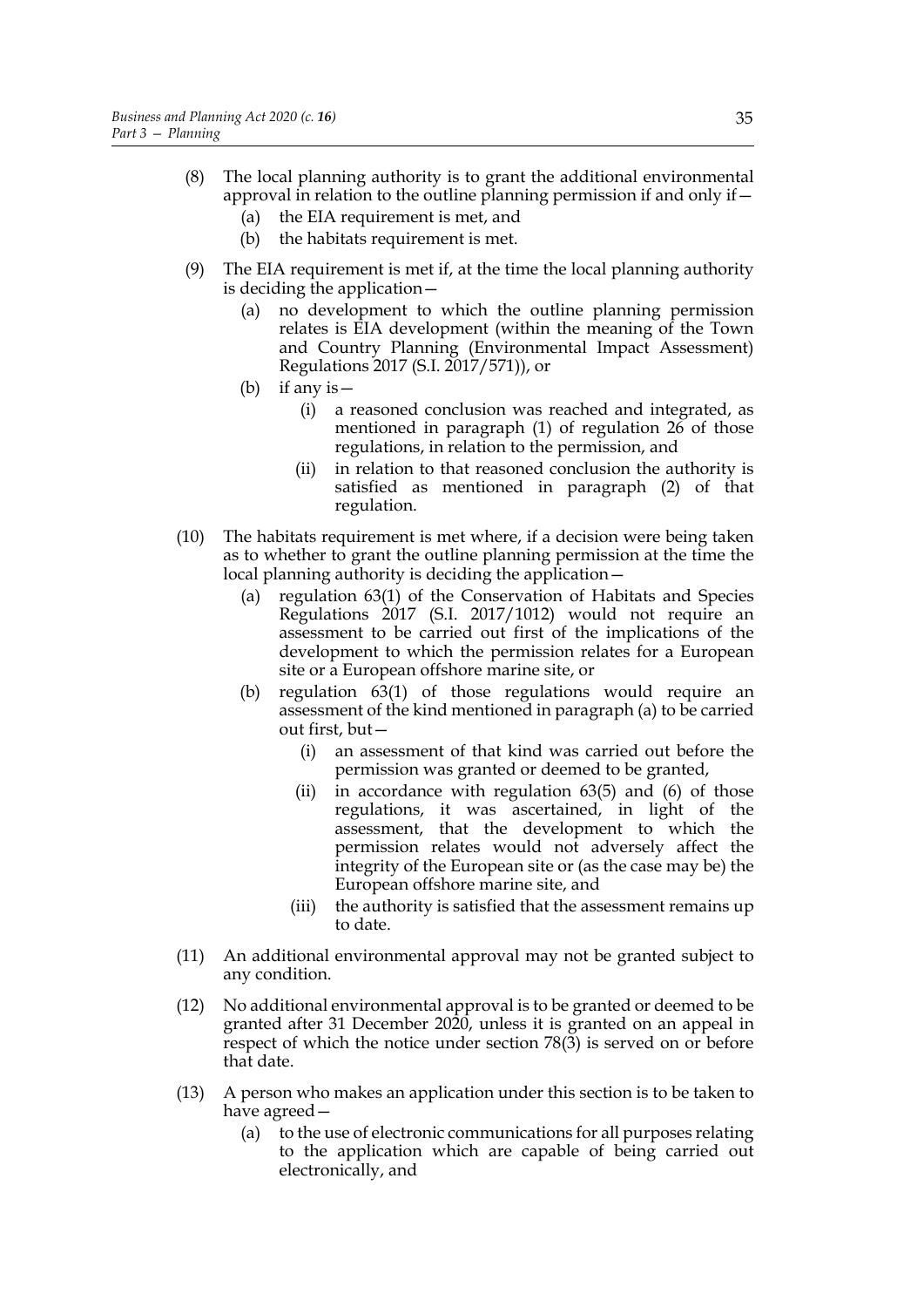- (b) that the person's address for the purpose of such communications is the address incorporated into, or otherwise logically associated with, the person's application.
- (14) In discharging its functions under this section, a local planning authority must have regard to any guidance issued by the Secretary of State.
- (15) The reference in subsection [\(1\)](#page-37-3) to outline planning permission being granted, or deemed to be granted, subject to a condition which has the effect mentioned in paragraph [\(b\)](#page-37-4) of that subsection includes a reference to the permission being subject to a condition which has that effect by virtue of being subsequently modified.
- (16) In this section—
	- "European site" and "European offshore marine site" have the same meaning as in the Conservation of Habitats and Species Regulations 2017 (S.I. 2017/1012);
	- "outline planning permission" has the meaning given by section  $92(1)$ ."
- (3) Section 78(1) (rights of appeal) has effect as if before paragraph (b) there were inserted—
	- "(ad) refuse an application under section 93F (outline planning permission: extension of limits for beginning development with additional environmental approval);".
- <span id="page-39-0"></span>(4) Schedule 1 (local planning authorities: distribution of functions) has effect as if in paragraph 3(1) (functions which are exercisable by district planning authority, subject to exceptions), before paragraph (aa) there were inserted—
	- "(azc) applications for additional environmental approvals under section 93F;".
- <span id="page-39-1"></span>(5) Article 40 (register of applications) of the Town and Country Planning (Development Management Procedure) (England) Order 2015 (S.I. 2015/595) has effect as if before paragraph (4A) there were inserted—
	- "(4ZC) Part 2 of the register must contain, in respect of every application under section 93F of the 1990 Act (outline planning permission: extension of limits for beginning development with additional environmental approval) relating to the local planning register authority's area—
		- (a) a copy (which may be photographic or in electronic form) of the application,
		- (b) the decision, if any, of the local planning authority in respect of the application,
		- (c) the date of any such decision,
		- (d) the name of the local planning authority, and
		- (e) the reference number, the date and effect of any decision of the Secretary of State in relation to the application on appeal."
- <span id="page-39-2"></span>(6) Subsections [\(1\)](#page-35-7) to [\(5\)](#page-39-1) expire at the end of 1 May 2021.
- <span id="page-39-3"></span>(7) If the Secretary of State considers it reasonable to do so to mitigate an effect of coronavirus, the Secretary of State may by regulations substitute the date for the time being specified in any of the following provisions with a later date—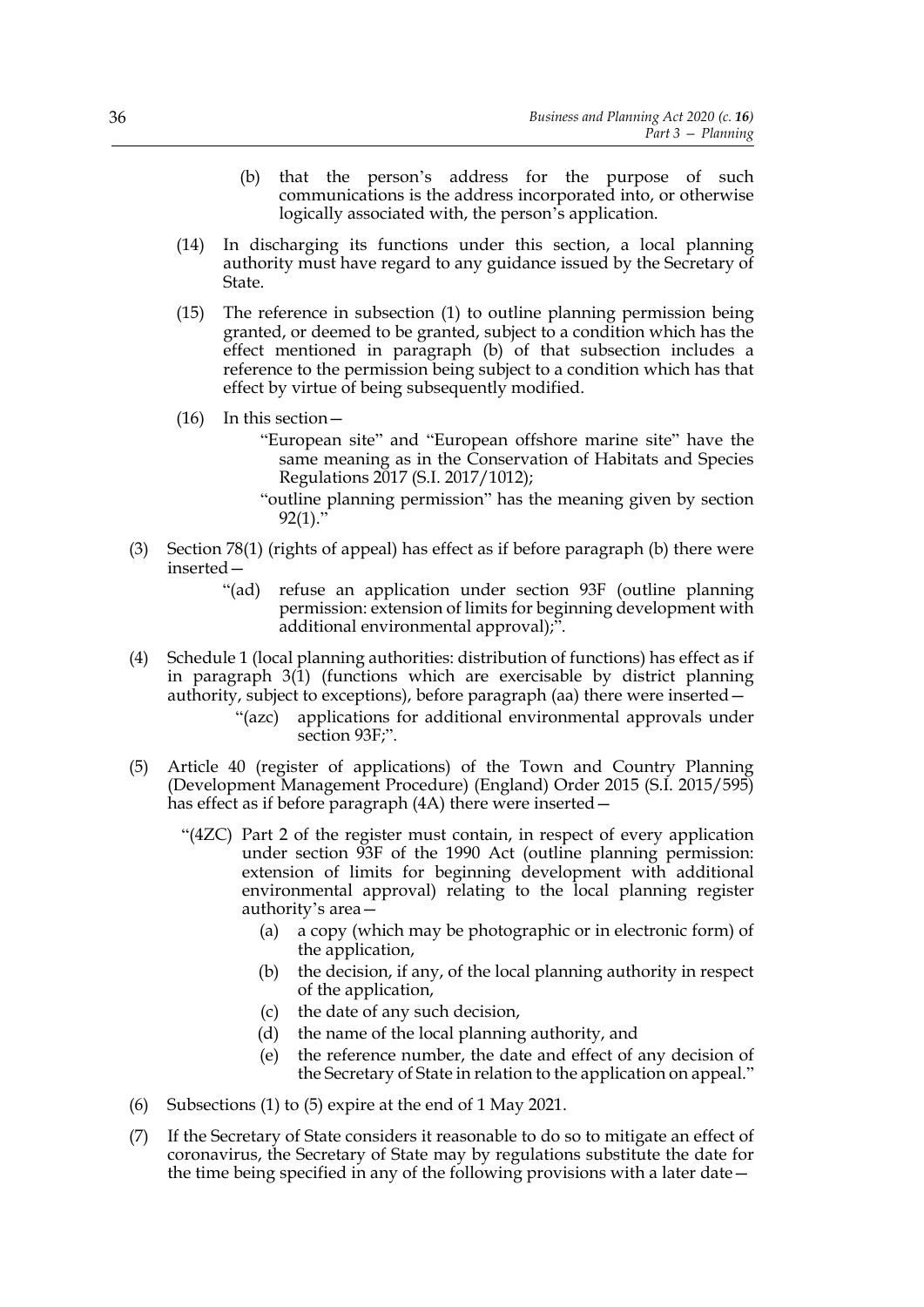- (a) section  $93D(1)(b)(ii)$  and [\(2\)](#page-36-0) of the Town and Country Planning Act 1990, as that Act has effect by virtue of subsection [\(2\)](#page-35-4) of this section;
- (b) section  $93E(1)(b)(ii)$  $93E(1)(b)(ii)$  and [\(2\)](#page-36-2) of that Act, as it has effect by virtue of subsection [\(2\)](#page-35-4) of this section;
- (c) section 93[F\(2\)\(a\)](#page-37-0) and [\(12\)](#page-38-1) of that Act, as it has effect by virtue of subsection [\(2\)](#page-35-4) of this section;
- (d) subsection [\(6\)](#page-39-2) of this section.
- (8) In subsection [\(7\)](#page-39-3) "coronavirus" means severe acute respiratory syndrome coronavirus 2 (SARS-CoV-2).
- <span id="page-40-1"></span>(9) Where regulations under subsection [\(7\)](#page-39-3) substitute the date for the time being specified in section 93[D\(2\),](#page-36-0) 93E[\(2\)](#page-36-2) or 93[F\(2\)\(a\)](#page-37-0) with a later date, the Secretary of State may by regulations make provision requiring an approval to be granted, or deemed to be granted, in relation to an outline planning permission for the later date to apply in relation to that permission.
- (10) Regulations under subsection [\(9\)](#page-40-1) may make provision—
	- (a) for an approval to be required only in circumstances prescribed in the regulations or in all circumstances;
	- (b) in relation to who may apply for an approval;
	- (c) in relation to who may grant an approval;
	- (d) in relation to the procedure for applying for an approval or dealing with such an application;
	- (e) in relation to the contents of an application for an approval or any evidence or information which must be supplied in support of it;
	- (f) in relation to appeals;
	- (g) in relation to the circumstances in which an approval must, may or may not be granted;
	- (h) in relation to the circumstances in which an approval is to be deemed to be granted;
	- (i) applying or corresponding to any of the provision in this section for, or in connection with, additional environmental approvals under section 93F of the Town and Country Planning Act 1990, as that Act has effect by virtue of subsection [\(2\)](#page-35-4) of this section, with or without modifications.

#### <span id="page-40-6"></span><span id="page-40-0"></span>**19 Extension of duration of certain listed building consent**

<span id="page-40-4"></span>(1) The Planning (Listed Buildings and Conservation Areas) Act 1990 has effect as if after section 18 there were inserted—

#### <span id="page-40-2"></span>**"18A Extension of duration of certain listed building consent**

- <span id="page-40-5"></span><span id="page-40-3"></span>(1) This section applies in relation to listed building consent granted or deemed to be granted—
	- (a) in relation to a building in England, and
	- (b) subject to a condition which has the effect that the works to which the consent relates must be begun not later than a time falling within the period—
		- (i) beginning with 23 March 2020, and
		- (ii) ending with 31 December 2020.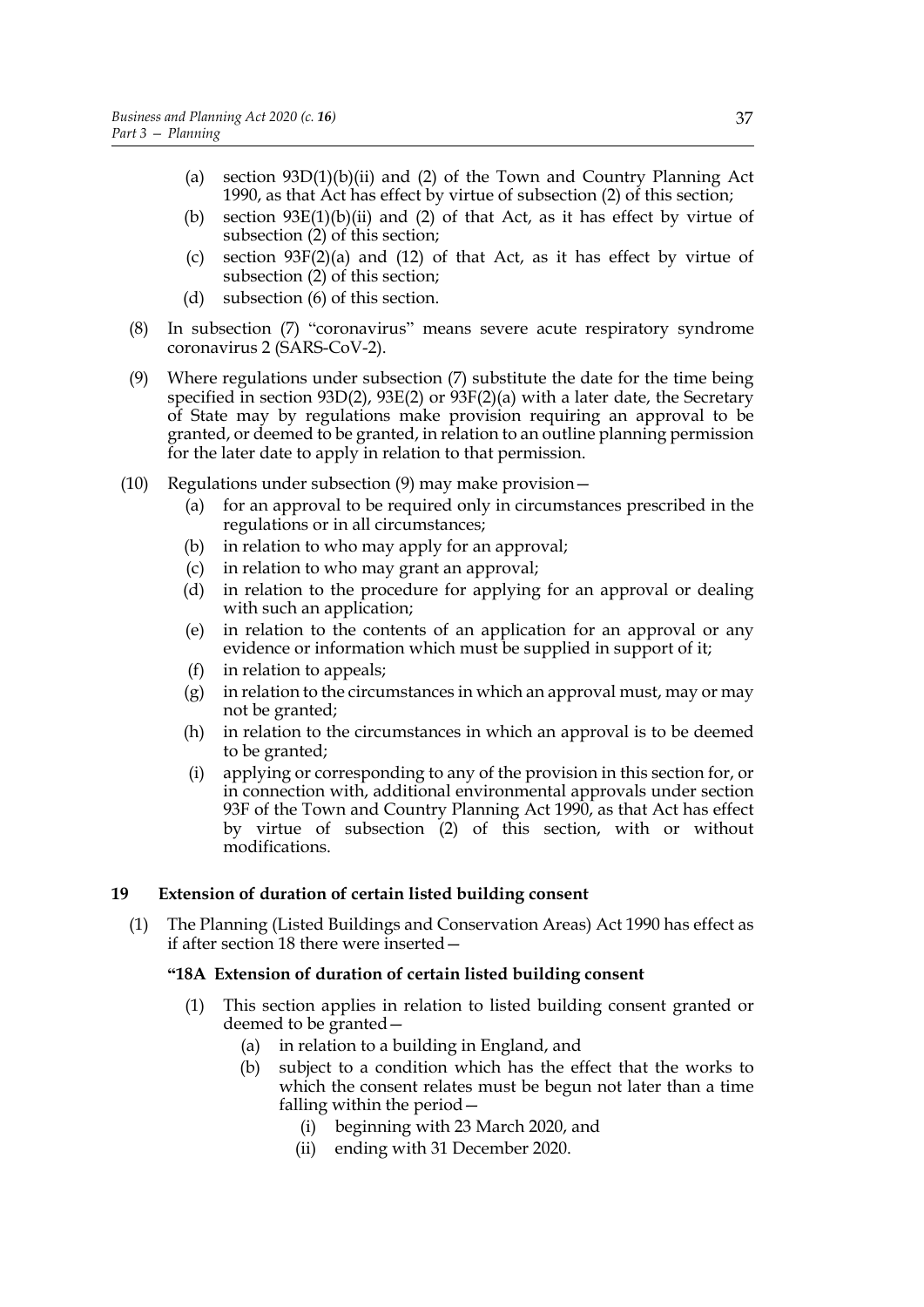- <span id="page-41-1"></span>(2) The condition is deemed to provide instead that the works to which the consent relates must be begun not later than 1 May 2021.
- (3) The time by which the works must be begun is not to be extended (whether by section 18(2B) or otherwise) to a later time than that for the time being provided for in subsection [\(2\).](#page-41-1)
- (4) The reference in subsection [\(1\)](#page-40-2) to listed building consent being granted, or deemed to be granted, subject to a condition which has the effect mentioned in paragraph [\(b\)](#page-40-3) of that subsection includes a reference to the consent being subject to a condition which has that effect by virtue of being subsequently modified (whether under section 18(2B) or otherwise)."
- <span id="page-41-2"></span>(2) Subsection [\(1\)](#page-40-4) expires at the end of 1 May 2021.
- <span id="page-41-3"></span>(3) If the Secretary of State considers it reasonable to do so to mitigate an effect of coronavirus, the Secretary of State may by regulations substitute the date for the time being specified in any of the following provisions with a later date—
	- (a) section  $18A(1)(b)(ii)$  and [\(2\)](#page-41-1) of the Planning (Listed Buildings and Conservation Areas) Act 1990, as that Act has effect by virtue of subsection [\(1\)](#page-40-4) of this section;
	- (b) subsection [\(2\)](#page-41-2) of this section.
- (4) In subsection [\(3\)](#page-41-3) "coronavirus" means severe acute respiratory syndrome coronavirus 2 (SARS-CoV-2).

*Procedure for certain planning proceedings*

#### <span id="page-41-4"></span><span id="page-41-0"></span>**20 Procedure for certain planning proceedings**

- (1) In section 319A(2) of the Town and Country Planning Act 1990 (determination of procedure for certain proceedings under that Act: England)—
	- (a) for "whichever of the following ways appears" substitute "such one or more of the following ways as appear", and
	- (b) omit "most".
- (2) In section 88D(2) of the Planning (Listed Buildings and Conservation Areas) Act 1990 (determination of procedure for certain proceedings under that Act: England)—
	- (a) for "whichever of the following ways appears" substitute "such one or more of the following ways as appear", and
	- (b) omit "most".
- (3) In section 21A(2) of the Planning (Hazardous Substances) Act 1990 (determination of procedure for certain proceedings under that Act: England)—
	- (a) for "whichever of the following ways appears" substitute "such one or more of the following ways as appear", and
	- (b) omit "most".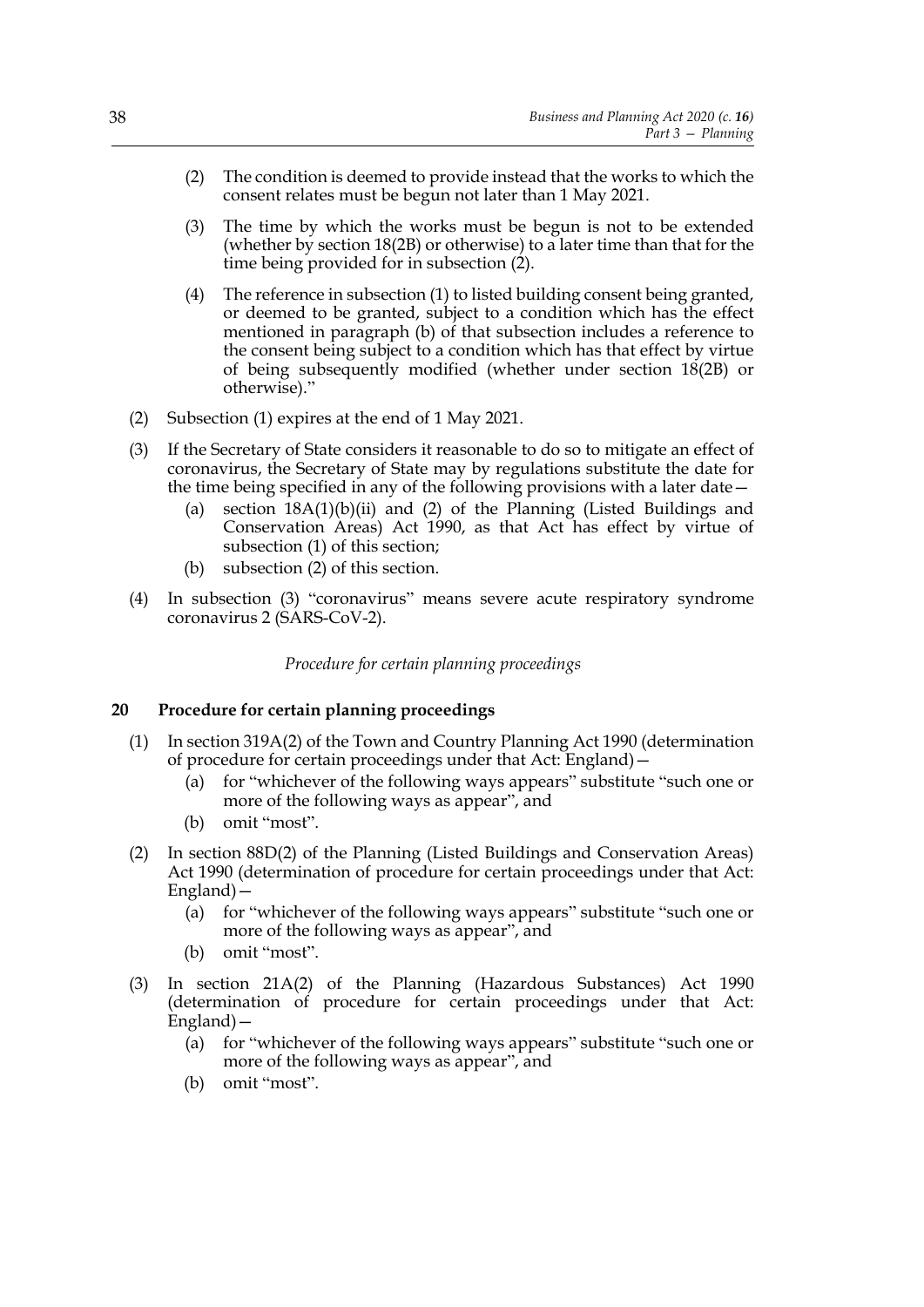*Electronic inspection of spatial development strategy*

#### <span id="page-42-6"></span><span id="page-42-0"></span>**21 Mayor of London's spatial development strategy: electronic inspection**

- <span id="page-42-3"></span><span id="page-42-2"></span>(1) The Greater London Authority Act 1999 has effect as if, in section 43 (publicity and availability of strategies), after subsection (4) there were inserted—
	- " $(4A)$  But if a copy of the current version of the spatial development strategy is available for inspection free of charge by appropriate electronic means, subsections (3) and (4) do not apply in relation to the current version of that strategy.
		- (4B) For the purposes of subsection (4A), a copy of the current version of the spatial development strategy is available for inspection "by appropriate electronic means" if arrangements have been made such that it is available for inspection by electronic means in a reasonably convenient way.
	- (4C) Before making any arrangements for the purposes of subsection [\(4B\)](#page-42-2), the Mayor must have regard to any guidance issued by the Secretary of State as to—
		- (a) how a copy of the current version of the spatial development strategy should be made available by electronic means;
		- (b) the arrangements (if any) that may be appropriate to mitigate the effects on a person of not being able to inspect a copy of the strategy, or finding it difficult to do so, by electronic means."
- <span id="page-42-4"></span>(2) Subsection [\(1\)](#page-42-3) expires at the end of 31 December 2020.
- <span id="page-42-5"></span>(3) If the Secretary of State considers it reasonable to do so to mitigate an effect of coronavirus, the Secretary of State may by regulations substitute the date for the time being specified in subsection [\(2\)](#page-42-4) with a later date.
- (4) In subsection [\(3\)](#page-42-5) "coronavirus" means severe acute respiratory syndrome coronavirus 2 (SARS-CoV-2).

#### *Local authority meetings*

#### <span id="page-42-7"></span>**22 Power to make provision relating to local authority meetings**

<span id="page-42-1"></span>In section 78(7) of the Coronavirus Act 2020 (meaning of local authority: England), after paragraph (r) insert—

- "(s) a Mayoral development corporation established under section 198 of the Localism Act 2011;
- (t) an urban development corporation established under section 135 of the Local Government, Planning and Land Act 1980;
- (u) a parish meeting constituted under section 13 of the Local Government Act 1972;
- (v) Transport for London."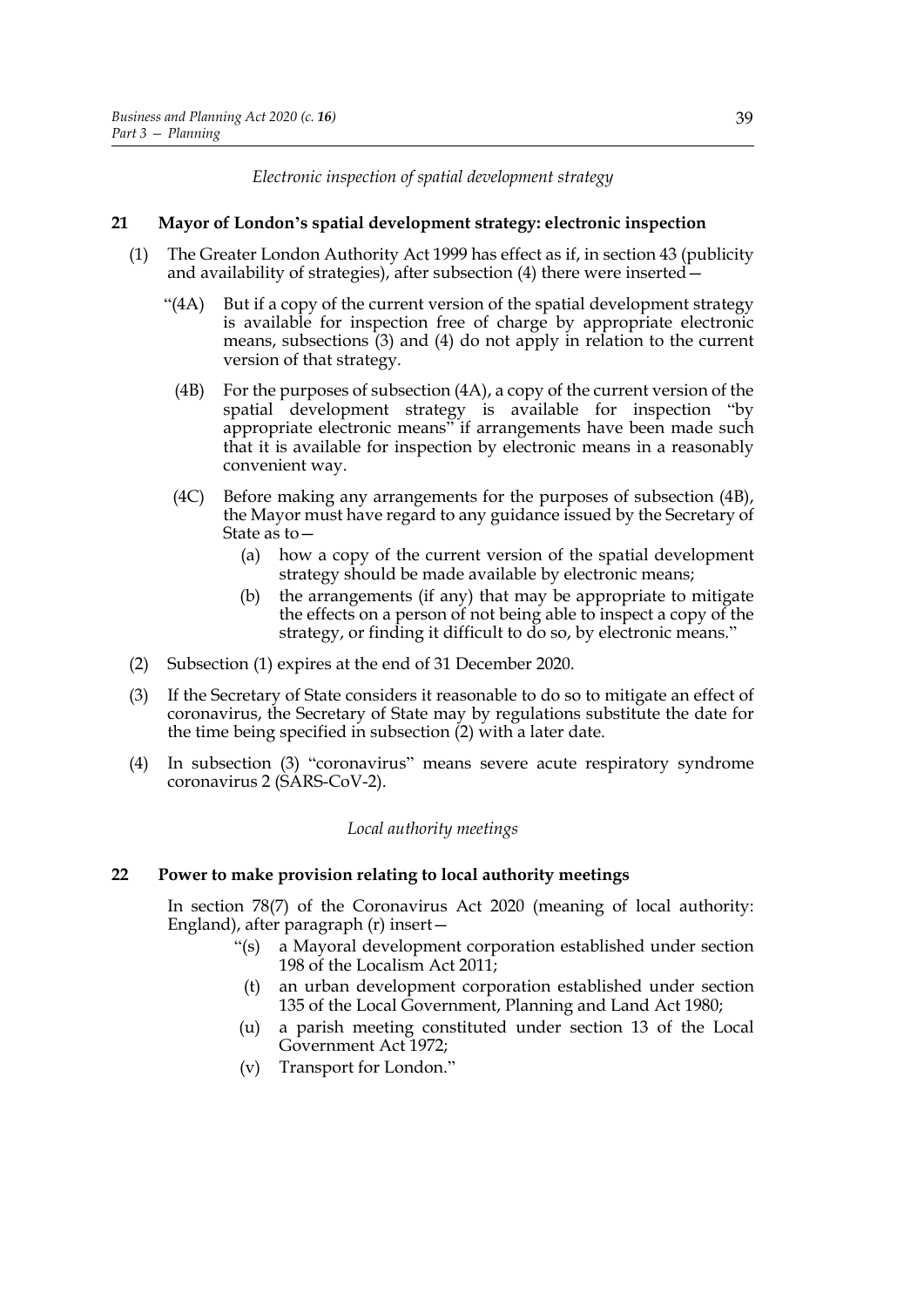#### **PART 4**

#### **GENERAL**

#### <span id="page-43-0"></span>**23 Regulations**

- (1) Regulations under this Act are to be made by statutory instrument.
- (2) Regulations under this Act may make—
	- (a) different provision for different purposes;
	- (b) different provision for different areas;
	- (c) supplementary, incidental, consequential, transitional, transitory or saving provision.
- (3) A statutory instrument containing regulations under section [5](#page-8-2)(8) is subject to annulment in pursuance of a resolution of either House of Parliament.
- <span id="page-43-2"></span>(4) A statutory instrument containing regulations under any of sections [10](#page-11-1), [11\(](#page-12-12)12) or (14), [16](#page-27-2) to [19](#page-40-6) or [21](#page-42-6) must be laid before Parliament as soon as reasonably practicable after being made.
- (5) A statutory instrument containing regulations made under section  $11(16)$  -
	- (a) if the regulations only provide for subordinate legislation (within the meaning of the Interpretation Act 1978) to have effect with modifications or to be amended or revoked, is subject to annulment in pursuance of a resolution of either House of Parliament;
	- (b) otherwise, must be laid before Parliament as soon as reasonably practicable after being made.
- <span id="page-43-3"></span>(6) Subsections [\(4\)](#page-43-2) and [\(5\)\(b\)](#page-43-3) do not apply if a draft of the instrument has been laid before, and approved by a resolution of, each House of Parliament.
- <span id="page-43-4"></span>(7) Regulations contained in an instrument laid before Parliament by virtue of subsection [\(4\)](#page-43-2) or [\(5\)\(b\)](#page-43-3) cease to have effect at the end of the period of 40 days beginning with the day on which the instrument is made unless, during that period, the instrument is approved by a resolution of each House of Parliament.
- (8) In calculating the period of 40 days, no account is to be taken of any time during which—
	- (a) Parliament is dissolved or prorogued, or
	- (b) both Houses of Parliament are adjourned for more than 4 days.
- (9) Where regulations cease to have effect as a result of subsection [\(7\)](#page-43-4) that does not—
	- (a) affect anything previously done under or by virtue of the regulations, or
	- (b) prevent the making of new regulations.

#### <span id="page-43-1"></span>**24 Extent**

- (1) Part 1 extends to England and Wales only.
- $(2)$  In Part 2-
	- (a) section [12](#page-25-3) extends to England and Wales, Scotland and Northern Ireland,